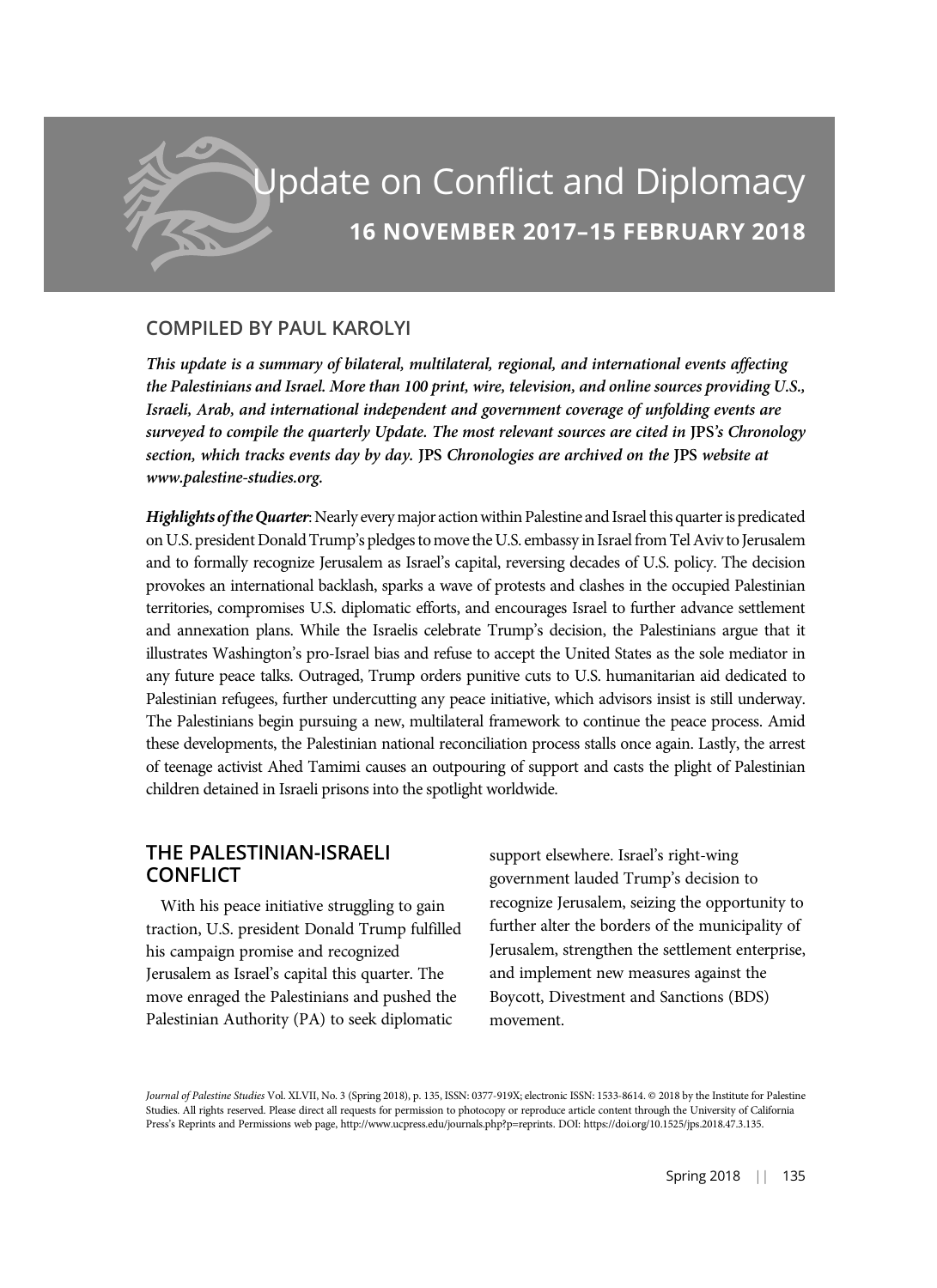#### THE TRUMP INITIATIVE

As the quarter opened, the Palestinians were increasingly frustrated with Trump, his peace envoys, and their biased approach to the Palestinian-Israeli conflict. Ever since entering office in 1/2017, the U.S. administration had tacitly approved of Israeli government moves to hasten settlement construction in the West Bank, offering only a promise to work on a plan to restart final-status negotiations between the Palestinians and Israelis.

The Trump administration promised to deliver the plan in early 2018, but the president was angered by the comments PA president Mahmoud Abbas made at the United Nations General Assembly (UNGA) meeting in 9/2017: In his UN speech, Abbas stated, "[We] have called on the International Criminal Court [ICC] to open an investigation and to prosecute Israeli officials for their involvement in settlement activities and aggressions against our people." Two months later, the Associated Press reported that the State Department had informed the PA that the Washington office of the Palestinian Liberation Organization (PLO) delegation to the United States would be closed unless the Palestinians resumed peace talks with the Israelis. Secretary of State Rex Tillerson alleged that Abbas's comments triggered a provision in the 2016 Consolidated Appropriations Act barring the operation of such an office if the Palestinians supported or took "any action to influence" an ICC investigation into Israeli war crimes. The Palestinians had been pursuing ICC action against Israel for years without any U.S. invocation of the purported provision, and the State Department's new interpretation of the law in question appeared to signal a new phase in U.S.-Palestinian relations. As though to dispel any such impression, a State

Department official told Israeli newspaper Haaretz (11/17) that the move should not be interpreted as meaning the United States was backing off its work with the Palestinians.

The Palestinians interpreted the message differently. A PA spokesperson described (11/18) the move as "dangerous" and "unprecedented in the relationship between Washington and the Arab world." It was evidence that the United States was losing its status as a fair mediator in the peace process, and, he claimed, it delivered "a prize for Israel, which is trying to thwart American efforts by continuing to build in the settlements and opposing the two-state solution." Abbas warned the Trump administration that if the PLO's Washington office were shuttered, he would indefinitely suspend all Palestinian contacts with U.S. officials. Or, as PA foreign minister Riyad al-Maliki put it on 11/18, the Palestinians would not give into "extortion." He added, "The ball is now in the American court."

On 11/21, a State Department spokesperson said that U.S. officials were still discussing with their Palestinian counterparts the status of the PLO office in Washington as well as the larger issue of the "comprehensive peace process." A PA official later confirmed that low-level contacts were ongoing, but al-Maliki refuted the broader claim. On 11/22, the Arab press reported that Abbas had refused to take a phone call from Trump's senior advisor and son-inlaw, Jared Kushner. Abbas reportedly referred Kushner to the PLO office in Washington.

A week after the Associated Press report kicked off the controversy, the United States began to walk back its position. On 11/24, a State Department official announced that the PLO office would be allowed to remain open for at least ninety more days. "The relevant statute provides that if, after ninety days, the President determines the Palestinians are engaged in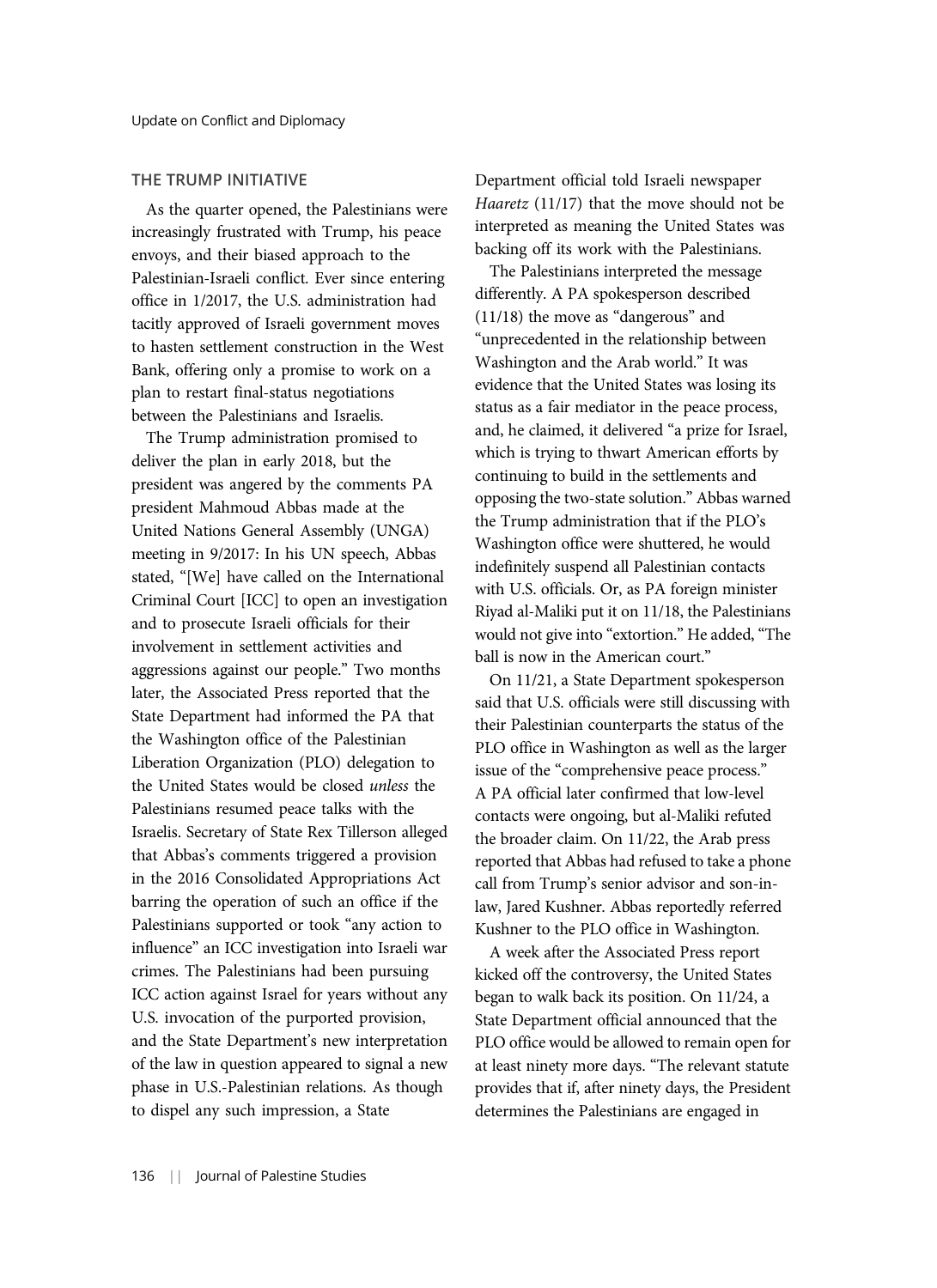direct and meaningful negotiations with Israel, restrictions on the PLO and its Washington office may be lifted," the official stated. "We have advised the PLO office to limit its activities to those related to achieving a lasting, comprehensive peace between the Israelis and Palestinians."

# Recognizing Jerusalem as Israel's Capital

As December approached, Trump was again faced with the issue of the location of the U.S. embassy and whether he would sign a sixmonth waiver that would circumvent a 1995 law requiring that it be relocated from Tel Aviv to Jerusalem. Though Trump campaigned on a promise that he would implement the Jerusalem Embassy Act of 1995 and move the U.S. embassy to Jerusalem—thereby gaining the support of numerous wealthy donors and the backing of key pro-Israel and evangelical groups—he had initially acquiesced to his advisors upon taking office and signed the waiver in 6/2017 (see *JPS* 47 [1]).

Now, based upon comments by administration officials, there was much speculation in the media and among analysts that Trump would not sign the waiver and that he would recognize Jerusalem as the capital of Israel.

At a UN event marking the seventy-year anniversary of the UN's vote to partition Palestine, U.S. vice president Mike Pence said (11/28) Trump was still "actively considering" moving the embassy. Two days later, the U.S. press reported (11/30) that Trump was planning to sign the waiver, but that he wanted to recognize Jerusalem as Israel's capital at the same time. With rumors and speculation proliferating in the U.S. and international press, a PA spokesperson warned (12/1) that recognizing Jerusalem as Israel's capital would be as "dangerous" as moving the embassy and

would "take the region into [. . .] instability." A Hamas spokesperson threatened (12/2) an "escalation of the Jerusalem intifada" should the U.S. embassy be moved, referencing the habba, the surge of Palestinian resistance, random attacks, and protests that began in Jerusalem in 9/2015 (see JPS 45 [2]). Abbas personally called (12/2) the leaders of eight Arab states to ask for their help in pressuring Trump to delay or cancel the proposed embassy move. According to a PA spokesperson, Abbas "warned categorically that taking such a step would lead to the destruction of the peace process" and propel the region into turmoil.

The Palestinian outcry did little to dissuade Trump. According to a report in the Washington Post, the U.S. president appeared "agitated and exasperated" during a meeting with his top advisors on the subject of Jerusalem on 11/27. "Trump seemed frustrated with pushback about the potential backlash among Palestinians and their supporters," the report stated.

On 12/5, Trump called Abbas, Israeli prime minister Benjamin Netanyahu, Saudi king Salman bin Abdulaziz, and Egyptian president Abdel Fattah al-Sisi to let them know that he planned on making his announcement the following day.

"After more than two decades of waivers, we are no closer to a lasting peace agreement between Israel and the Palestinians," Trump said (12/6), in comments broadcast live from the White House's Diplomatic Reception Room. "It would be folly to assume that repeating the exact same formula would now produce a different or better result. Therefore, I have determined that it is time to officially recognize Jerusalem as the capital of Israel." He also refrained from explicitly endorsing a two-state solution, as some of the reports leading up to his speech said he might, and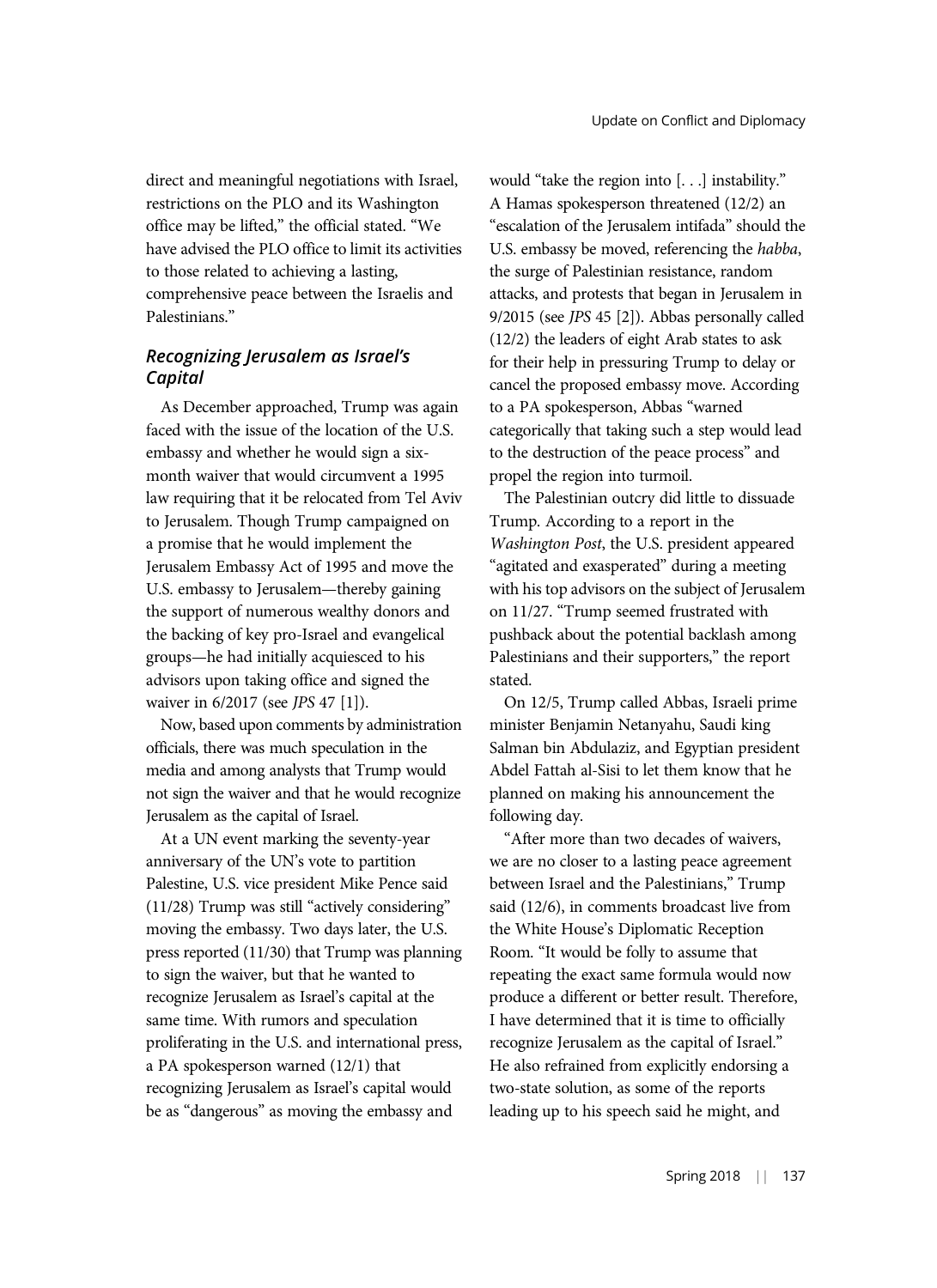announced that he was "directing the State Department to begin preparation to move the U.S. Embassy from Tel Aviv to Jerusalem." Finally, Trump stressed that his decision was not intended to express a U.S. position on any final-status issues. "Those questions are up to the parties involved." In the aftermath of the announcement, administration officials offered conflicting explanations of the rationale behind it. Some said Trump was eager to satisfy key donors and backers while others asserted that the announcement was based on a strategic choice. Israel had lost faith in the United States during the Obama administration, they said, and Netanyahu would be more willing to make the concessions necessary for a peace agreement if Jerusalem were taken off the table.

As expected, the Israelis, who had long called for the United States to recognize Jerusalem as their capital and move the embassy there, were jubilant. "There are major moments in the history of Zionism: the Balfour Declaration, the founding of the state, the liberation of Jerusalem, and Trump's announcement yesterday," Netanyahu said, in a Facebook video posted on 12/7. "This is a festive and unifying moment, for the Right, the Left, religious, (and) secular. We are making Jerusalem our chief joy."

#### Backlash

The response to Trump's announcement was swift and fierce. The international community was nearly unanimous in its criticism. Arab states condemned it and called an emergency meeting of the Arab League on 12/9 to coordinate a response. The various Palestinian factions overcame the tensions inherent to the national reconciliation process and cosponsored protests against it (see "Intra-Palestinian Dynamics" below). The Palestinian people mobilized, with tens of thousands attending

daily protests across the occupied Palestinian territories (oPt) from 12/7 to 12/17 and rockets being fired into Israel almost every day for a week after the announcement (see "Overview of the Violence" below).

While Trump administration officials insisted that they were still committed to their peace initiative, the Palestinian leadership had a different perspective. "President Trump has delivered a message to the Palestinian people," said PLO secretary-general Saeb Erekat (12/6). "The two-state solution is over. Now is the time to transform the struggle to one of one state with equal rights for everyone living in historic Palestine, from the river to the sea." Abbas was only slightly less definitive. "This is a historical moment and we must act," he said (12/6). "The U.S. can no longer function as a diplomatic sponsor and mediator."

Once the shock of the announcement had passed, the Palestinian leadership was faced with a dilemma: How best to respond to the Trump administration's so-called peace plan, while balancing the Palestinian public's outrage at Trump's Jerusalem declaration? They did not have to wait long for an answer. When Pence addressed the UN on 11/28, he announced plans to visit Israel and the oPt in 12/2017. Two days after Israel's Foreign Ministry announced (12/5) that Pence was set to arrive in the region on 12/17, senior PA official Jibril Rajoub said that the U.S. vice president would not be welcome in the oPt. Erekat then explained (12/8) that the Palestinians had decided to suspend high-level contacts with the Trump administration because of the Jerusalem declaration. "We think Mr. Trump has acted in a way that makes it impossible for the U.S. to act as an honest broker," said senior PA official Nabil Shaath on 12/10. "We are just expressing that." A few days later, at an emergency meeting of the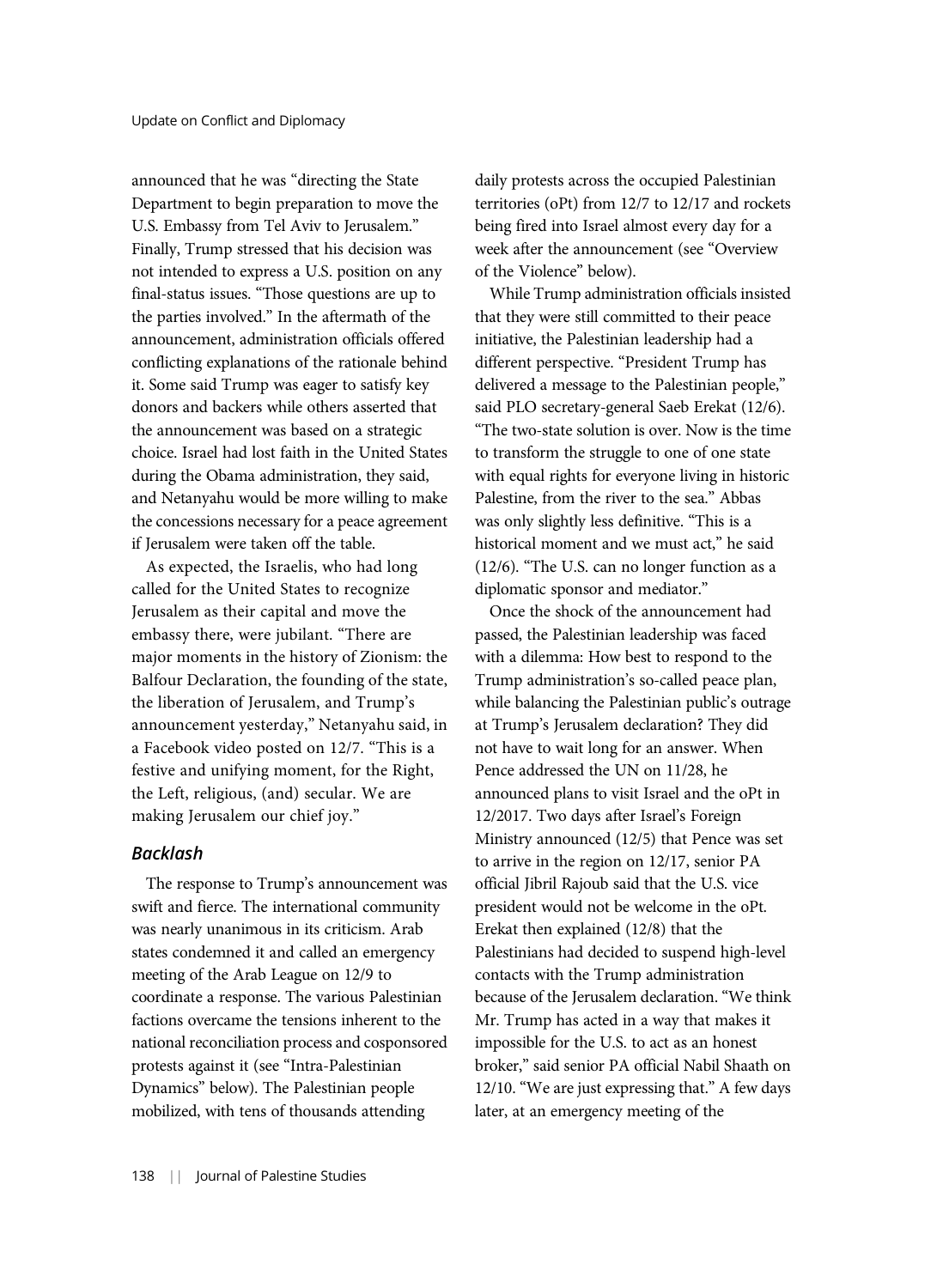Organisation of Islamic Cooperation (OIC) in Istanbul, Abbas argued that Israel's violations of international law freed the Palestinians from past agreements; he threatened to end the PA's security coordination with the Israel Defense Forces (IDF) and announced that the Palestinians planned to reapply for full membership at the UN. On the sidelines of the OIC meeting, another Palestinian official said that Palestinian diplomats had begun working with their Egyptian counterparts to draft a UN resolution censuring the United States.

Apart from sending Special Representative for International Negotiations Jason Greenblatt to Israel for some meetings, the Trump administration did not engage much with the issue in mid-12/2017. A spokesperson for Pence blamed the Palestinians for "walking away again from an opportunity to discuss the region" (12/10), adding that the administration was "undeterred in its efforts to help achieve peace between Israelis and Palestinians and our peace team remains hard at work putting together a plan." Four days later, the trip was postponed on the grounds that Pence might be needed to cast a tie-breaking vote in Congress on a taxreform bill, but it was clear that the Palestinians' outrage was a factor. Responding to a question about the status of the U.S. peace initiative in light of the news, a senior U.S. official said (12/14) that a "temporary cooling off period" might be needed. "We think it's appropriate for the Palestinians to digest what has happened. And once they review the president's remarks clearly, they will realize that nothing has changed in terms of being able to reach an historic peace agreement," another official remarked on 12/15.

The focus then shifted to the UN, where Egyptian diplomats circulated (12/16) a Palestinian-backed draft resolution to the Security Council (UNSC). Without mentioning the United States specifically, the draft affirmed "that any decisions and actions which purport to have altered the character, status or demographic composition of the Holy City of Jerusalem have no legal effect, are null and void and must be rescinded"; it also called "upon all States to refrain from the establishment of diplomatic missions in the Holy City of Jerusalem." On 12/18, the fifteenmember UNSC voted in favor of the measure except for the United States, which exercised its veto. "The discussions that took place [. . .], as well as the statements and activities that we have seen around the globe, confirm that the U.S. has completely isolated itself by its decision," al-Maliki said in a prepared statement after the vote. That same night, Abbas took a further step to strengthen the standing of the Palestinians internationally by signing onto twenty-two international agreements and treaties, including the UN Convention to Combat Desertification and the Anti-Personnel Mine Ban Convention (WAFA, 12/18). "We have to take legal, political and diplomatic countermeasures," he said. After a similar Palestinian-backed resolution was voted down at the UN in 12/2014 (see JPS 44 [3]), the PA signed onto fifteen international treaties and conventions, paving the way for the Palestinians to submit formal complaints to the ICC, inter alia. The Palestinians also made plans to submit a tweaked version of the failed UNSC resolution to the UNGA the following week.

Despite Trump's 12/20 threat to cut U.S. aid to any country that voted in favor, the resolution overwhelmingly passed in the UNGA on 12/21 (with 128 countries in favor, 35 abstaining, and 5 island nations plus Honduras and Guatemala joining Israel and the United States in opposition). Abbas called the vote a "victory for Palestine," and a PA spokesperson thanked the countries that supported the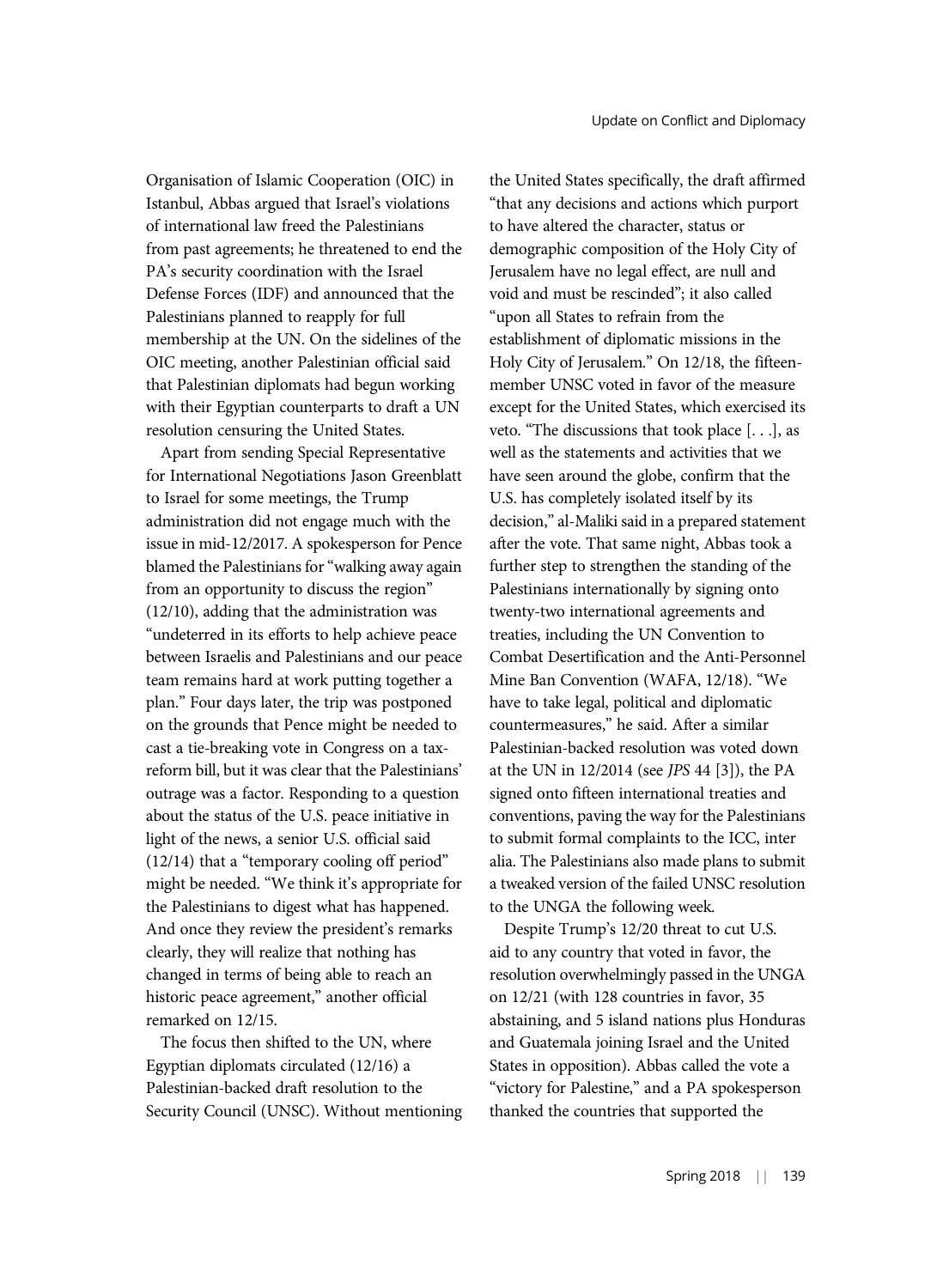measure "despite all the pressure exerted on them." U.S. ambassador to the UN Nikki Haley reportedly invited representatives of the countries that didn't vote in favor of the measure to a formal reception to thank them for their "friendship to the U.S." (Fox News, 12/21). In a similar move, Netanyahu reportedly created a new \$50-million fund to aid countries that support Israel in international forums (Times of Israel, 12/28).

Over the course of these two contentious UN votes, the rift between the United States and the Palestinians grew. According to 12/24 Israeli press reports, Abbas told his deputies that the Trump administration was a "lost cause" and instructed them to sever all contacts with U.S. officials, expanding the high-level diplomatic break he ordered in the wake of Trump's 12/6 announcement. The Palestinians were considering further action at the UNSC, UNGA, and ICC, according to Fatah Central Committee member Azzam al-Ahmad (12/24). "We are facing a continuous, cumulative and long political, diplomatic and popular battle," he said.

Throughout this period, the Palestinians quietly explored a new framework for a possible resumption of the peace process. On 12/19, Abbas sent diplomatic delegations to Moscow and Beijing following signals from both Russia and China that they were willing to step up. "We are ready to become an honest mediator here," Russia's Deputy Ambassador to the UN Vladimir Safronkov said on 12/18, offering to host a Palestinian-Israeli summit in Moscow. Chinese president Xi Jinping extended a similar offer to Abbas when the PA president visited China in 7/2017.

While most of the international community opposed Trump's 12/6 announcement, a few countries endorsed the notion of recognizing Jerusalem as Israel's capital. Czech Republic

president Miloš Zeman, for one, said (12/8) Trump's announcement had made him "very happy." A couple of weeks later, Guatemala's President Jimmy Morales announced (12/24) that he intended to follow the U.S. lead and move the Guatemalan embassy to Jerusalem. According to Israel's Deputy Foreign Minister Tzipi Hotovely on 21/24, Israeli diplomats were in talks with representatives from ten other countries about the prospect of moving their embassies as well. Honduras was widely speculated to be among them, as well as Togo, Paraguay, Romania, and Slovakia.

## Backlash to the Backlash

The conflict between the Trump administration and the Palestinian leadership escalated in 1/2018.

On 12/29, the Jerusalem Post published an interview with U.S. ambassador to Israel David Friedman (see "United States" below) in which the U.S. official said that Trump was "disappointed" with the "ugly, needlessly provocative, and anti-Semitic" rhetoric coming from the Palestinians. Four days later, the notoriously mercurial Trump vented (1/2) his frustration on Twitter: "We pay the Palestinians HUNDRED OF MILLIONS OF DOLLARS a year and get no appreciation or respect," he wrote. "They don't even want to negotiate a long overdue peace treaty with Israel. We have taken Jerusalem, the toughest part of the negotiation, off the table, but Israel, for that, would have had to pay more. But with the Palestinians no longer willing to talk peace, why should we make any of these massive future payments to them?" Trump's tweets overshadowed comments Haley had made hours earlier in response to a question about U.S. aid to the Palestinians and to the United Nations Relief and Works Agency for Palestine Refugees in the Near East (UNRWA) in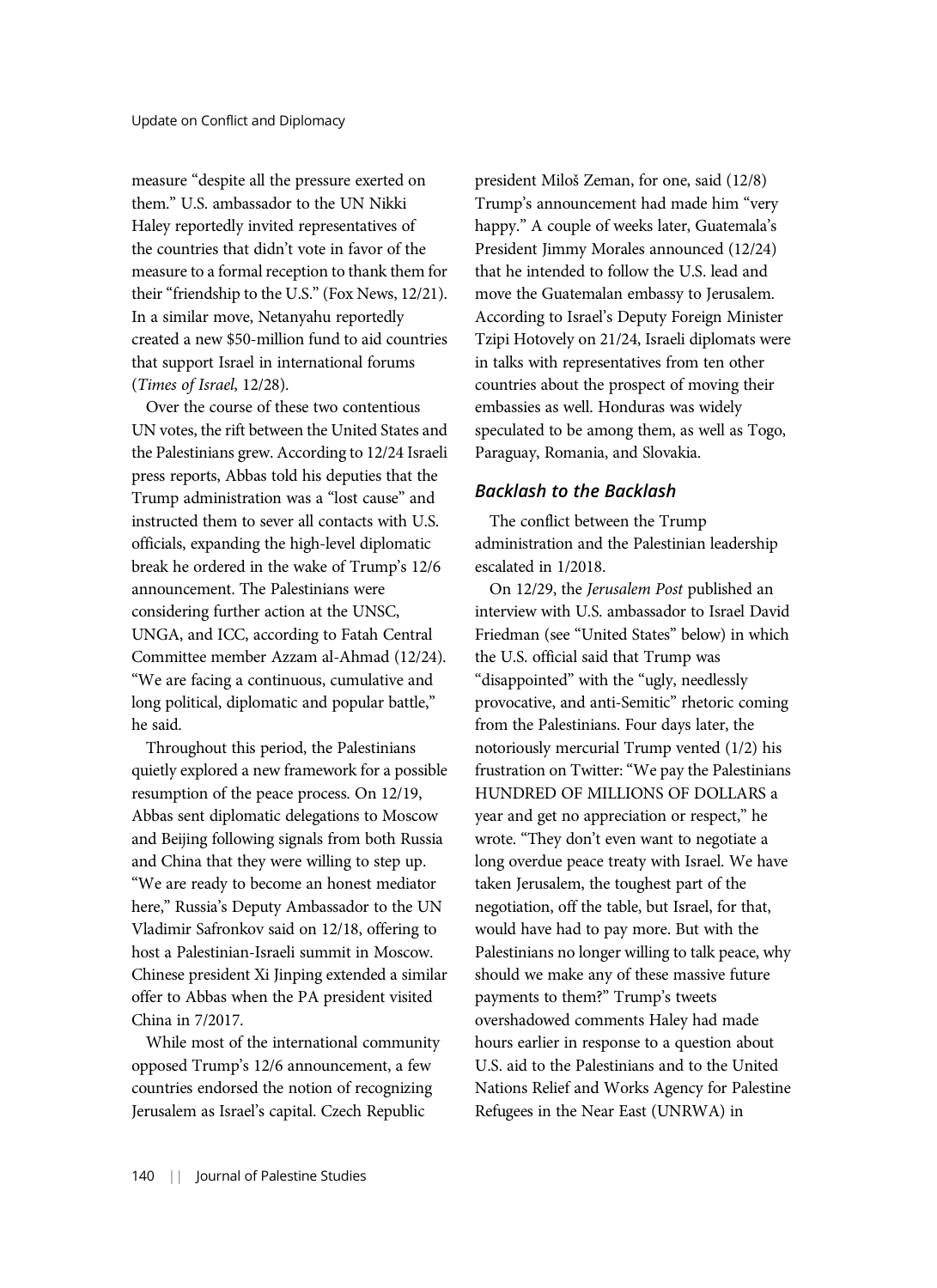particular. She said that the president wanted no funding to go to the Palestinians until they were "ready to come back to the negotiating table." Haley added, "What we saw with the [UNGA] resolution was not helpful to the situation. We're trying to move forward a peace process but if that doesn't happen, the president's not going to continue to fund that situation."

Between 2014 and 2016, the United States contributed \$350–\$400 million per year to UNRWA, making it the agency's single largest state donor. Because that aid comprised roughly a third of UNRWA's annual budget and because millions of Palestinian refugees across the Middle East rely on food, shelter, health care, and education provided by UNRWA, the threat of a reduction exacerbated anti-U.S. protests across the oPt, which had broken out at the time of Trump's 12/6 announcement (see Chronology) and subsequently subsided. "The U.S. administration is embarking on a new path, which includes dictating solutions to the Palestinian people and dropping the Jerusalem and refugee issues," Erekat told (1/4) Voice of Palestine radio station. "This is something our people, who will remain steadfast in their country, will never accept."

The threat to cut UNRWA's funding also became an issue in Israel. While Israeli news reports on 1/4 disclosed that the Foreign Ministry privately urged the Trump administration not to cut aid to UNRWA because the agency's services benefited Israel indirectly, the following day, Education Minister Naftali Bennett (Jewish Home) said he would support such a cut. As rumors of cuts of up to \$125 million were circulating, Bennett stated, "UNRWA is a terror-supporting organization. Its very existence perpetuates the dire situation of Gaza's population, who suffer under the rule of Hamas." Netanyahu weighed in publicly for the first time on 1/7, arguing for the elimination of the agency. "UNRWA is an organization that perpetuates the problem of the Palestinian refugees," he said. "It also perpetuates the narrative of the so-called right of return with the aim of eliminating the State of Israel, and therefore UNRWA must disappear."

On 1/16, the State Department announced that the Trump administration would be withholding \$65 million from a planned \$125 million transfer to UNRWA. "There is a need to undertake a fundamental reexamination of UNRWA, both in the way it operates and the way it is funded," a spokesperson said, explaining that the frozen funds may be transferred after "future consideration." Two days later, the department announced (1/18) another cut, this time an indefinite freeze on the \$45 million the Trump administration had pledged in 12/2017 in response to an UNRWA emergency appeal. State Department officials talked about restructuring UNRWA and complained of bureaucratic issues within the agency. Trump's statements, however, made clear what motivated the cuts. In comments to the press ahead of a meeting with Netanyahu in Davos on 1/25, Trump lambasted the Palestinians for their alleged disrespect of the United States. "We give them hundreds of millions of dollars in aid and support—tremendous numbers, numbers that nobody understands. That money is on the table. That money is not going to them unless they sit down and negotiate peace [with Israel]," Trump said.

Meanwhile, UNRWA described (1/16) the first U.S. funding cut as having created the "worst financial crisis in UNRWA's history." The agency quickly announced (1/17) an emergency fundraising campaign to maintain core agency services in 2018. Although the agency was unable to raise enough money to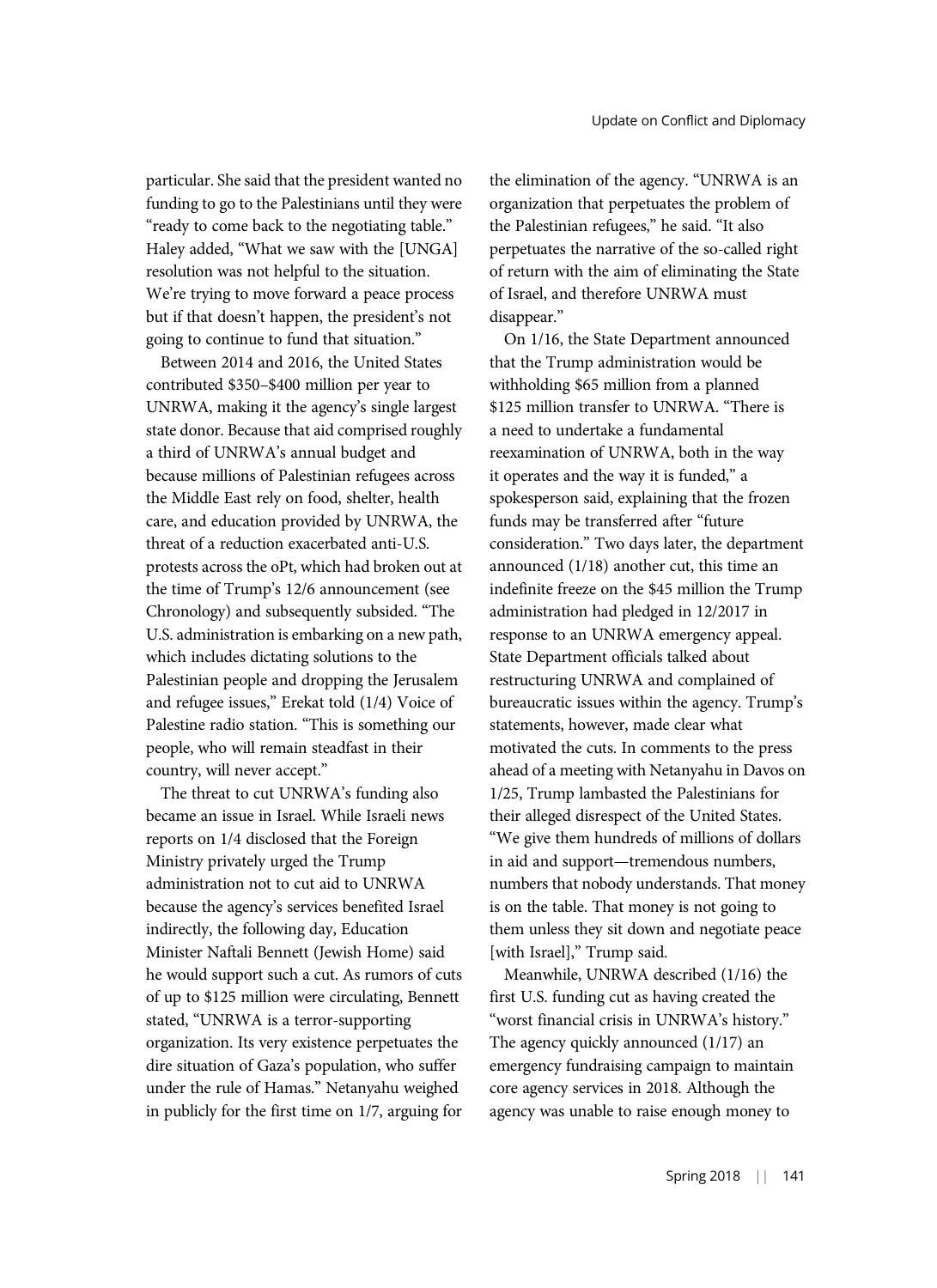make up for the U.S. portion of its budget, a number of new funding pledges were made. On 1/17, the Belgian government announced a small increase in its annual support for UNRWA in the form of a new three-year,  $€19$ million (approximately \$23 million) aid plan, as well as the immediate disbursement of its entire 2018 pledge. (Early reports erroneously stated that the entire €19 million was being made available immediately.) By 1/30, UNRWA's Commissioner-General Pierre Krähenbühl said that eleven countries, including Russia and Kuwait, had agreed to speed up their contributions to UNRWA in order to alleviate the shortfall.

## A New Path Forward

A little over a month after Trump recognized Jerusalem as Israel's capital, the PLO's broadbased consultative institution, known as the Central Council, convened in Ramallah on 1/14 in an attempt to come up with a new Palestinian strategy. Abbas delivered an impassioned two-hour speech, in which he recapitulated the history of the conflict, lambasted the Israeli occupation, and derided Trump's actions. Abbas said the PA would not allow the United States to be the "sole mediator" between the Palestinians and Israelis, rejecting the hitherto undisclosed U.S. peace initiative. "Israel has terminated [the] Oslo [Accords]. . . . Now we are an authority without any authority, and under an occupation without cost," Abbas said, alluding to Israel's impunity. In addition to Trump, Abbas singled out two other U.S. officials by name: Haley, who pushed for the cuts to UNRWA, and Friedman, for his recent statements saying there was no such thing as an "occupation" of Palestinian land (see "United States" below). The following day, the Central Council issued a closing statement recommending that the Executive Committee

revoke the PLO's 1993 recognition of Israel until the Israeli government "recognizes the State of Palestine" and reaffirming its approval of a suspension in PA security coordination with the IDF.

Over the subsequent weeks, the Palestinians embarked on a diplomatic strategy centered on multilateralism. Although Abbas rejected the United States as a "sole" mediator, he appeared open to the Trump administration participating in peace talks in the context of a larger group. According to a senior Palestinian official on 2/1, the PA was focused on developing a multilateral mechanism to reengage peace negotiations, and ultimately achieve a two-state solution. Specifically, the PA was looking for greater involvement by the Middle East Quartet (the United States, European Union, UN, and Russia) and the UNSC. The Arab League Council met in Cairo on 2/1 and agreed to support this new approach.

Simultaneously, the PA started working on other initiatives as well. In a speech at the Middle East Institute in Washington, Chief PLO representative to the U.S. Husam Zomlot said (1/25) that the Palestinians intended to bypass the Trump administration and the Netanyahu government and to appeal directly to potentially sympathetic members of the U.S. Congress, the U.S. public, and the Israeli Left. "Things are changing in this country," he said, referring to mounting opposition to the Israeli occupation in the United States. The Israeli prime minister can address Congress but it is unlikely he would be welcome to address students at universities in California or Wisconsin, Zomlot said. "He knows that and he wanted to insert anxiety, poison, suspicion in the body of that growing relationship between us and America." For his part, al-Maliki revealed (1/29) that the PA intended to place a formal request before the UNSC to reconsider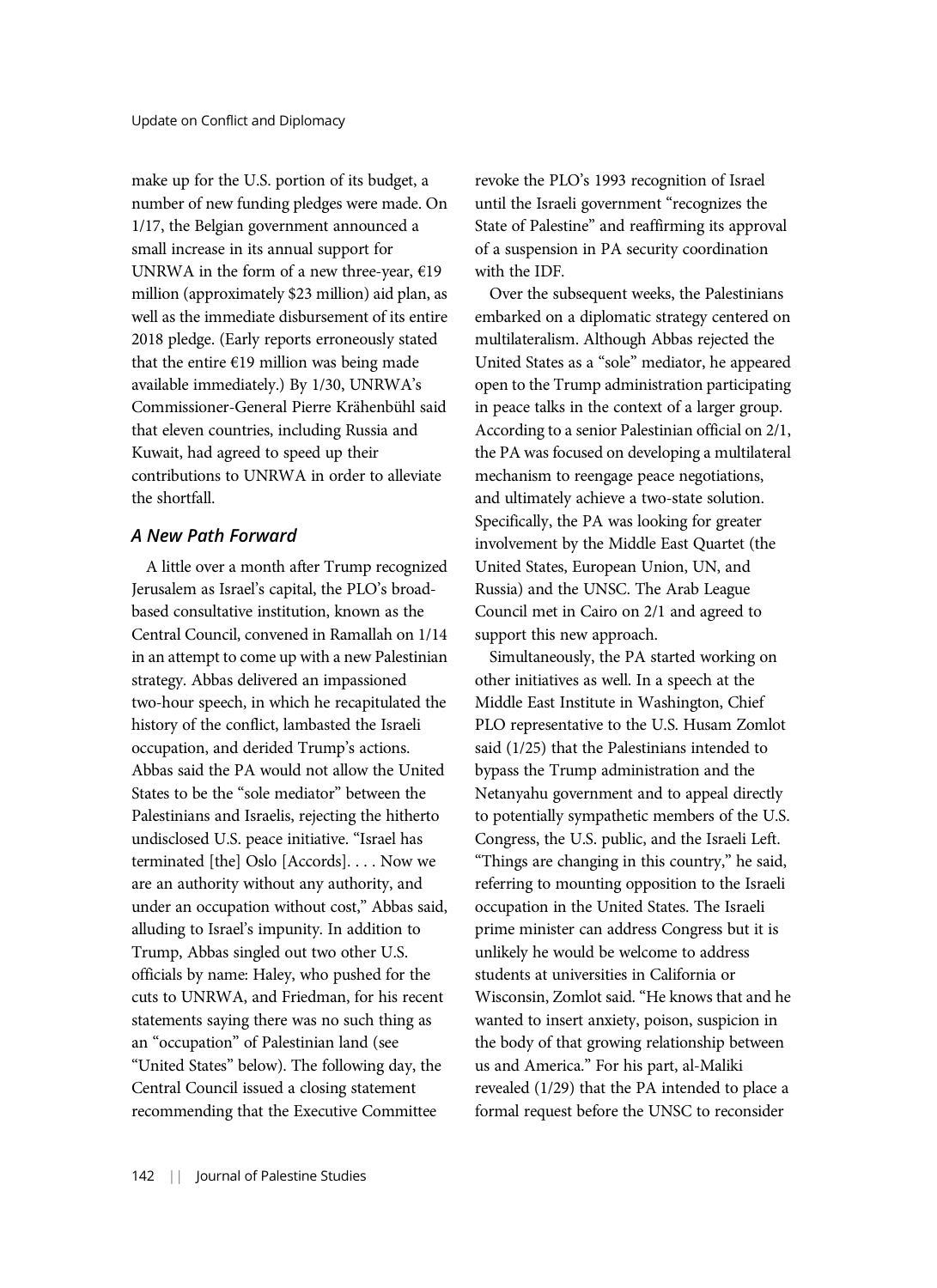Palestine's application for full UN membership in 2/2018.

While the Palestinians were staking out a new path forward, the Trump administration carried on as if nothing had changed. "Maybe on a personal level they are angry with us," a senior White House official told the Jerusalem Post on 1/7. "They're trying to make it look like we've lost credibility. But a peace process and a credible conclusion to that process can't happen without the U.S.—they know that. And once the plan is revealed, it will speak for itself."

The "plan" remained undisclosed by the end of the quarter, but a number of leaks pointed to ideas under consideration. On 11/18, Israel Television News reported that the "plan" was based on a two-state solution, but not necessarily the pre-1967 armistice lines, and that it would not provide for the removal of any Israeli settlers from the West Bank. According to the New York Times on 12/3, Saudi crown prince Mohammed bin Salman shared some of the basic ideas being considered during a meeting with Abbas on 11/6, including provisions for a Palestinian state without territorial contiguity and without Jerusalem as its capital, and another abrogating the Palestinian refugees' right of return. According to Palestinian, Arab, and European officials who reportedly heard about the meeting from Abbas, the plan was more aligned with the Israeli position than any previously put forward by the United States. Finally, Israel's Channel 10 reported (1/19) that Erekat presented Abbas with a ninety-two-page working outline of the U.S. plan ahead of his 1/14 PLO Central Council speech. According to that draft, Israel would retain security control over the West Bank and the Palestinian state would have its capital in the East Jerusalem suburb of Abu Dis, which an indignant Abbas referenced in his speech (see above).

After a monthlong delay, Pence finally made his trip to the region in mid-1/2018. Following meetings with al-Sisi in Cairo (1/20) and Jordan's King Abdullah in Amman (1/21), he addressed a special session of Israel's Knesset on 1/22. There, he reiterated that the United States was committed to bringing about "a lasting peace between Israelis and Palestinians," criticized the 7/14/2015 Iran nuclear deal (see "Iran" below), thanked the Israeli government for its "declared willingness" to resume peace talks, and called on the Palestinians to "return to the table." He also announced that the Trump administration planned to open the U.S. embassy in Jerusalem by the end of 2019. Some Palestinian members of Knesset (MKs), who disrupted Pence's speech to protest the Jerusalem decision, were forcibly removed from the chamber after an altercation erupted with their Jewish Israeli counterparts. Cheering Israeli settler leaders, who had been invited by the U.S. embassy to attend the Pence address, added to the chaos. Rounding out his visit, Pence met with Netanyahu privately on 1/22 and toured Yad Vashem and the Western Wall on 1/23. The Palestinians held to their boycott and refused to meet with Pence while he was in the region, keeping the U.S. vice president out of the religiously significant city of Bethlehem and other West Bank areas. In fact, Pence, who identifies as an evangelical Christian, said earlier he hoped to meet "in solidarity" with Arab Christians on his trip to the Middle East, but after Trump's 12/6 Jerusalem declaration, no Christian leader in Egypt, Israel, or the oPt would agree to see him (Newsweek, 12/18). Near the end of the quarter, Trump and Netanyahu met (1/25) on the sidelines of the World Economic Forum in Davos, where Trump summed up the state of affairs as follows: "[The Palestinians] disrespected us a week ago by not allowing our great vice president to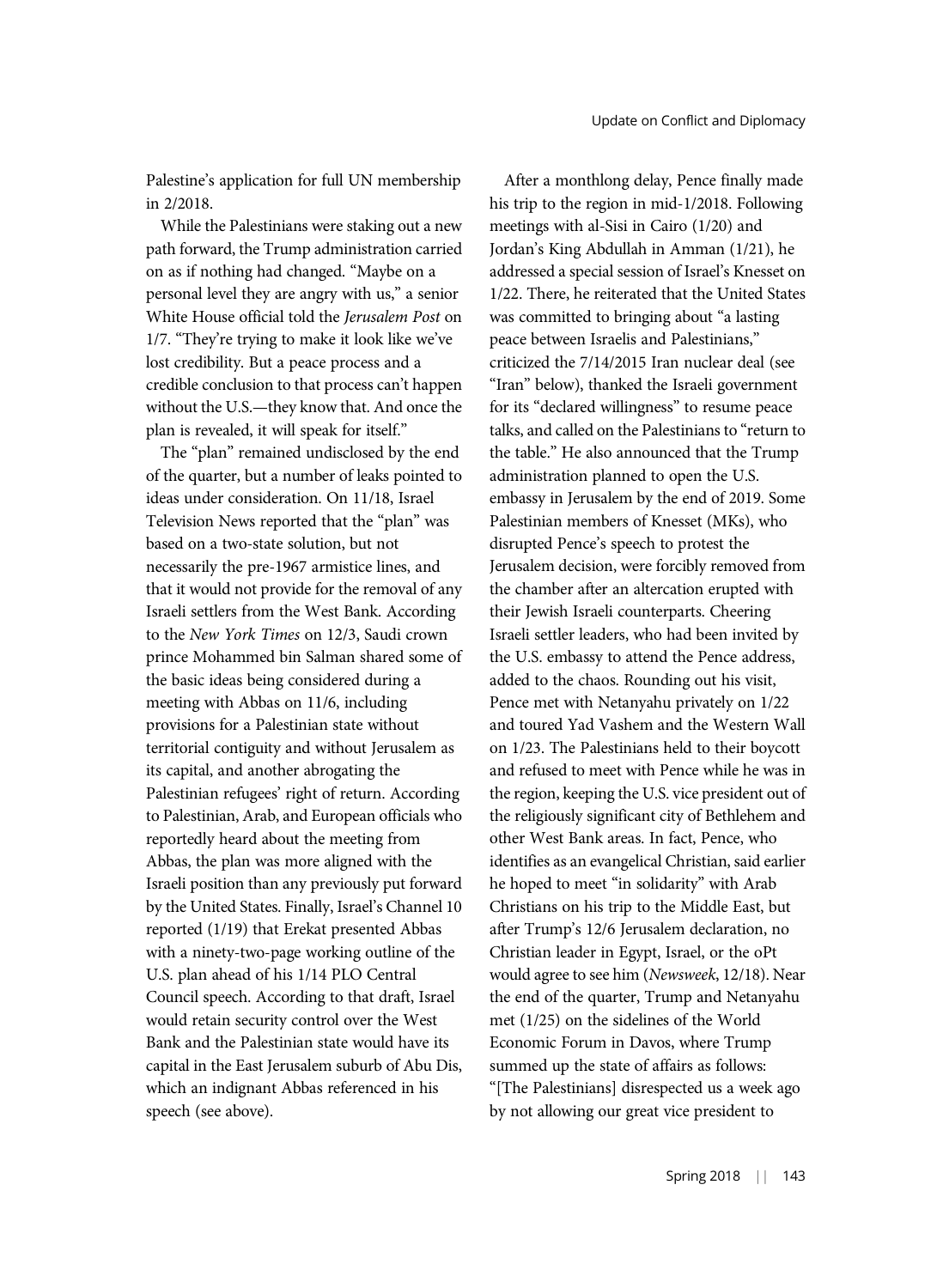see them, and we give them hundreds of millions of dollars in aid and support, tremendous numbers, numbers that nobody understands—that money is on the table and that money is not going to them unless they sit down and negotiate peace [with Israel]."

# Settlement Growth in the Trump Era

Now that the Trump administration—with its recognition of Jerusalem as Israel's capital had dropped any pretense to being an "honest broker" between Palestinians and Israelis, settlers and far-right religious nationalists became more forceful in demanding an increase in settlement expansion. While the Israelis tried to obfuscate the growth in settler units by releasing statistics on secondary matters such as tenders, bids, and housing starts, the truth is that the settlement industry has increased exponentially in the last twenty years. "Although the numbers of the units and the different process may be confusing, the bottom line is very clear," said the Israeli nongovernmental organization (NGO) Peace Now (1/11). "The government is attempting to destroy the possibility of a two-state solution and the prospects of peace by building more and more in the settlements." Hadashot News reported (12/7) that some Israeli officials were emboldened by Trump's 12/6 announcement. Housing and Construction Minister Yoav Galant, for one, started advancing a new plan to build 14,000 housing units across Jerusalem, including 6,000 in Palestinian East Jerusalem. "Following President Trump's historic declaration, I intend to advance and strengthen building in Jerusalem," Galant said. Put another way by Erekat on 1/11, "Trump's decision to recognize Jerusalem as Israel's capital did not only disqualify the U.S. from playing any constructive role toward achieving peace, but it provided the extremist Israeli government

with an opportunity and a green light to speed up their plans of the disposition of the Palestinian people."

Also concerning this quarter was the fact the Jewish National Fund, which resumed what Peace Now calls "fraudulent" land purchases in the West Bank, and Israel's Housing Ministry on 12/19 published a plan for developing an area of the Jordan Valley, including a proposal to expand existing settlements to accommodate 10,000 new residents. (The twenty current settlements in the area were occupied by approximately 4,500 settlers.) On 12/27, the day after a group of settler rabbis met with Netanyahu, Israel's cabinet approved the transfer of NIS 40 million (approximately \$11 million) for health care and various other services. Finally, on 1/10, the Higher Planning Committee of Israel's Civil Administration advanced plans for the construction of 1,122 new homes in twenty West Bank settlements and published (1/11) tenders for the construction of 651 of those units. (For reference, the committee advanced plans for 2,615 units at its previous meeting, in 10/2017; see JPS 47 [2].)

In addition to the above, the Israeli authorities used a Palestinian attack on an Israeli settler to justify further settlement growth. For years, residents from Havat Gilad, an illegal settlement outpost near Nablus, had been calling on the government to authorize their outpost so as to gain full access to basic services. Two days after armed Palestinians shot and killed (1/9) an Israeli settler from that outpost, Netanyahu instructed the Defense Ministry to connect it to the West Bank's electricity grid, a significant step toward formalizing the sixteen-year-old colony. Some settler leaders dismissed the move as "spin" and continued pushing for Netanyahu to fully authorize Havat Gilad. Defense Minister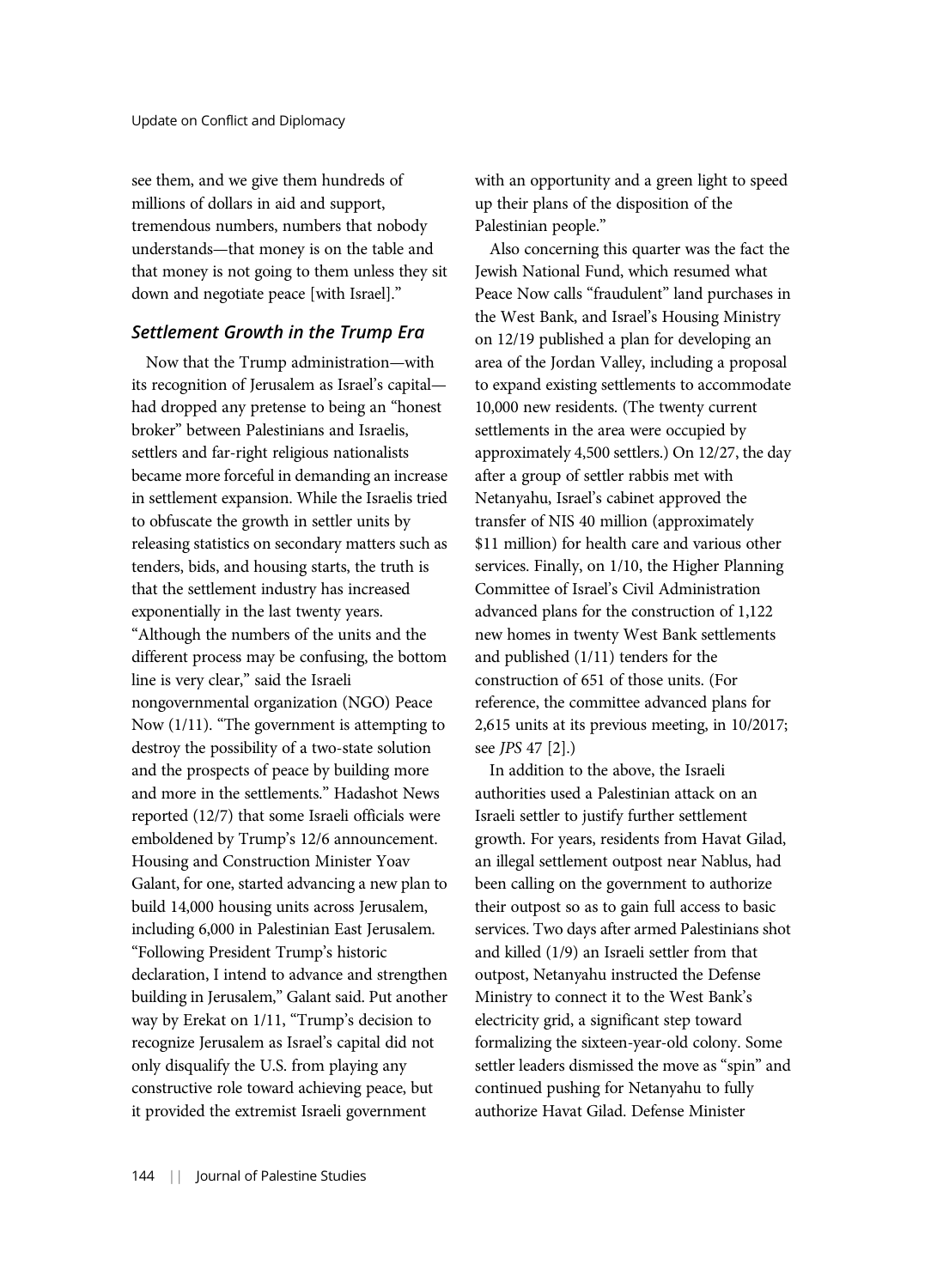Avigdor Lieberman, one of the leaders of Israel's settler movement, answered their calls, submitting a resolution to that effect on 1/14. Two weeks later, the Israeli cabinet unanimously approved (2/4) the proposal. According to cabinet secretary Tzachi Braverman on 2/4, "There is no intention to expand and to annex privately owned Palestinian lands but only to legalize the existing settlement after the murder and to connect it to water and electricity as well as make it accessible for humanitarian reasons."

#### Israel Pushing for Annexation

Proposals to annex parts or all of the West Bank had circulated on the margins of Israeli politics for years. This quarter, new momentum built around a proposal that would extend Israeli sovereignty to West Bank settlements.

The first sign annexation was reaching the realm of policy came on 12/31 when the Likud Central Committee unanimously approved a resolution calling on party leaders to apply Israeli law and sovereignty to Jewish settlements in the West Bank. Although Netanyahu did not attend the meeting, and Likud MKs can disregard political proposals coming up through the party ranks, it was clear that pressure was growing for the party leadership to adopt even more expansionist settlement policies. Netanyahu was particularly vulnerable to pressure as a result of the progress being made in the corruption investigations against him. On 2/12, the police recommended that Netanyahu be charged with bribery, fraud, and breach of trust, casting doubt over the future of his public life.

The same day as the Likud party vote, Haaretz reported Attorney General Avichai Mandelblit had circulated new guidelines to his deputies, directing them to adjust all government-sponsored legislation in

anticipation of its possible future application to Israelis in the oPt. The move followed conversations between Mandelblit and Justice Minister Ayelet Shaked (Jewish Home). In a letter to the Israeli cabinet explaining the new guidelines, Shaked wrote, "It is no longer possible to accept a situation in which the government provides a normative solution to residents in certain areas of the country, while other residents are neglected and not treated the same—either by direct application or by appropriate security legislation in parallel timetables."

By 2/2018, a slate of annexation-related bills was percolating through the Knesset. The most ambitious, which was based on the Likud Central Committee resolution and drafted by MK Yoav Kisch (Likud) and MK Bezalel Smotrich (Jewish Home), called for the application of Israeli "law, jurisdiction, administration, and sovereignty" to "all areas of settlement" in the West Bank. Hours after 18 settler leaders published an open letter on 2/8 urging Netanyahu to support the proposal, the prime minister postponed the Ministerial Committee for Legislation debate scheduled for later that day. According to a senior committee members, the postponement was to allow Netanyahu to coordinate with the Trump administration. Then, on 2/11, Netanyahu postponed another debate on the bill, this one among the heads of the various parties in his ruling coalition. While the downing of an Israeli jet in Syria (see "Syria" below) was the official reason invoked, analysts speculated that Netanyahu's primary objection was to avoid tension with the Trump administration. On 2/12, Netanyahu confirmed that he was "maintaining a dialogue with the Americans" on the issue of "expanding Israeli sovereignty" to the West Bank. He said that his actions were guided by two principles: "Communicating to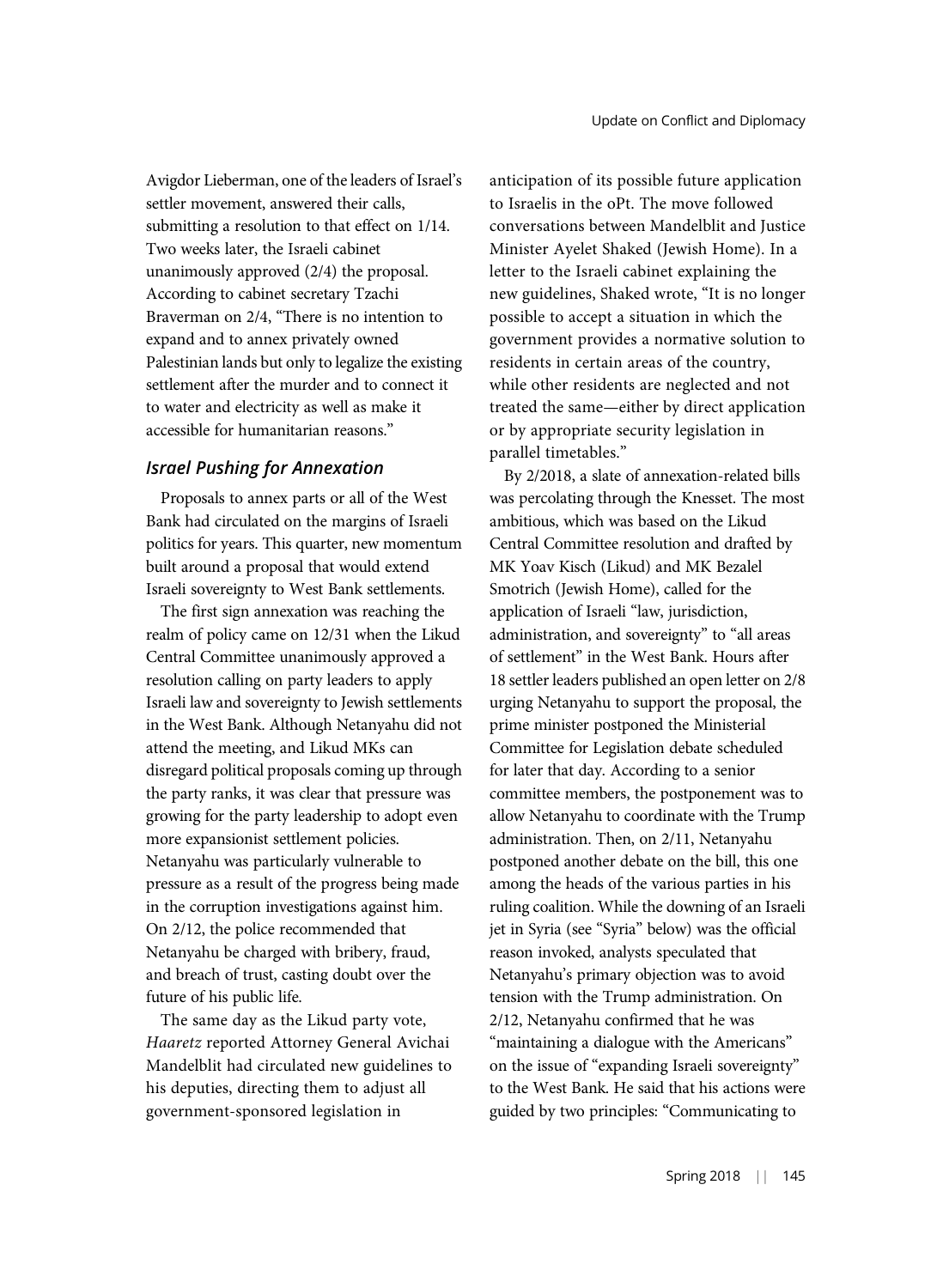the Americans that our connection with them is a strategic asset not only for Israel, but also for the settlements. [Second], that this needs to be a government initiative and not a private one, as this is a historic move."

A White House official denied (2/12) that there were any official talks on the issue of annexation. Meanwhile, some of the most hard-line members of Netanyahu's coalition were so eager to pass the bill that they were willing to do so over any potential protests from the Trump administration. "The prime minister asked me not to raise the Sovereignty Bill [at the Ministerial Committee for Legislation on 2/11] because of the security incident in the north and because of the discussions with the Americans until further notice," Bennett said in an interview with KAN Public Radio on 2/12. "I agreed to hold off because of the security situation, but wanted to hear more about the situation with Washington. [. . .] I am determined to advance the issue of sovereignty [over settlements]. It is a plan six years in the making and I really think that the rare constellation of a right-wing government in Israel, a favorable administration in DC, and an international situation that enables it should allow us to proceed after fifty years."

With the Kisch-Smotrich bill on hold, the Knesset passed (2/12) into law a related measure to have Israeli law extend to academic institutions in the West Bank. "Alongside the academic importance of the law, there is a clear element here of applying sovereignty and I'm proud of both of these things," said MK Shuli Moalem-Refaeli (Jewish Home), who proposed the bill in 1/2018. All these incremental measures, notwithstanding the stalled Kisch-Smotrich bill, prompted the Israeli opposition to describe the process as one of "creeping annexation."

# PERSECUTING THE PALESTINIAN MINORITY AND OTHER OPPONENTS

While in previous quarters, the right-wing coalition government targeted equally its rivals in the Israeli Left, the Palestinian minority in Israel, and the BDS movement, this quarter it focused on BDS activism in particular; to this end, it went ahead with three major initiatives.

First, after an amendment to the so-called Anti-Boycott Law of 2011 passed in committee late last quarter, a preliminary reading of the measure took place in the Knesset (11/21). The Anti-Boycott Law allows Israelis to sue activists calling for or leading boycott campaigns against Israel or its settlements. In 2015, the High Court of Justice repealed a clause of the bill that allowed courts to assess unlimited fines as compensation for plaintiffs without requiring proof of damages. MK Kisch argued that the court's ruling rendered the law "ineffective," and proposed said amendment as a "finger in the eye" of BDS activists (Times of Israel, 11/22). Under his proposal, courts would be allowed to assess fines of up to NIS 100,000 (approximately \$28,000) in cases without demonstrated damages and fines of up to NIS 500,000 (approximately \$141,000) in cases where the plaintiffs could demonstrate damages. Strategic Affairs Minister Gilad Erdan, who backed the proposal, said it sent a "clear message" to BDS activists that anything they did could "be turned back against them." There was no further action on the amendment this quarter.

Second, on 12/29, the Israeli government approved a new \$72-million plan for combatting BDS (Yedioth Ahronoth, 12/29). The plan included the establishment of a new NGO with a board comprising government officials and foreign donors that would administer"civil-society infrastructure servicing the State of Israel and the pro-Israel community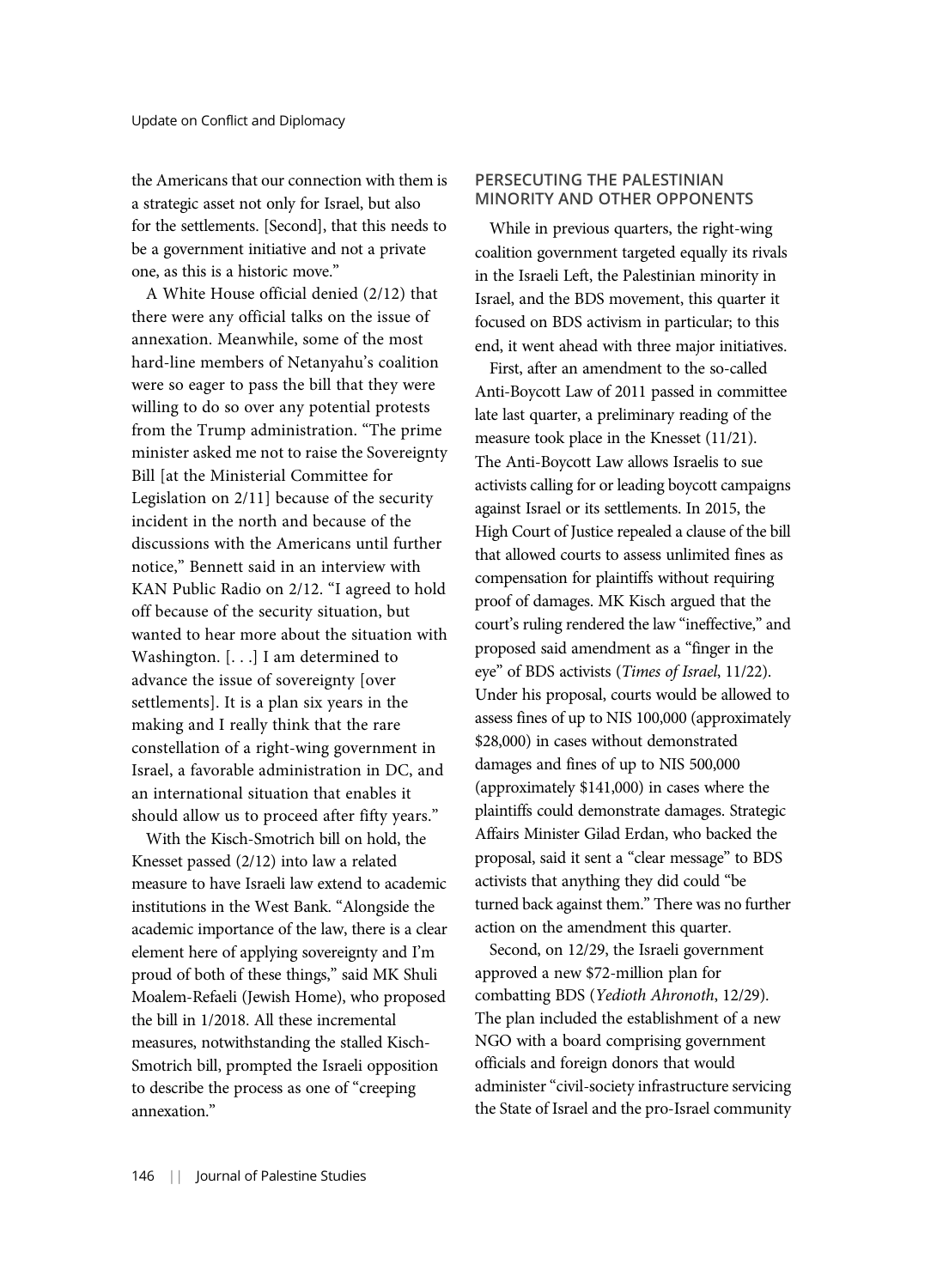in the fight against the de-legitimization of Israel," according to a notice explaining the plan that was sent to government officials. The idea was to shift some anti-BDS activities from the Ministry of Foreign Affairs to the

flexibility in addressing the growing movement. Third, Israel's Strategic Affairs Ministry published its BDS "blacklist" on 1/7, revealing for the first time which international activist groups were being barred from Israel over their support for the BDS movement. (An antiboycott law from 3/2017 provided for the creation of the list; see JPS 46 [4].) "We have shifted from defense to offense," Erdan explained (1/7). "The boycott organizations need to know that the State of Israel will act against them and not allow [them] to enter its territory to harm its citizens." Twenty groups were listed, including eleven European organizations and six from the United States, as well as BDS Chile, BDS South Africa, and the BDS National Committee.

nongovernmental sector to allow for greater

#### HAMAS CRACKDOWN ON ISLAMISTS IN GAZA

In an effort to alleviate the humanitarian crisis in Gaza, Hamas made a deal with the Egyptian government in 6/2017, trading the promise of increased border security and pressure on armed Islamist groups in Gaza for an Egyptian pledge to open the Rafah border crossing more frequently (see JPS 47 [1]). In the months that followed, Hamas established a one hundred meter buffer zone along the Gaza-Egypt border, installed new watchtowers and cameras along the border, made a series of arrests, and increased border patrols. These measures exacerbated the already uneasy relationship between Hamas and the armed Islamist groups in Gaza and the Sinai Peninsula and eventually sparked a wave of violence,

which continued through the end of 2017 (see JPS 47 [2]). As in all the previous bouts of violence between the two groups in recent years, the Islamists retaliated against the crackdown by attacking Hamas officials directly and by baiting the IDF into striking Hamas sites.

Trump's 12/6 recognition of Jerusalem as Israel's capital appeared to exacerbate the violence. In the two weeks following Trump's announcement, there were some thirty, mostly unidentified, rockets fired toward Israel. The vast majority fell short of the border, but two landed in populated areas, leading the IDF to retaliate against Hamas sites in Gaza (see "Overview of the Violence" below and Chronology for details). Rocket fire of that intensity had not been seen since Israel's 2014 fifty-day war on Gaza. Apparently fearing a similar escalation, Hamas sent back-channel messages to the Israeli government calling for calm and conducted a sweeping arrest campaign to stymie the Islamist groups allegedly responsible (Haaretz, 12/19). According to an officer of Hamas's internal security service, at least 550 Islamists had been imprisoned in Gaza by mid-12/2017 (Electronic Intifada, 12/21).

While the post-Trump announcement flareup cooled after a few weeks, tensions between Hamas and the Sinai Province of the Islamic State (SPIS), in particular, remained high. On 1/3, SPIS published a twenty-two-minute video online calling for resistance to Hamas, decrying Hamas's failure to prevent Trump's 12/6 recognition of Jerusalem as Israel's capital, and criticizing the organization for accepting support from Iran. The video culminates in the apparent execution of an SPIS fighter accused of smuggling weapons to Hamas. "Never surrender to them. Use explosives, silenced pistols, and sticky bombs. Bomb their courts and their security locations, for these are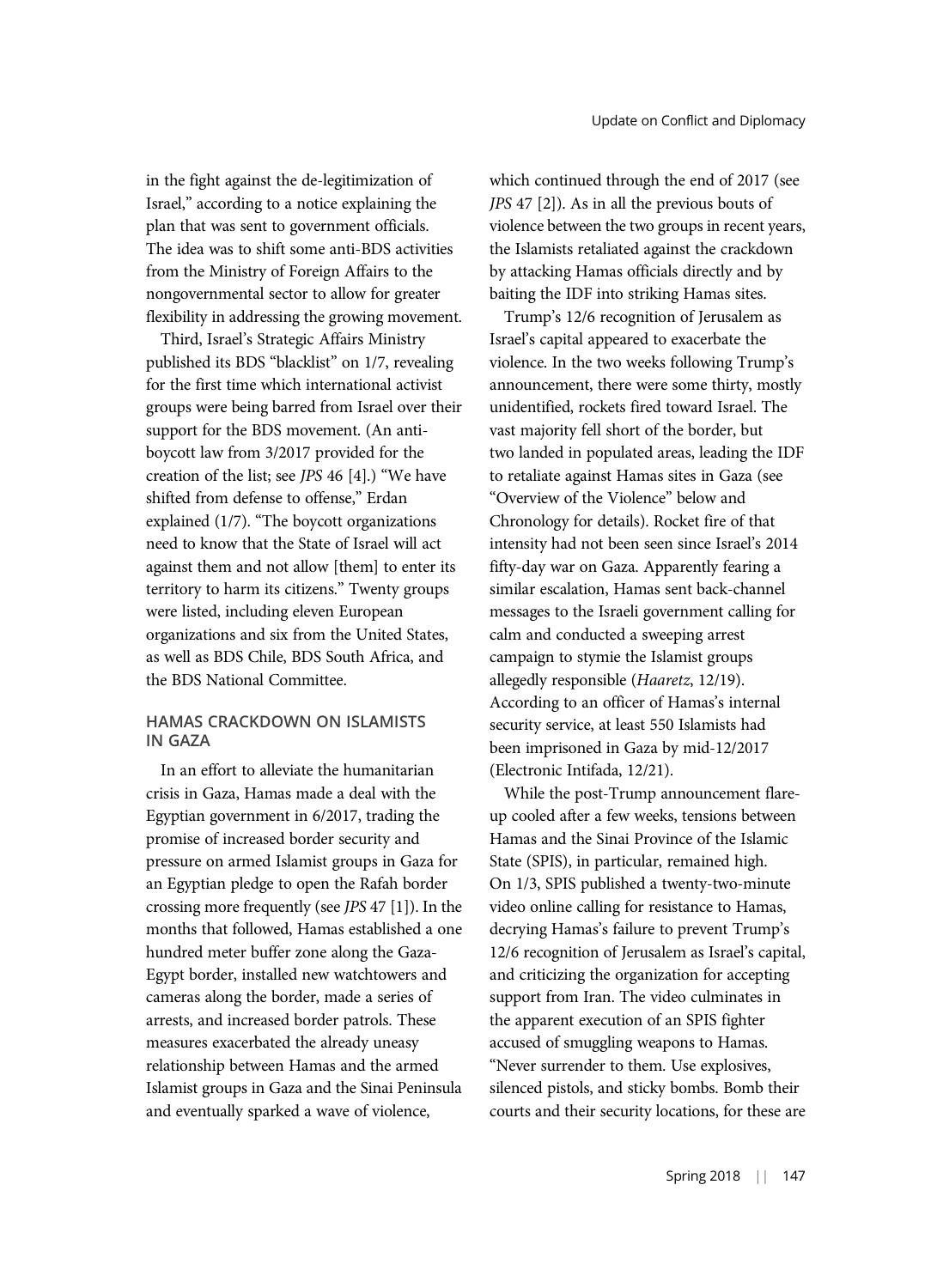the pillars of tyranny that prop up its throne," says one SPIS representative in the video. "[Hamas] uses its smuggled weapons to empower that which was not revealed by God. It also fights supporters of the Islamic State in Gaza and Sinai and prevents the migration of these supporters from Gaza to Sinai." While it continued through the end of the quarter, violence in Sinai did not escalate further.

# OCCUPATION DATA AND TRENDS

Following U.S. president Trump's 12/6 recognition of Jerusalem as Israel's capital, a wave of protests, clashes, and violent incidents swept the oPt. Consequently, more Palestinians were killed as a result of Israeli actions this quarter—29, up from 21 last quarter. The number of Israelis killed as a result of Palestinian actions, 4 in total, remained low matching the figure from last quarter. Therefore, the comprehensive death toll since the beginning of the Second Intifada in 9/2000 reached 11,007 Palestinians (including 64 Palestinian citizens of Israel); 1,274 Israelis (including at least 252 settlers and 440 IDF soldiers and other security personnel); and 73 foreign nationals (including 2 British suicide bombers). These numbers include individuals who died in noncombatrelated incidents if their death was a direct result of Israel's occupation or the ongoing conflict (e.g., ailing Palestinians who died because they were denied access to medical care, and Palestinians killed in smuggling tunnel accidents). They do not include the Palestinian killed by Egyptian naval forces on 1/13 (see Chronology).

# OVERVIEW OF THE VIOLENCE

The number of Palestinians killed as a result of Israeli actions in the West Bank and East Jerusalem nearly tripled this quarter while the number of those injured increased almost twenty-fold, concurring with the widespread unrest across the oPt in the wake of the 12/6 Trump announcement regarding Jerusalem. Overall, 13 Palestinians were killed as a result of Israeli actions (up from 5 last quarter): 7 were killed in clashes sparked by IDF raids or road closures (12/15 [2], 1/3, 1/11, 1/15, 1/30, and 2/6), 3 were killed during clashes and firefights stemming from the IDF's search for the alleged killer of an Israeli settler on 1/9 (1/17, 2/3, and 2/6), 1 was killed by Israeli settlers during a dispute over land (11/30), 1 died of a heart attack brought on by an IDF raid (12/12), and 1 was killed after he stabbed and lightly injured an Israeli security guard (2/7). According to the UN's Office for the Coordination of Humanitarian Affairs (OCHA), the number of Palestinians injured also increased dramatically this quarter. Between 11/7/2017 and 2/12/2018, a total of 4,704 Palestinians were injured as a result of Israeli actions in the West Bank and East Jerusalem, up from 275 last quarter. Furthermore, OCHA reported (1/5) that the number of Palestinian injuries resulting from protests and clashes with Israeli troops following Trump's 12/6 announcement accounted for more than half of all Palestinian injuries in the oPt in 2017 (see figure 1).

In the Gaza Strip, all but three of the 13 Palestinians killed by Israeli actions sustained their fatal injuries protesting in the borderlands against the Trump Jerusalem announcement. Specifically, 10 Gazans died from injuries sustained at the border (12/8 [2], 12/15 [2], 12/22 [2], 12/23, 12/24, 12/30, and 1/11), 2 were killed in Israeli air strikes (12/8 [2]), and 1 Palestinian child succumbed to injuries sustained during Operation Protective Edge, Israel's fifty-day war on Gaza in 2014 (12/6).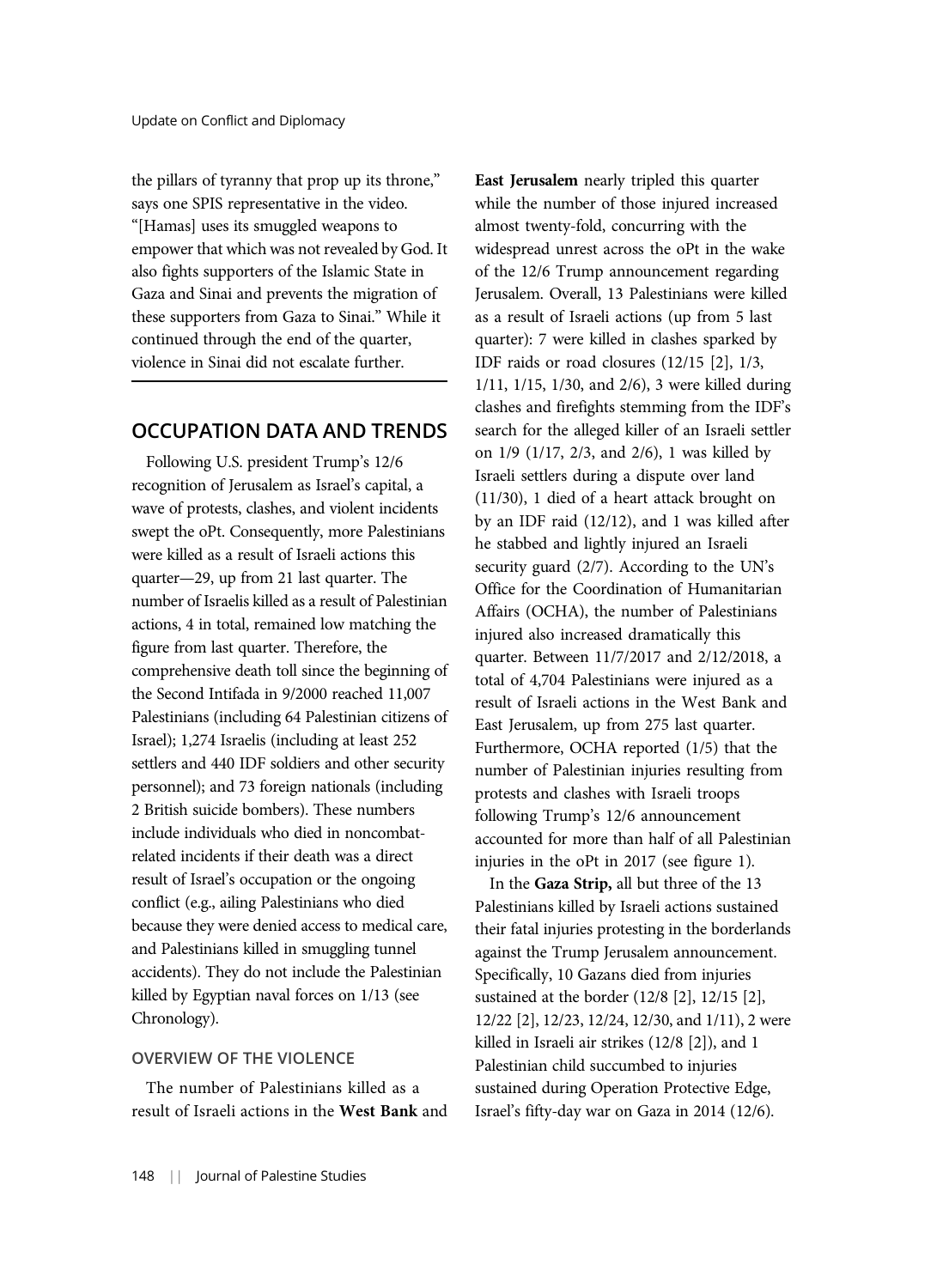

Figure 1. Palestinian injuries as a result of Israeli actions in 2017. U.S. president Trump's 12/6/2017 recognition of Jerusalem as Israel's capital sparked a wave of unrest across the oPt, leading to a spike in Palestinian injuries in 12/2017. The smaller spike in 7/2017 stemmed from unrest surrounding the Israeli authorities' decision to implement new security measures at Haram al-Sharif (see JPS 47 [1]).

In addition, statements from Izzeddin al-Qassam Brigades said a Hamas fighter was killed in an "accidental explosion" (1/7) and 1 was killed in a "training accident" (1/13), according to Times of Israel. As in the West Bank, OCHA reported that the number of Palestinians injured in the context of the post-Trump announcement rose some twenty-fold, from 52 last quarter to 1,143 between 11/7/2017 and 2/12/2018.

There was an explosion of cross-border violence in Gaza this quarter. Most came in the wake of Trump's 12/6 Jerusalem announcement—Gazans fired rockets into Israel almost every day between 12/7 and 12/17, drawing numerous and deadly Israeli air strikes on Hamas and Islamic Jihad Movement in Palestine (PIJ) sites

(see Chronology). In addition, Islamist groups chafing against Hamas's rule in Gaza fired rockets into Israel in an effort to bait the IDF into retaliating against Hamas (see "Hamas Cracks Down on Islamists in Gaza" above), and the IDF's ongoing anti-tunnel operations drew retaliatory rocket fire from PIJ on at least one occasion (11/30). Israeli forces demolished two tunnels leading from Gaza into Israel this quarter (12/10 and 1/13), bringing the total number of tunnels demolished since the IDF embarked on this new campaign to four (see JPS 47 [1] and [2]).

As in previous quarters, the IDF strictly enforced the unilaterally defined buffer zone, or Access Restricted Areas (ARA), along Israel's border with Gaza. IDF troops violently dispersed thousands of Palestinian protesters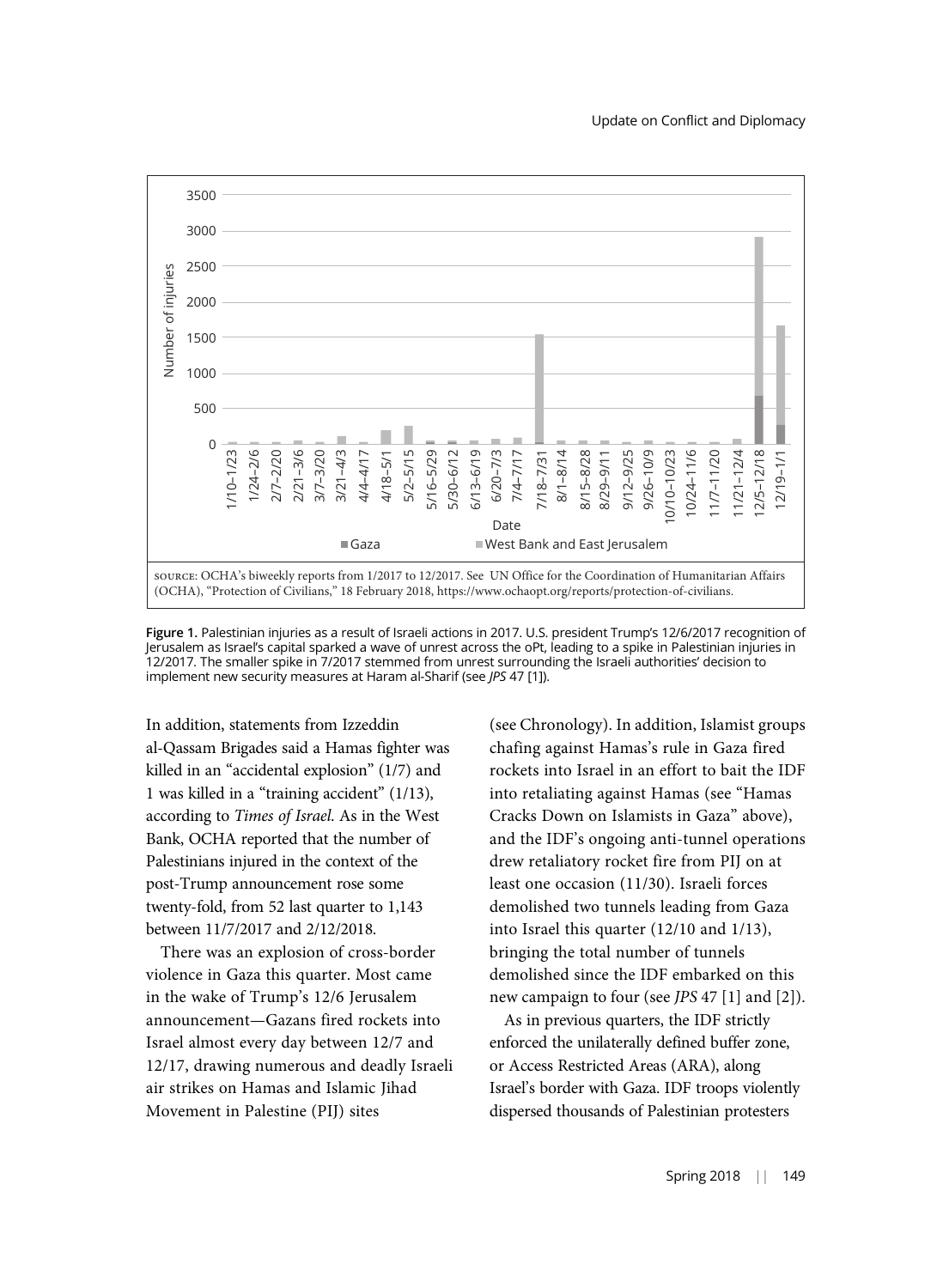gathering along the border fence on twentyseven separate days, up from nine last quarter; opened fire on Palestinian shepherds, farmers, bird-hunters, and other civilians on seven occasions, leading to two reported injuries; and fired on Palestinian land or other property at least twenty-six times, up from twelve last quarter (see Chronology for details). Israeli forces also conducted at least eight limited incursions to level land and clear sightlines in the ARAs, down from eleven (11/20, 12/18, 12/26 [2], 1/1, 1/8, 1/17, and 2/8); and arrested six Palestinians attempting to cross into Israel, down from nine (11/22 [2] and 2/1 [4]).

After the Israeli authorities briefly extended the fishing zone off Gaza's coast last quarter, they restricted it to the usual six nautical miles. Israeli naval forces continued harassing Palestinian fishermen, opening fire on Palestinian fishing boats on sixty-six separate occasions, up from sixty-two last quarter. Over the course of these incidents, Israeli naval forces injured four Palestinian fishermen (1/8, 1/9, and 2/11 [2]), arrested nineteen fishermen (12/3 [5], 12/21 [2], 12/28 [2], 1/8 [2], 1/9 [6], and 2/11 [2]), and confiscated three fishing boats (12/3 and 1/9 [2]).

#### MOVEMENT AND ACCESS

There were no major developments relating to Palestinian movement and access in Gaza this quarter. The Israeli authorities temporarily closed the Erez (12/13) and Kerem Shalom (12/13 and 1/14) border crossings in the wake of the Trump Jerusalem announcement and the consequent escalation of Palestinian protest (see Chronology). Starting on 1/29, a small number of farmers in Gaza were permitted to resume working their lands along the border, following an agreement with the Israeli authorities that was brokered by the International Committee of the Red Cross

(ICRC). Israel had blocked approximately 280 farmers from their land since its 2005 disengagement from Gaza. The ICRC reportedly hoped to mediate a broader deal that would allow all 280 to return. At least one of the farmers, Anwar Adbari, was dubious that the Israeli authorities would allow him to work his land permanently. "We are sowing [the fields] with the help of the ICRC, but [. . .] we don't know if we will be able to harvest them." Finally, the Israeli authorities launched a shuttle service on 11/29 for Palestinians in Gaza requiring transportation to the U.S. Consulate in Jerusalem. The shuttle program was designed to help the Israeli authorities keep track of all travelers.

The Israeli authorities' decision last quarter to extend the processing time for exit permit applications did not lead to any significant changes in the number of Palestinians exiting Gaza (see figure 2). Therefore, the plight of gravely ill Palestinians struggling with long, sometimes indefinite delays to their permit applications remained in the news. On 2/7, for example, the World Health Organization (WHO) reported that in 2017, 54 Palestinians in Gaza had died while waiting for permits to travel abroad for appropriate medical attention. Only 54 percent of such applications were approved in 2017, according to the WHO. "There has been a continuous decline in approval rates since 2012, when approximately 93 percent of patient applications were successful," the report stated.

Despite ongoing efforts by Hamas leaders, the Egyptian authorities kept the Rafah border crossing closed most of the quarter (see "Egypt" below), opening it for passage in both directions only ten days (11/18–20, 12/16–19, and 2/7–9), allowing 3,950 Palestinians to return to Gaza and 3,247 to exit. Last quarter,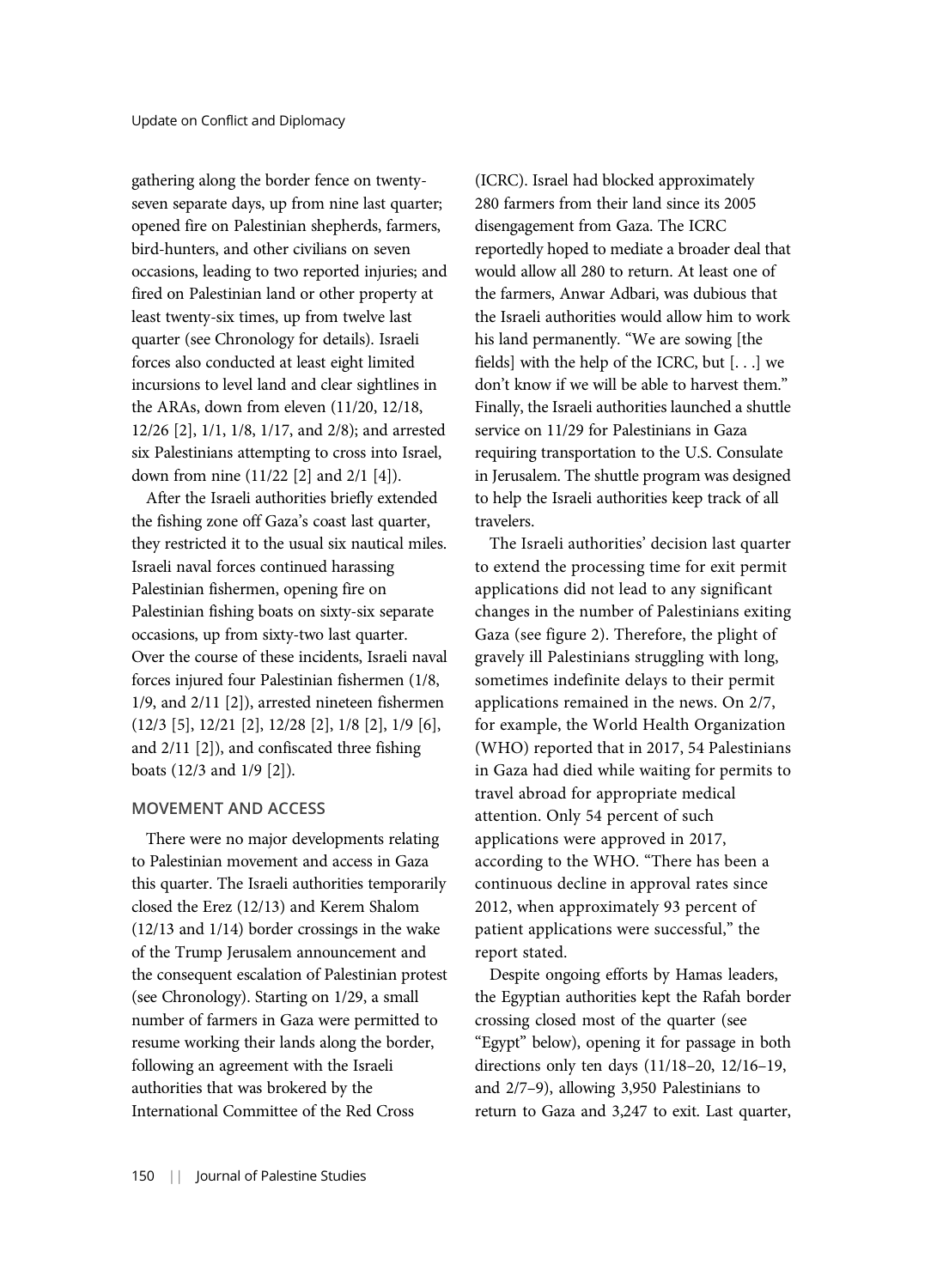

Figure 2. Palestinians exiting Gaza from 4/2016 to 12/2017. After dropping below a thousand per month during Israel's 2014 assault on Gaza and peaking in the summer of 2015, the number of Palestinians—merchants, patients and their traveling companions, and others—exiting Gaza via the Erez border crossing has been steadily declining. In addition to Israel's slow permitting process, Gaza's deteriorating economy was often cited as a reason for the decline.

the crossing was open in some capacity for nine days, allowing 6,535 Palestinians to enter Gaza and 5,203 to leave.

In an attempt to quell the widespread protests against Trump's 12/6 Jerusalem announcement, Israeli forces cracked down on Palestinian movement and access in the West Bank and East Jerusalem. In that context, there was a marked increase in the number of arrest raids, house searches, and mobile checkpoints (see Chronology). According to OCHA, the IDF conducted 1,126 search and arrest operations in the West Bank between 11/7/2017 and 2/12/2018, up from 893 last quarter; and they arrested 400 Palestinians during raids on 12/12 and 12/13 alone in a sweep dubbed Operation Green Candles (Electronic Intifada, 12/16).

## GAZA ELECTRICITY CRISIS

As the Palestinian reconciliation process slowly fell apart, the best hope for a speedy resolution to Gaza's electricity crisis vanished. Although there were a number of significant efforts to alleviate the crisis throughout the quarter, including one by the PA, the humanitarian situation facing Gaza's 2 million residents remained dire.

The most significant effort came in early 1/2018 when PA president Abbas reversed his 4/27/2017 request to the Israeli authorities to decrease the amount of electricity being supplied to Gaza from 120 megawatts to 70 megawatts (see *JPS* 46 [4] and 47 [1]). Abbas made the initial request in an effort to pressure Hamas into a new round of reconciliation talks, and reversing that decision was a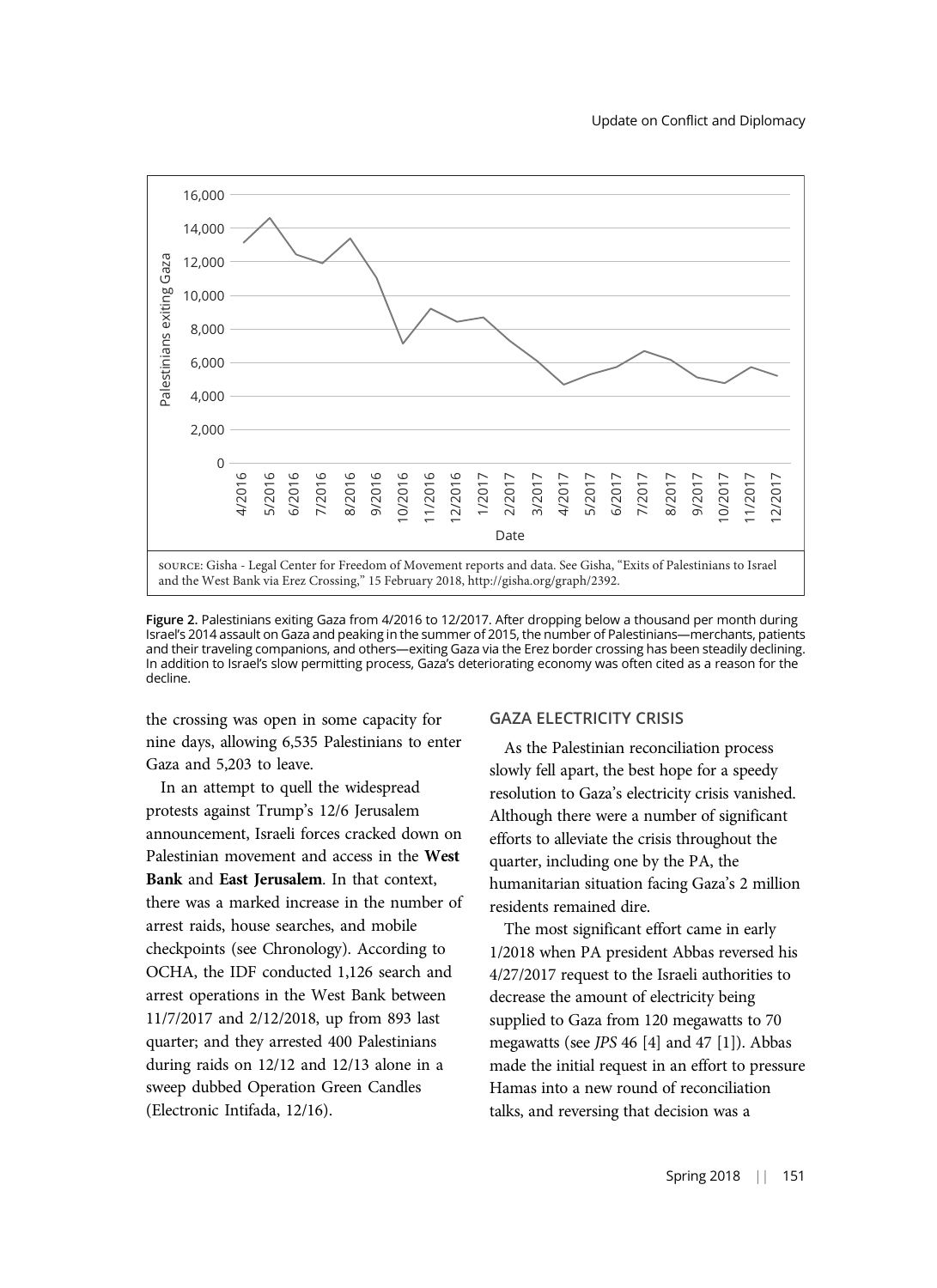stipulation of the 10/12 reconciliation deal. "Israel discussed the request and after much indecision and misgivings, it accepted the [PA's] appeal only out of humanitarian considerations and in light of the deep suffering of the residents," Coordinator of Government Activities in the Territories Maj. Gen. Yoav Mordechai wrote on Facebook on 1/7. The Israel Electric Corporation then implemented the decision on 1/8, bringing up the total power supply to 208 megawatts, still far short of 400–500 megawatts needed to fully power the region, according to the Israeli NGO Gisha. As a result, Gaza residents started receiving up to twelve hours of electricity per day.

In no sector was the power deficit felt more acutely than in the health sector. Gaza's hospitals and medical centers struggled throughout the crisis to maintain basic services and by mid-1/2018, they were reaching a breaking point. As fuel to power the medical facilities' emergency backup generators grew increasingly scarce, on 1/23 the PA Ministry of Health allocated almost \$300,000 to hospitals to enable them to buy more fuel—only a ten-day supply according to the Palestinian human rights organization Al-Haq. By 1/31, seven of Gaza's medical centers, and one hospital in Bayt Hanun, had been forced to shut down due to lack of power (Agence France-Presse, 1/31). At an emergency meeting of the Ad Hoc Liaison Committee (AHLC) in Brussels that same day (see "Donors" below), Israeli officials presented a new "humanitarian rehabilitation" plan and pledged to ship new power generators into Gaza. The plan, which they did not offer to fund, promised little by way of immediate relief, and on 2/6 the Hamas-run Health Ministry in Gaza announced that generators at three of Gaza's thirteen major hospitals, and at fourteen of the region's fifty-four medical centers, had been shut off for lack of fuel. Staff remained on site to provide patients with care but their efforts were stymied. "Without funding, more service providers will be forced to suspend operations over the coming weeks, and the situation will deteriorate dramatically, with potential impacts on the entire population," said Roberto Valent (2/6), the UN's acting humanitarian coordinator for the oPt. "We cannot allow this to happen."

At the peak of the crisis on 2/6, Gaza had a ten-day emergency fuel supply, barring donor intervention. OCHA noted that donors would need to provide \$6.5 million to supply a "bare minimum" of 7.7 million liters of fuel for emergency generators in 2018, while functioning at full capacity, critical facilities would require \$10 million. The next day, the United Arab Emirates and Qatar answered the call. Emirati officials announced a \$2 million donation to purchase fuel, and the chair of Qatar's National Committee for the Reconstruction of Gaza, Mohammed al-Emadi, announced a \$9 million pledge for fuel, medicine, and emergency food aid.

No sooner had one aspect of the crisis subsided than another emerged. On 2/15, Gaza's sole power plant ceased operations due to the fuel shortage. The plant, which had shut down in similar circumstances in 4/2017, supplies up to 60 megawatts of power to the local grid. Losing that power source led to a further reduction in the amount of electricity residents received and increased pressure on Gaza's already severely compromised water desalination and sewage treatment facilities.

#### JUDAIZATION OF JERUSALEM

Late at night on 1/1/2018, the Knesset passed an amendment to Israel's Basic Laws that further tightened Israeli control of Jerusalem. Specifically, the amendment made more stringent the legislative conditions required for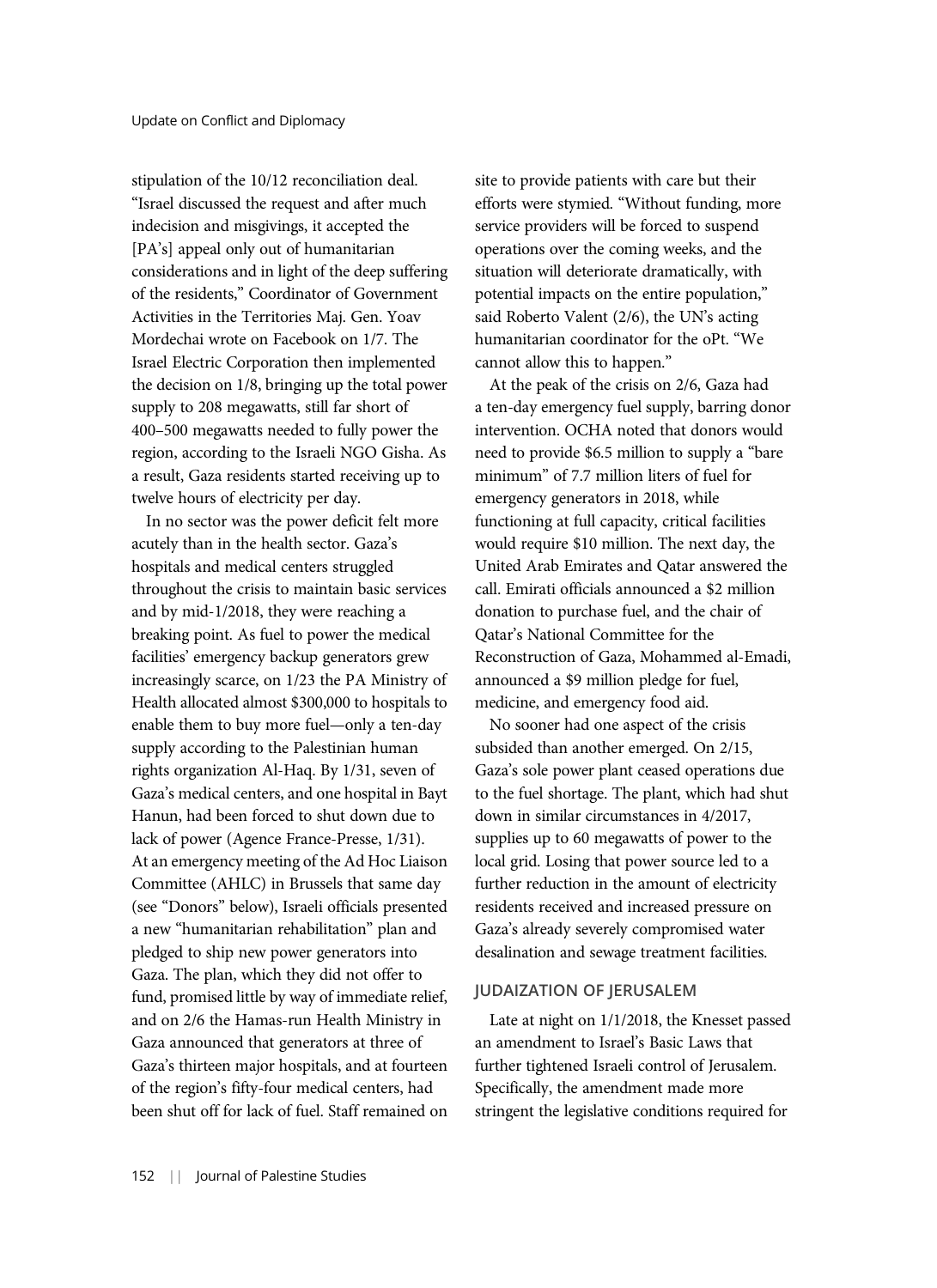the government to cede "sovereignty" over municipal areas of the city to a "foreign party," the presumptive requirement of any final peace agreement with the Palestinians. Hitherto, a simple majority of 61 MKs had been sufficient to approve a proposed cession, but under the new legislation that number was increased to 80 MKs. Furthermore, the new measure annulled existing laws prohibiting changes to Jerusalem's boundaries. As a result, the municipal authorities will be able to create a new administrative district in what are currently Palestinian neighborhoods, thereby displacing almost 150,000 Palestinians from residency in the city and altering its demographic make-up. Jerusalem Affairs Minister Zeev Elkin, one of the main sponsors of the measure, described (1/1) the move as protecting against the "Left, who are liable to try in future to hurt Israeli sovereignty in united Jerusalem." A PA spokesperson responded by saying (1/2), "This vote clearly indicates that Israel has officially declared the end of the so-called political process and has already begun to impose dictating and de facto policies."

There were two other noteworthy developments in this arena. On 12/27, the minister of transportation, Yisrael Katz, announced plans to name a new train station after the U.S. president. Later, Agence France-Presse reported (2/2) on a leaked document outlining a plan to end the tax exemptions enjoyed by church-owned properties. The document reportedly cited Jerusalem Municipality director general Amnon Merhav as arguing that ending these exemptions were justified under international law, since the properties concerned were not directly used for worship, leaving the owners of some 887 properties liable for more than NIS 657 million (approximately \$185 million) in taxes. Municipality officials started implementing the

plan on 2/4, issuing "fines" to various churches that ran into the millions of dollars (NIS 12 million [\$3.4 million] for the Roman Catholic Church and NIS 7 million [\$2 million] for the Anglican Church). A PA spokesperson condemned (2/4) the move as "designed to further strangulate our people" in anticipation of "displacing them."

#### PALESTINIAN PRISONERS

While the overall number of Palestinians in Israeli prisons hovered at 6,100–6,200 throughout the quarter, the number of Palestinian children in Israeli custody rose dramatically after the Israeli crackdown on protests against Trump's Jerusalem announcement in 12/2017. According to Addameer Prisoner Support and Human Rights Association, there were 350 Palestinian minors in Israeli prisons in 12/2017, up from around 300 for most of the rest of 2017 (see figure 3).

The plight of one Palestinian minor in particular drew international attention. Ahed Tamimi, the sixteen-year-old daughter of well-known Nabi Salih organizer and activist Bassem Tamimi, was recorded slapping and kicking two IDF soldiers during clashes in her home village on 12/15, approximately one hour after one of the soldiers had shot her cousin Mohammed in the head with a rubbercoated metal bullet. Mohammed survived the injury, but only after doctors removed a section of his skull. As the video went viral on Palestinian social media, the IDF raided (12/19) the Tamimi family home and arrested Ahed. In the weeks between her arrest and her 2/13 trial on twelve charges ranging from aggravated assault to incitement, Ahed became an international sensation. Palestinian solidarity activists around the world put her face on posters and internet memes, and used her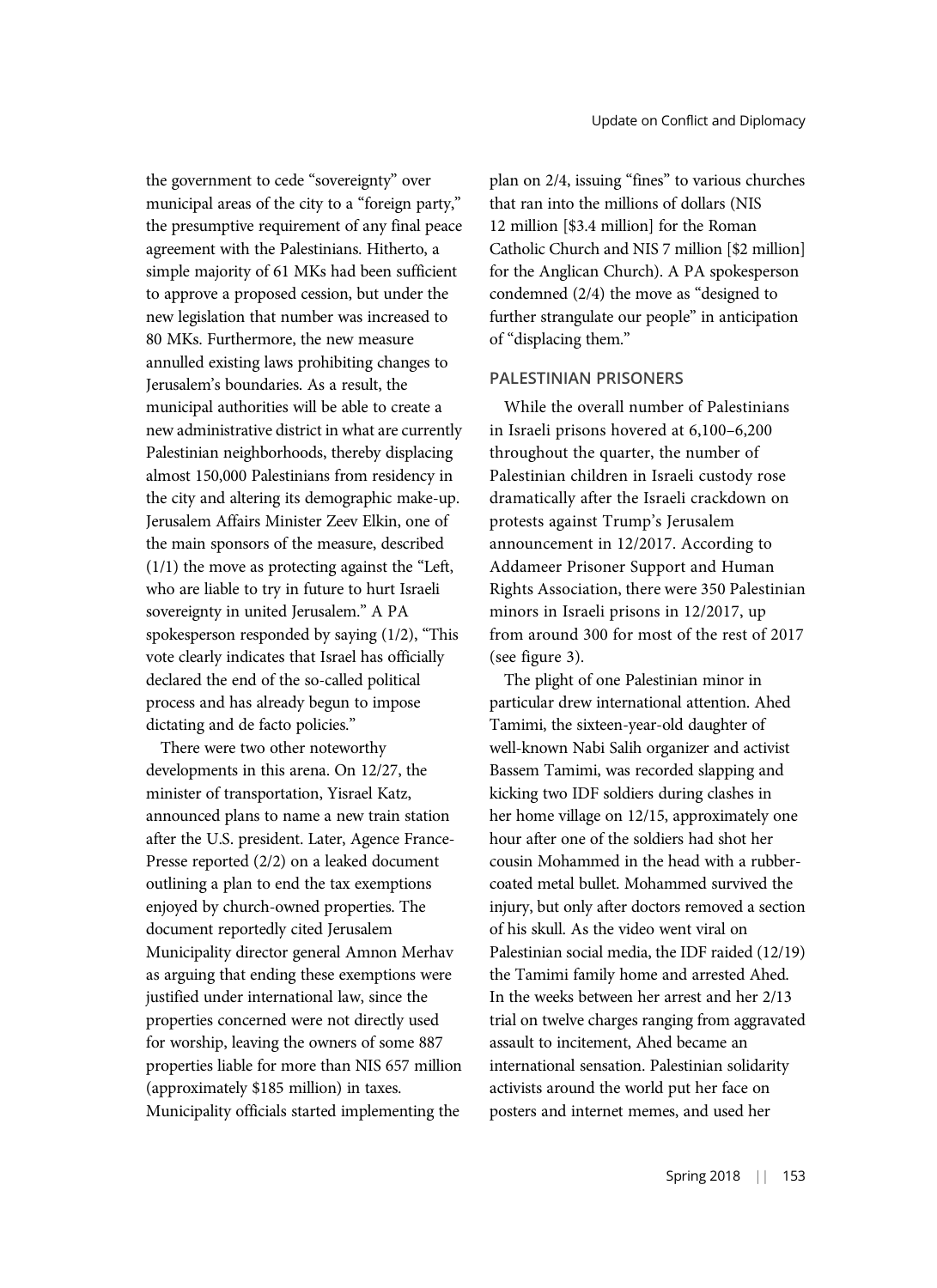

Figure 3. Palestinian minors in Israeli prisons from 5/2017 through 1/2018. Ahed Tamimi was one of at least 40 Palestinian minors imprisoned in the context of the IDF crackdown on Palestinian protests against U.S. president Trump's 12/6/2017 recognition of Jerusalem as Israel's capital. By the end of January, 330 minors were detained in Israeli prisons.

case to highlight Israel's carceral policies toward minors, which international human rights organizations have found to be in violation of international law. Amnesty International, UN special rapporteur Michael Lynk, and more than 1.5 million signatories to an online petition called for her release. Ahed's case was ultimately adjourned to an unspecified date in 3/2018.

#### PRISONER SWAP

There were no reports of progress in backchannel talks over a possible prisoner exchange between Israel and Hamas this quarter. However, the family of Lt. Hadar Goldin—an IDF soldier whose remains were allegedly being held in Gaza—advanced its campaign to have the Israeli government keep the pressure on

Hamas. In response to a petition the family filed in 11/2017, the Israeli government informed (1/15) the High Court of Justice that members of Hamas in Gaza and their immediate relatives would no longer be permitted to visit imprisoned relatives in Israel or seek medical treatment there. The cabinet ordered the ban in the context of a broader plan to increase pressure on Hamas in 1/2017, but the plan had never been fully implemented. "This is a small step in the great task of bringing back Hadar, who was a hero of Israel and who fell during the Protective Edge campaign," the family said in a statement (Times of Israel, 1/15). A lawyer for the government later informed (2/15) the High Court that the ban on visits to imprisoned relatives applied to all Hamasaffiliated persons, not just those from Gaza.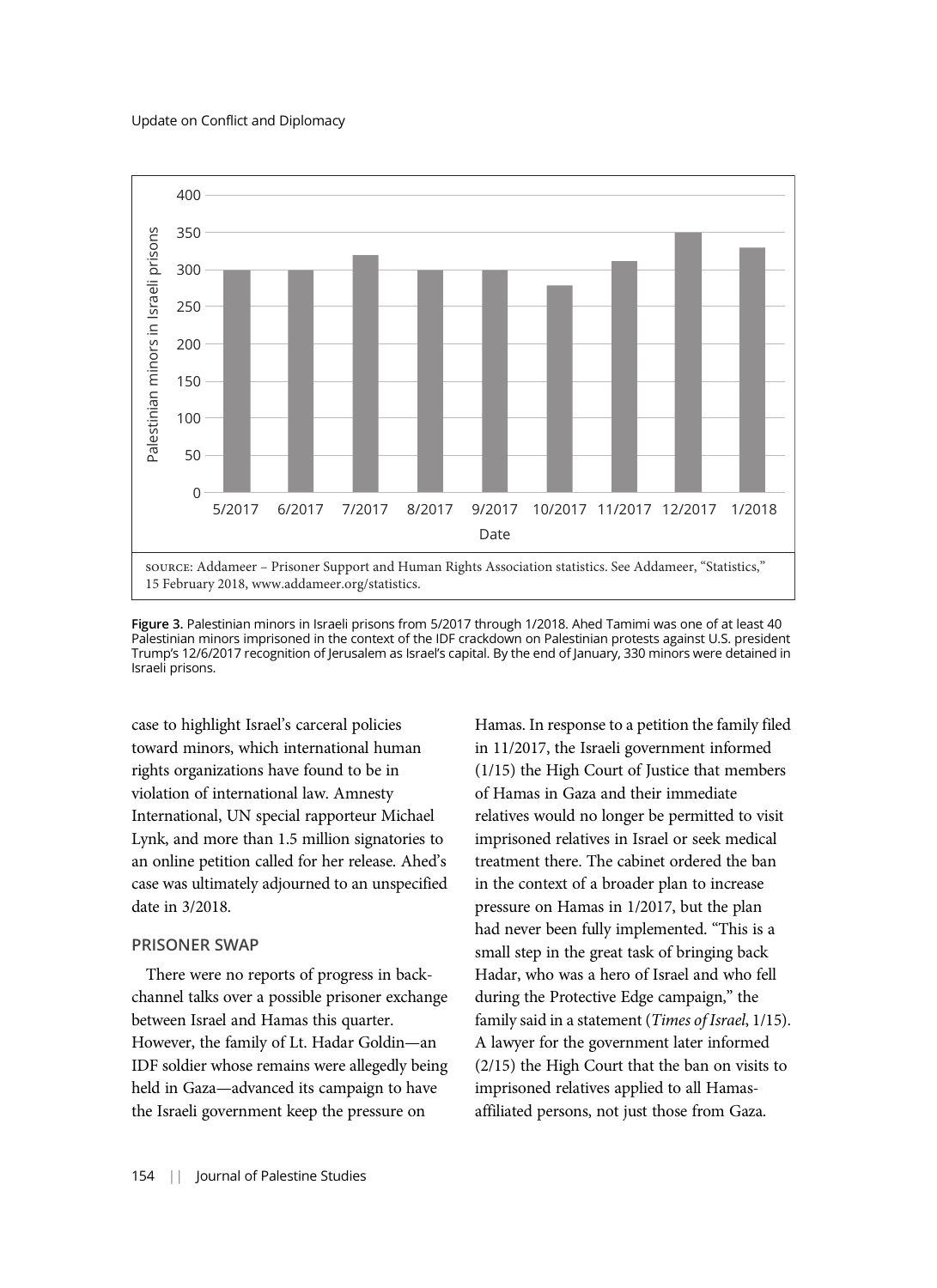

Figure 4. Israeli settler attacks from 1/10/2017 to 2/12/2018. This figure charts the results of Israeli settler attacks on Palestinian farmers, drivers, and other civilians, as well as Palestinian homes and other property, over time.

## SETTLER-RELATED VIOLENCE

Settler-related violence increased slightly this quarter. There were forty-two instances of settlers attacking Palestinians or their property in the West Bank and East Jerusalem between 11/7/2017 and 2/12/2018, according to OCHA, up from thirty-five last quarter. These included seventeen attacks that led to Palestinian injuries (up from ten), and twenty-five that resulted in damage to Palestinian property (see figure 2 and Chronology).

Also of note: Palestinians killed 2 Israeli settlers this quarter, on 1/9 and 2/5. Both killings drew reprisals from other Israeli settlers and the IDF, including collective punishments and widespread search and seizure operations. These IDF operations sparked a series of deadly firefights and clashes, during which 4

Palestinians were killed and at least 13 were injured. The 1/9 killing in particular led to a wave of price-tag attacks by settlers, as illustrated in figure 2 by the spike corresponding with the period 1/2–1/15.

### DEMOLITIONS AND DISPLACEMENT

Israeli forces demolished 97 Palestinian buildings in the West Bank (44) and East Jerusalem (53) between 11/7/2017 and 2/12/2018, according to OCHA. Down from 160 last quarter, these demolitions led to the displacement of 147 Palestinians: 92 in the West Bank and 55 in East Jerusalem.

Also of note: Israeli forces carried out (12/1) the punitive demolition of the Jenin-area home of a Palestinian imprisoned in connection with the killing of an Israeli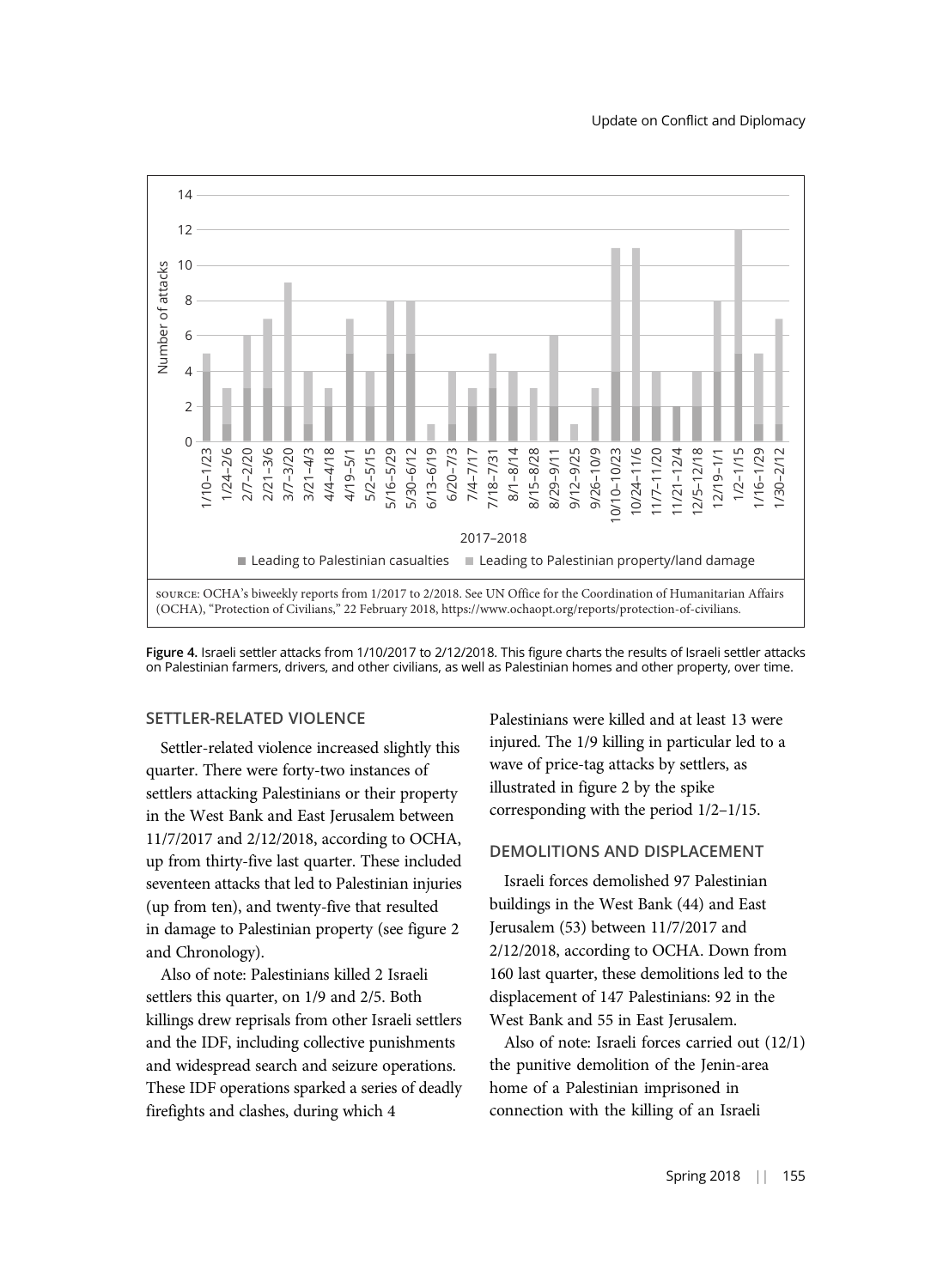settler on 10/4/2017 (see JPS 47 [2]). They also sealed (11/16) the family home of a Palestinian imprisoned on charges related to the 6/8/2016 killing of 4 Israeli civilians in Tel Aviv (see JPS 46 [1]).

# INTRA-PALESTINIAN DYNAMICS

# RECONCILIATION EFFORT FAILS ONCE **MORE**

Celebrated as an historic achievement when it was announced on 10/12, the latest Hamas-Fatah reconciliation agreement effectively fell apart this quarter, with each side retreating to the antagonistic postures they held through much of 2017. Lingering issues left unresolved during the talks that led to the 10/12 deal, including the future of Hamas's military wing, proved insurmountable, especially when the Egyptian mediators who facilitated the deal increasingly focused on their own domestic issues in a context of highly unstable regional politics.

As the quarter opened, there were only two weeks left to facilitate the PA's assumption of administrative control of Gaza, as mandated by the 10/12 agreement. Hamas had handed over control of Gaza's border crossings to the PA in a formal ceremony on 11/1 (see JPS 47 [2]), and at the time it was widely expected that the 12/1 transition would go just as smoothly.

The first complications arose during two days of talks in Cairo on 11/21–22. Mandated by the 10/12 agreement, the talks were intended as a first step toward the formation of a new unity government. In line with that goal, all the Palestinian factions concerned signed onto a statement calling on the Palestinian Central Elections Commission to prepare for elections to choose a new PA president, as well as representatives to the Palestinian Legislative

Council (the PA's legislative body representing Palestinians from the occupied territories) and the Palestinian National Council (the PLO's own parliament with representatives from both the territories and the diaspora) before the end of 2018. They also authorized President Abbas to choose an election date and reaffirmed the terms of the 10/12 deal. Fatah Central Committee member al-Ahmad indicated (11/22) that the statement also stressed the need for "the national consensus government to manage the affairs of the Gaza Strip in accordance with . . . Palestinian law" similarly to its management of the West Bank. At the same time, al-Ahmad admitted that the issue of Hamas's military wing remained unresolved— Abbas wanted it dismantled as a precondition to lifting any of the PA sanctions on Gaza, while Hamas leaders insisted it would remain in place. Senior Hamas official Salah Bardawil offered (11/22) a few more details, claiming U.S. pressure had caused the PA to "retreat from reconciliation issues," thereby arriving at a "lackluster result" in its renewed administration of the Gaza Strip.

Although a PA spokesperson denied (11/22) the allegation of U.S. pressure, two days later a State Department spokesperson announced (11/24) that the PLO office in Washington would be allowed to stay open, reversing U.S. secretary of state Tillerson's earlier threat to shutter the premise (see "The Trump Initiative" above). "[The threat] was not intended to create 'leverage' with or impose pressure on the Palestinians, with whom we have been having constructive discussions about the path to a lasting, comprehensive peace," the spokesperson said.

As the 12/1 deadline for the full implementation of the reconciliation agreement approached, additional problems arose. On 11/26, PA minister of civil affairs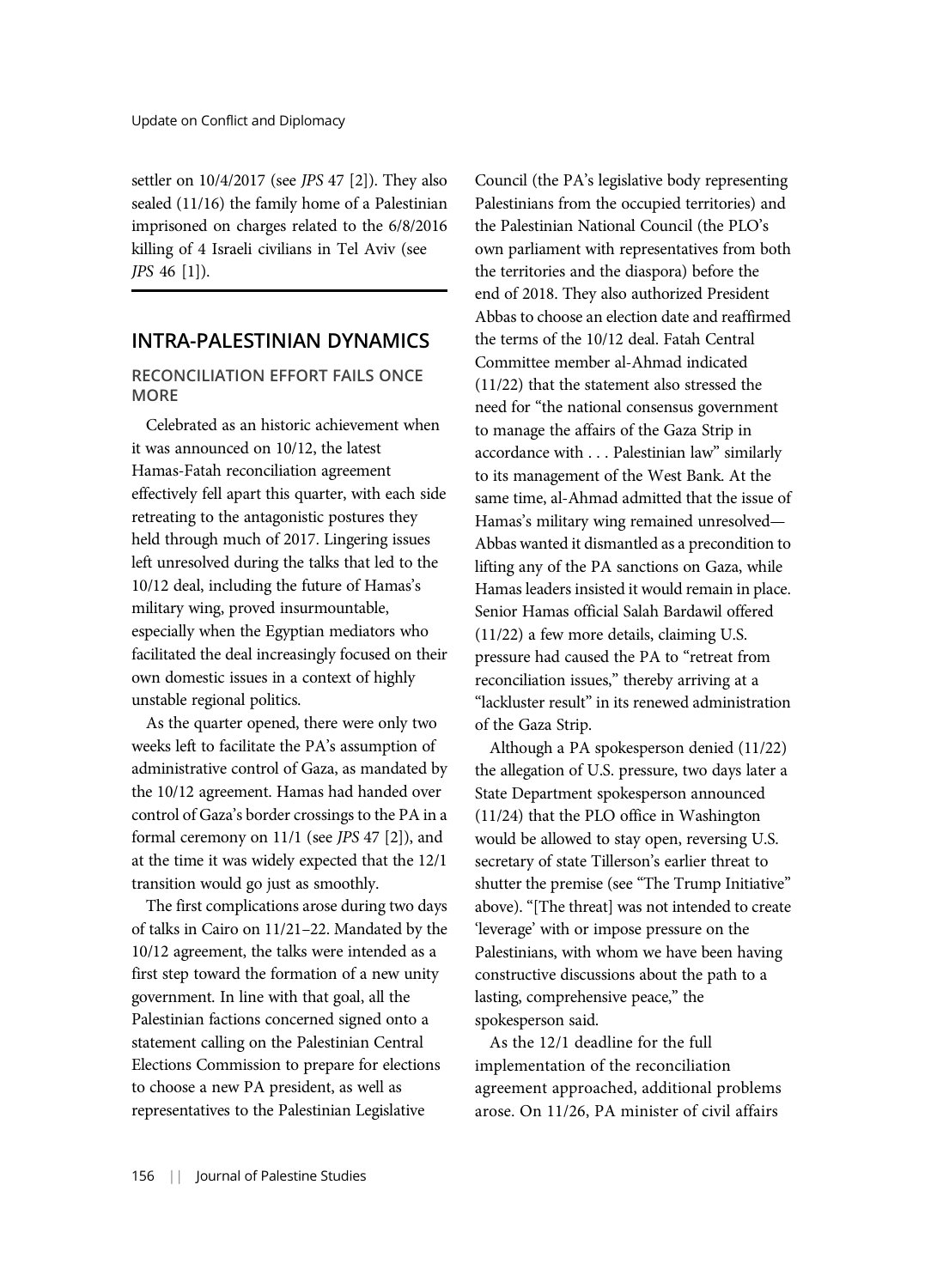Hussein al-Sheikh said that the PA had been able to take up only a small portion of its responsibilities in Gaza. "The government until this moment, financially, administratively and security-wise, has not been set up [in Gaza] more than 5 percent," he indicated. Hamas had blocked the PA from setting up a new tax collection system, leaving government officials to collect "crumbs" at the Kerem Shalom border crossing, according to al-Sheikh. The minister also highlighted the fact that none of the approximately twenty thousand former PA civil servants who stopped working when Hamas took over Gaza in 2007 had been allowed to return to their jobs; the most recent agreement stipulated that a resolution to the issue of the former employees would be reached by 2/1/2018, with the PA set to pay the salaries of the Hamas-run government's current employees in the interim. Additionally, Hamas's military wing remained a sticking point. "Weapons are not a factional or an organizational issue," al-Sheikh added. "We will not allow anything but one gun and one law [in Gaza]." A Hamas spokesperson called (11/26) the PA's goal of dismantling Hamas's military wing a "pipe dream" and senior Hamas official Khalil al-Hayya said (11/27) it was "not up for debate."

Two days before the deadline, the PA cabinet forced the issue on the question of the former government employees, calling (11/28) on them to return to their posts. The cabinet pointed out that "ten years of division has created a complicated and intricate administrative, financial, legal, legislative, security, and political situation that cannot be untangled with one decision or one session." Hamas, which wanted the issue to be resolved with some consideration for the rights of its own civil servants, called the move a "violation" of previous agreements.

With disagreements piling up and tension increasing, former PA employees attempted to return to work at the Hamas-run Ministry of Finance in Gaza City on 11/29. They were blocked from doing so, sparking a round of mutual recrimination by senior Hamas and Fatah officials. The incident ultimately led to the two sides agreeing to delay the handover of administrative control from 12/1 to 12/10. They made no major progress in that time, and by 12/10 both the Palestinian leadership and public were focused on U.S. president Trump's Jerusalem announcement (see "The Palestinian-Israeli Conflict" above). The 12/10 deadline came and went and no new deadline was set.

Through the end of the year, both sides remained publicly committed to the process, but neither took any steps to move forward. Put more simply by Hamas's leader in Gaza, Yahya Sinwar, on 12/21: "The reconciliation project is falling apart. Only a sightless person wouldn't see that."

Tensions increased in 1/2018, further reducing the prospect of reconciliation. Hamas and the PIJ rejected invitations to a 1/14 PLO Central Council meeting to coordinate a long-term strategy in response to the new U.S. policy on Jerusalem. Hamas officials said that by perpetuating the electricity crisis, the PA was guilty of indifference toward the sick in Gaza; the PA retorted, saying (1/29) that although Hamas was collecting taxes it was not supporting public welfare institutions like hospitals; the statement also pointed to a recent \$4 million shipment of medical supplies that the PA had sent to Gaza. Finally, on 1/18, Egypt's president al-Sisi fired the official in charge of the negotiations that led to the 10/12 deal: the departure of the head of General Intelligence Directorate, Khaled Fawzy, was seen as a major setback for the reconciliation process.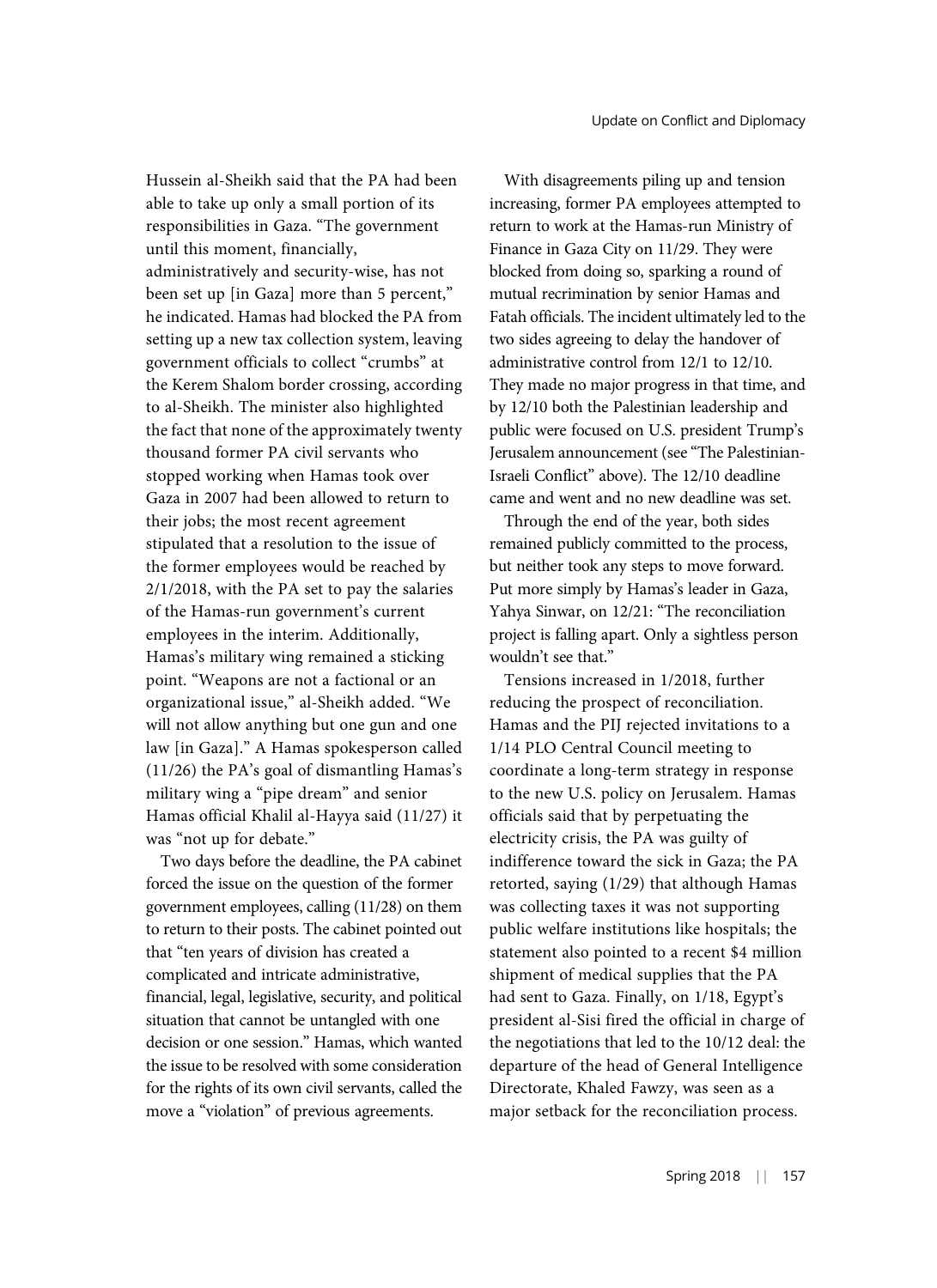With Egypt increasingly focused on its own presidential election set for 3/2018, Hamas and Fatah missed the 2/1 deadline to resolve the rival civil service employees question. Senior Hamas official Basem Naim accused the PA of walking away from the 10/12 agreement "without clear reasons," and senior Fatah official in Gaza Fayez Abu Eita accused Hamas of disrespecting the deal (Agence France-Presse, 2/2). As the quarter came to a close, it was unclear if either side had the appetite for another push toward reconciliation or if the 10/12 agreement would be added to the list of failed attempts at reunifying the West Bank and Gaza (e.g., 5/2011 Cairo agreement [*JPS* 40 (4)]; 4/2014 Gaza agreement  $[JPS 43 (4)],$  etc.).

# PALESTINIAN OPINION

The following data come from a poll conducted by the Palestinian Center for Policy and Survey Research (PCPSR) between 12/7–10/2017. The results are based on a survey of 1,270 Palestinians from the West Bank (including East Jerusalem) and the Gaza Strip. The complete poll, the 66th in a series, can be found at www.pcpsr.org.

1. Do you think that there is corruption in institutions of the PA?

|                                 | Total | West Bank Gaza Strip |       |
|---------------------------------|-------|----------------------|-------|
| 1) Yes                          | 76.6% | 78.2%                | 73.8% |
| 2) No                           | 14.3% | 9.6%                 | 22.0% |
| 3) Don't know/not<br>applicable | 9.1%  | 12.1%                | 4.2%  |

2. In your view, can people in the West Bank today criticize the [Palestinian] Authority without fear?

|                                 | <b>Total</b> | West Bank Gaza Strip |       |
|---------------------------------|--------------|----------------------|-------|
| 1) Yes                          | 34.4%        | 35.0%                | 33.4% |
| 2) No                           | 61.2%        | 60.4%                | 62.4% |
| 3) Don't know/not<br>applicable | 4.5%         | 4.6%                 | 4.1%  |

3. Do you think the reconciliation government should be responsible for paying the salaries of the civil public sector that used previously to work for the Hamas government?

|                                 | Total | West Bank | Gaza Strip |
|---------------------------------|-------|-----------|------------|
| 1) Certainly yes                | 28.3% | 29.2%     | 26.9%      |
| 2) Yes                          | 52.8% | 52.5%     | 53.3%      |
| 3) No                           | 11.9% | 9.7%      | 15.4%      |
| 4) Certainly no                 | 1.7%  | 1.7%      | 1.7%       |
| 5) Don't know/not<br>applicable | 5.3%  | 6.9%      | 2.7%       |

4. And what about the police and the security personnel that used to work previously for the Hamas government? Should the reconciliation government be responsible for paying their salary?

|                                 | Total | West Bank   Gaza Strip |       |
|---------------------------------|-------|------------------------|-------|
| 1) Certainly yes                | 27.4% | 29.1%                  | 24.7% |
| 2) Yes                          | 53.7% | 53.4%                  | 54.2% |
| 3) No                           | 11.0% | 8.7%                   | 14.9% |
| 4) Certainly no                 | 2.5%  | 1.7%                   | 3.7%  |
| 5) Don't know/not<br>applicable | 5.4%  | 7.2%                   | 2.5%  |

5. What expectations do you have for the future of reconciliation? Will it continue and succeed, or will it fail, leading to a return to the split?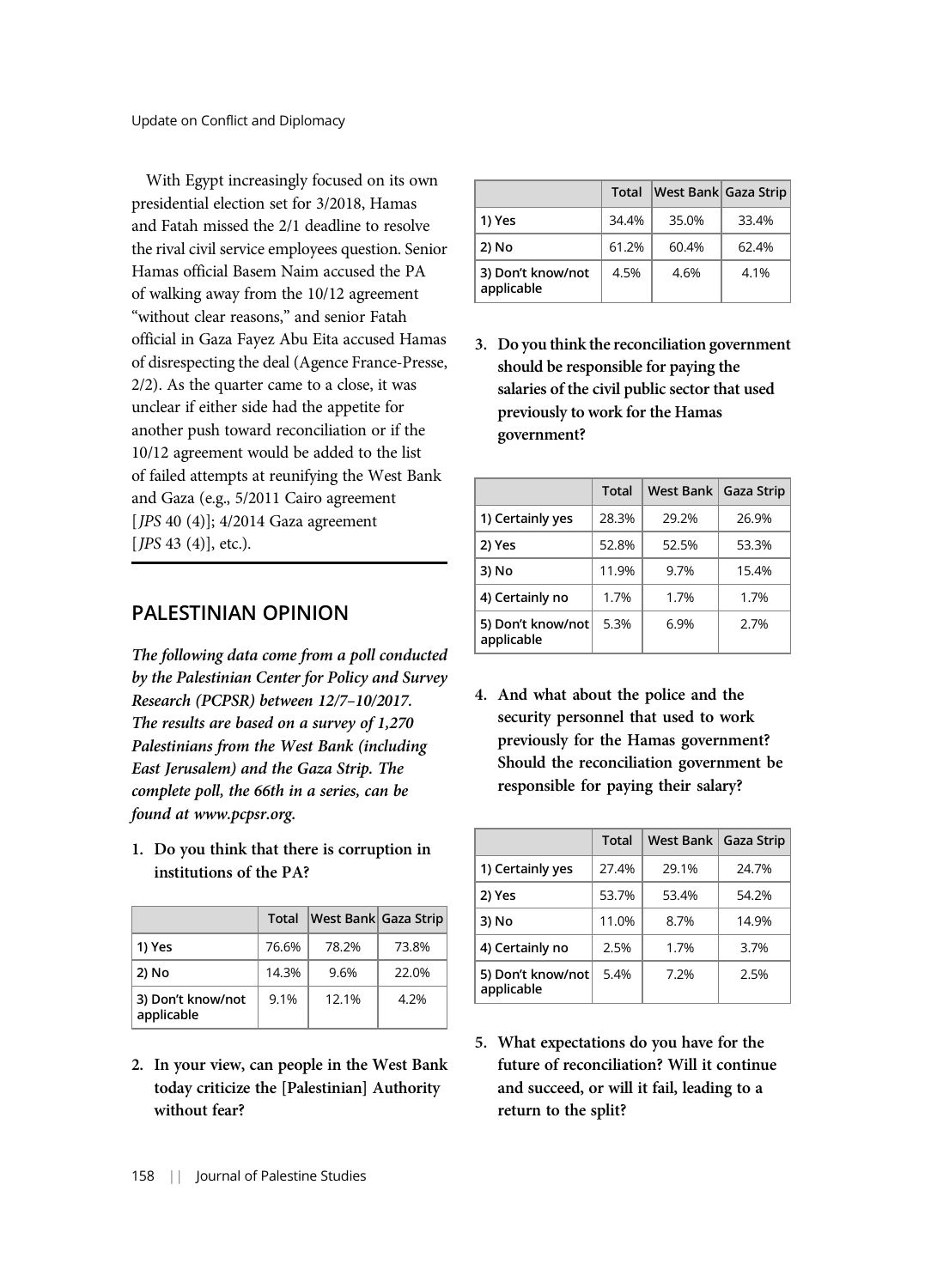|                                 | Total | West Bank | <b>Gaza Strip</b> |
|---------------------------------|-------|-----------|-------------------|
| 1) Certainly<br>succeed         | 5.9%  | 2.6%      | 11.3%             |
| 2) Succeed                      | 43.9% | 44.1%     | 43.7%             |
| 3) Fail                         | 36.7% | 37.7%     | 35.0%             |
| 4) Certainly fail               | 7.8%  | 8.7%      | 6.3%              |
| 5) Don't know/not<br>applicable | 5.7%  | 6.9%      | 3.7%              |

# FRONTLINE STATES

## EGYPT

With presidential elections approaching in 3/2018, Egypt was increasingly focused on domestic politics this quarter. Egyptian involvement in the Palestinian reconciliation process and the U.S.-led effort to restart Palestinian-Israeli peace talks consequently diminished.

Along with the rest of the Arab world, Egyptian officials publicly denounced U.S. president Trump's 12/6 recognition of Jerusalem as Israel's capital (see "The Palestinian-Israel Conflict" above). However, a series of recordings obtained by the New York Times revealed (1/6) a more complicated dynamic unfolding outside the public eye in Cairo. According to the paper's report, an Egyptian intelligence officer made a series of phone calls to the hosts of influential local talk shows in the wake of Trump's announcement, in which he can be heard telling them that increased tension with Israel would not be in Egypt's interest and that instead of condemning the decision, they should encourage their audiences to accept it. "How is Jerusalem different from Ramallah, really?" he is reportedly heard asking. "We have enough on our plate as you know." Although at least one of the hosts confirmed the veracity of the tapes,

the Egyptian government issued a blanket denial, and Prosecutor General Nabil Sadek ordered (1/11) a criminal investigation into the story, saying that the U.S. newspaper's article "undermines Egypt's security and public peace, and harms the country's public interest."

Despite the protestations from Cairo, the al-Sisi government has been increasingly friendly with Israel in recent years, especially in light of the expanded military cooperation between the two countries in the struggle against armed groups in Sinai. According to a number of U.S. officials on 2/3, Israeli air support was instrumental in the Egyptian army's counterinsurgency efforts. The same sources said that Israeli drones, helicopters, and jets had stealthily conducted more than one hundred air strikes on the armed groups since the insurgency intensified in the wake of then president Mohamed Morsi's ouster on 7/3/2013 (see JPS 43 [1]). While intermittent rumors and unconfirmed reports of Israeli air strikes in Sinai have circulated over the years, both countries have kept the extent of their cooperation secret because of a feared backlash from the Egyptian public. In that vein, an Egyptian military spokesperson denied the Times report on 2/4: "Only the Egyptian army is authorized to and does conduct military operations in specific areas in northern Sinai, in cooperation with the civilian police."

As in previous quarters, the ongoing conflict in Sinai and specifically the Egyptian efforts to restrict the movement of armed groups in the region had a direct impact on the Palestinians in Gaza (see "Gaza Electricity Crisis" above). Egypt had kept the Rafah border crossing largely closed ever since a major attack on Egyptian troops in 10/2014 (see JPS 44 [2]), blocking or delaying tens of thousands of Palestinian patients from traveling abroad for medical services. In 6/2017, Hamas reached an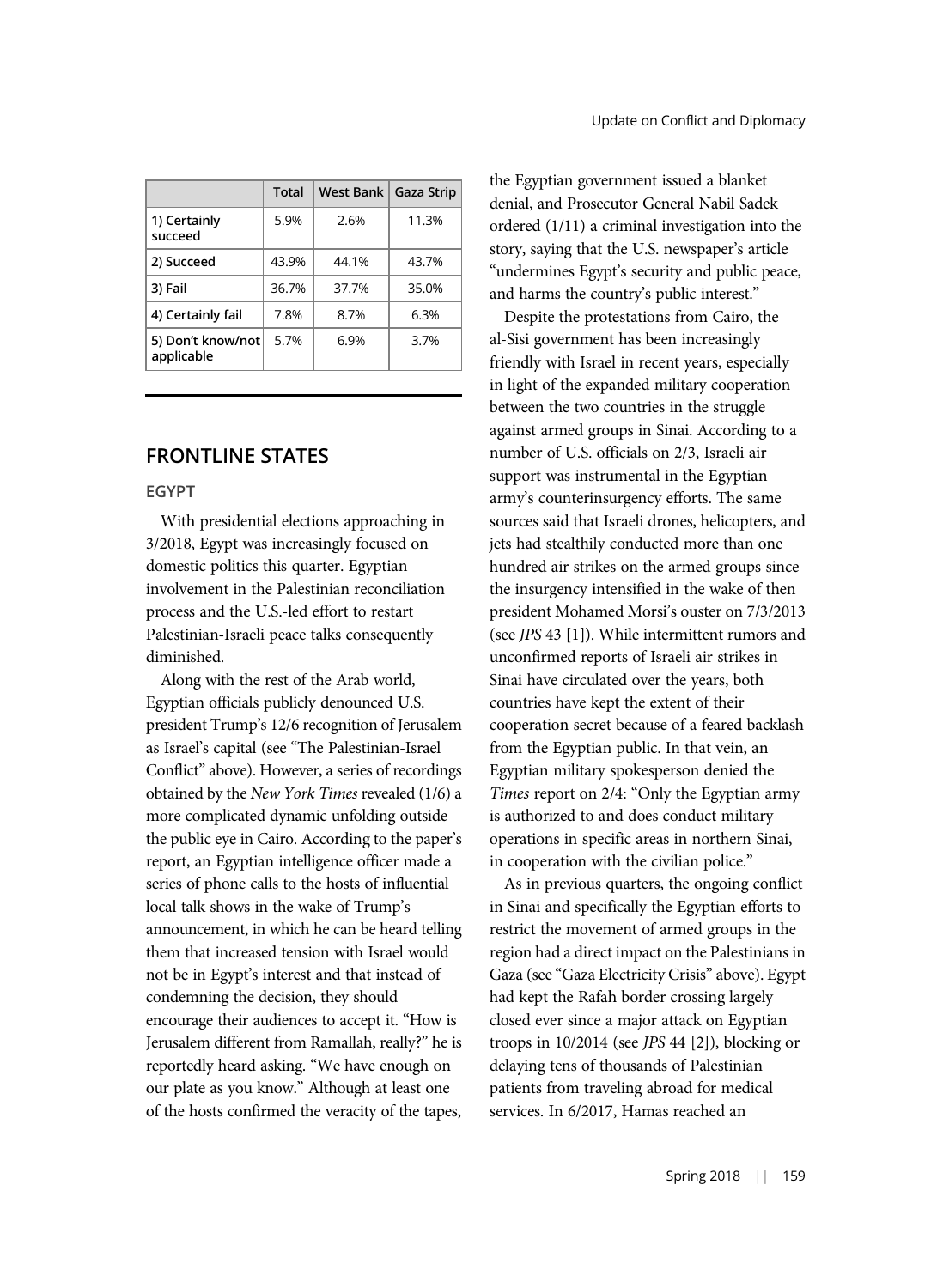agreement with the Egyptian government, in which it pledged to crack down on Islamists in Gaza and step up border security in exchange for more frequent openings of Rafah (see JPS 47 [1]). Hamas appeared to be holding up its side of the deal (see "Hamas Cracks Down on Islamists in Gaza" above), but the Egyptian authorities did not keep the border open consistently (see "Movement and Access" above).

After SPIS fighters armed with guns and bombs killed (11/24) at least 235 people (the figure rose to 305 within the next twenty-four hours) at a crowded mosque near al-Arish, Egypt stepped up its counterinsurgency. In the immediate aftermath of the attack, the Egyptian army killed approximately 30 SPIS fighters in a series of strikes on known hideouts around al-Arish. The Egyptian authorities also canceled what had been a planned reopening of the Rafah border crossing on 11/25–27. Amid heightened tensions, al-Sisi gave the Egyptian army three months to restore "security and stability," authorizing them to use "brute force." It was unclear exactly what tactics al-Sisi was referring to, but the Rafah crossing remained closed for all but seven days from that incident through the end of the quarter.

Also of note: Egyptian naval forces shot and killed a Palestinian fisherman working off Gaza's coast on 1/13. The Egyptian navy later claimed that the man was fishing in Egyptian territorial waters; Palestinian fishermen frequently fish these waters to circumvent the navigational restrictions put in place by Israel's blockade.

#### **JORDAN**

After months of tension and uncertainty following the 7/23 killing of two Jordanians at the hands of an Israeli Embassy security guard and the subsequent recall of the Israeli Embassy staff from Amman (see JPS 47 [1] and [2]), the Israeli government took steps this quarter to repair some of the damage in its relationship with Jordan.

Last quarter, the Israeli government had threatened to suspend its 12/9/2013 watersharing agreement with Jordan, providing for joint construction of a water desalination plant on the Gulf of Aqaba and a pipeline from the Red Sea to the Dead Sea (see JPS 43 [3] and 44 [4]), if the Jordanian government did not allow the embassy staff to return. The Jordanian government, which insisted from the beginning that the embassy staff would not be allowed to return until Israel carried out a full investigation into the 7/23 incident, reportedly held to its position, expressing a willingness to proceed on the project alone or to bring on Saudi Arabia as a replacement partner (see JPS 47 [2]). In mid-11/2017, Water and Irrigation Minister Hazem al-Naser sent a letter to the Israeli authorities requesting an official answer regarding Israel's commitment to the project (AlGhad, 11/27). There were no reports of an official Israeli response, and tensions persisted until mid-1/2018 when a Jordanian spokesperson announced (1/18) that Israel had formally apologized for both the killing of the two Jordanian citizens and that of a Jordanian judge on 3/10/2014 (see JPS 43 [4]). He added that Israel had pledged to take legal measures with respect to the 7/23 incident, and to provide compensation for the families of the victims. Hours after the Jordanian statement, Israeli prime minister Netanyahu's office announced (1/18) that the Israeli Embassy in Amman would reopen.

By the end of the quarter, some Israeli diplomats had returned to the embassy in Amman, and Israel's Foreign Ministry appointed a senior ministry official, Amir Weisbrod, as the new ambassador to Jordan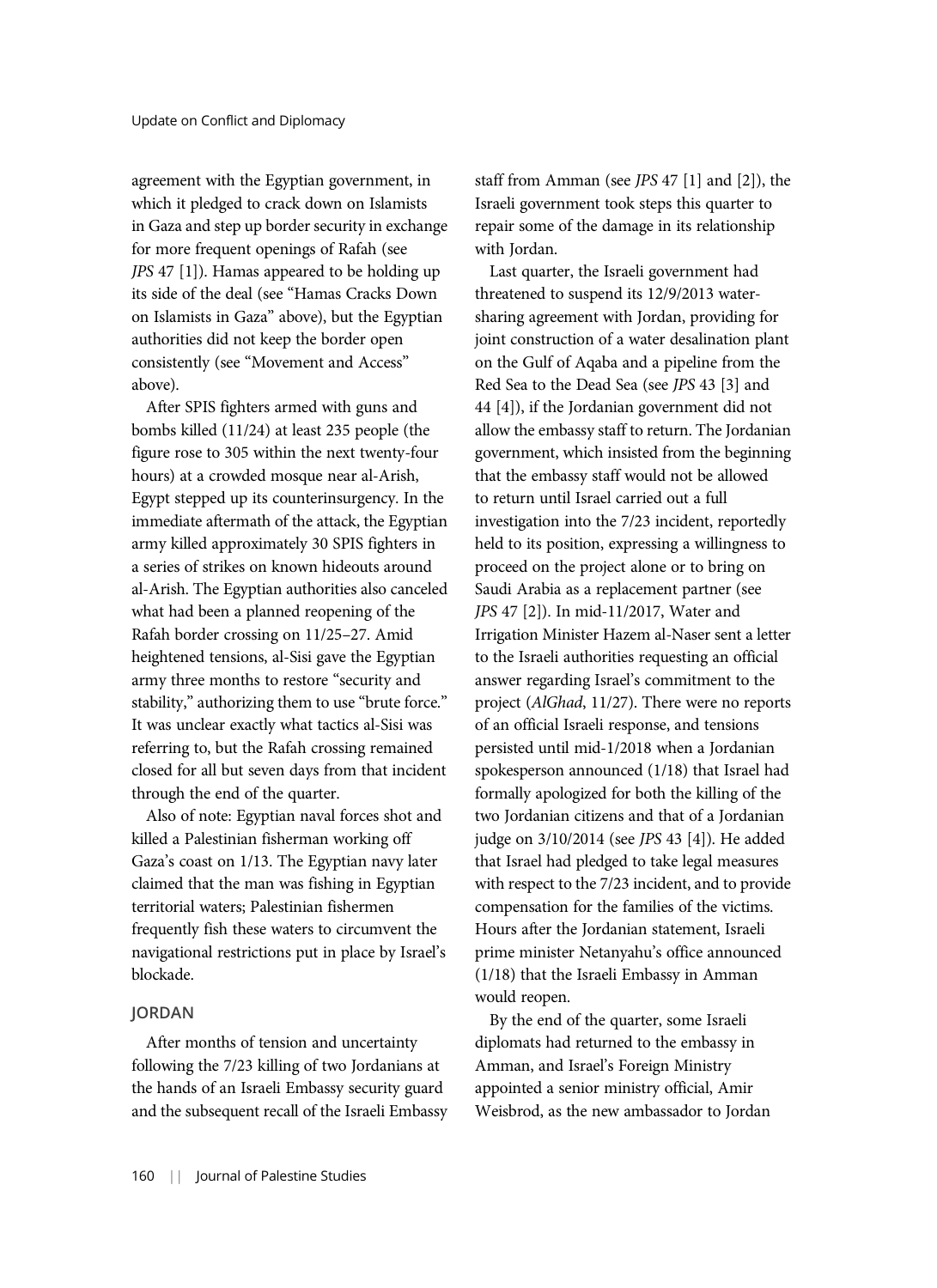(Times of Israel, 1/30; Haaretz, 2/8). However, Israeli sources said (1/21) that the Israeli government had no plans to actually prosecute the security guard responsible for the 7/23 killings. They indicated that the Foreign Ministry and Shin Bet intended to merely review protocols surrounding the guard's behavior and share the results with their Jordanian counterparts. It was therefore unclear whether the Red Sea–Dead Sea partnership or the broader Israeli-Jordanian relationship was fully back on track.

#### SYRIA

Ongoing Iranian involvement in the Syrian civil war stoked tensions with Israel, testing the uneasy cease-fire in southern Syria that the United States and Russia brokered in the summer of 2017 (see JPS 47 [1] and [2]). Israeli jets flew into Syrian air space to conduct air strikes on Syrian government, Hezbollah, or Iranian military sites at a rate of approximately one per week (see Chronology). Occasionally these sorties were regarded as retaliation for rocket fire into northern Israel (e.g., 12/3–4), but more frequently they were unprovoked attacks. After one such strike on 1/9, Netanyahu explained, "We have a longstanding policy to prevent the transfer of game-changing weapons to Hezbollah in Syrian territory. This policy has not changed. We back it up, if necessary, with action."

The Israeli destabilization campaign climaxed this quarter in a dramatic exchange of violence on 2/10. In the morning, an IDF helicopter destroyed a drone that had allegedly flown into the Israeli-controlled Golan Heights (Iranian officials denied any connection to the drone, and the Syrian government said the drone never crossed the border). The Israeli Air Force (IAF) carried out a number of air strikes on a Syrian air base near Palmyra, where the drone allegedly

originated, causing unspecified damage and injuries. During the attack, Syrian air defense systems shot down an Israeli F-16, seriously injuring the pilot. The IAF then carried out the "biggest and most significant attack . . . against Syrian air defenses" since 1982, according to a senior IAF official. Israeli jets struck twelve Syrian and Iranian targets in southern Syria, killing at least 6 people and causing extensive damage. "We are willing, prepared and capable to exact a heavy price from anyone that attacks us," said an IDF spokesperson later in the day. "However we are not looking to escalate the situation."

Following the exchange, Israel's UN ambassador Danny Danon called for the UNSC to "put an end to Iranian provocations," and UN secretary-general António Guterres called for an immediate de-escalation. There was no further escalation of violence through the end of the quarter, and Israeli concerns shifted west to southern Lebanon (see "Lebanon" below).

#### LEBANON

Tensions were on the rise along the Israeli-Lebanese border this quarter, with the Israeli government increasingly concerned about alleged Iranian influence in Lebanon and the Lebanese government highlighting Israel's encroachment on its territory.

The first major incident came on 1/14 when Hamas official Mohammed Hamdan was seriously injured in a car bombing in the southern Lebanese city of Sidon. In the immediate aftermath, Hamas both denied Hamdan's affiliation with the organization and accused Israel of perpetrating the assassination attempt. "Israel is the only one that could benefit from harming Lebanon's security," the organization said in a statement on the same day. While Israel did not take responsibility for the attack, Defense Minister Lieberman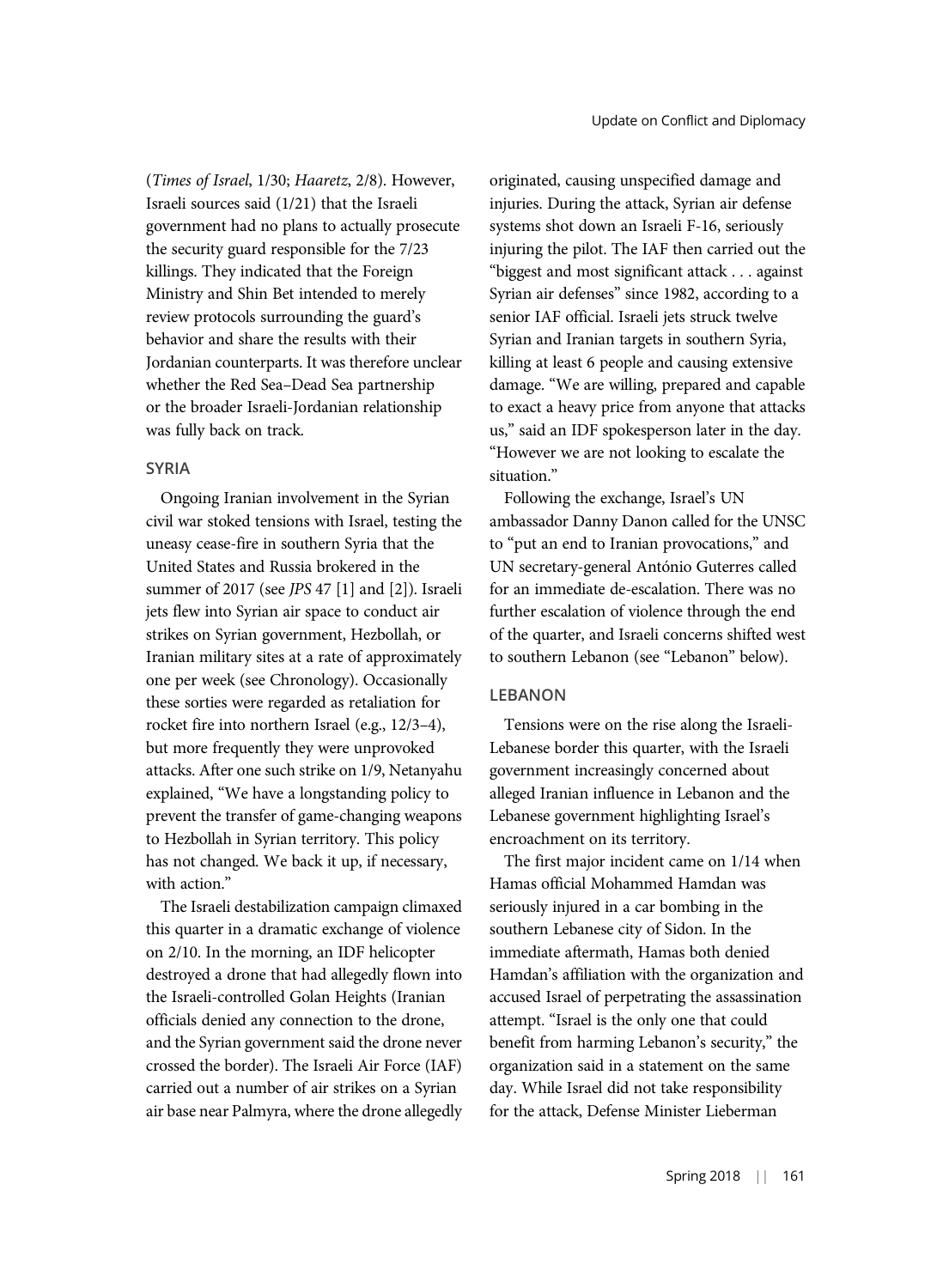argued a few days later (1/19) that Hamas was "finding it difficult to launch operations from the Gaza Strip" and was therefore "trying to open new fronts [. . .] first and foremost in southern Lebanon." Lebanese intelligence services later identified four people allegedly responsible for the 1/14 assassination attempt, according to news reports from Beirut on 1/29. Two were Lebanese nationals and two were Israeli "agents."

As the investigation proceeded, an IDF spokesperson confirmed (1/27) that Israeli forces were actively conducting psychological warfare against Hezbollah via social media. The contentious climate cast a pall over a 2/5 meeting between Maj. Gen. Michael Beary, head of mission and force commander of the United Nations Interim Force in Lebanon (UNIFIL), and senior IDF and Lebanese Armed Forces (LAF) officials. "Discussions centered on the liaison and coordination arrangements provided by UNIFIL to ensure that there is no misunderstanding or miscalculation along the Blue Line in order to ensure a continued climate of calm and stability," a UNIFIL statement read, referring to the UN-designated border between Israel and Lebanon."There has been a great deal of activity along the Blue Line," Beary said (2/5), praising "both parties" for their restraint.

Despite Beary's assurances, two key issues proved particularly thorny in the ensuing weeks: the proposed route of a new Israeli border fence and Lebanon's planned exploration of offshore oil and gas reserves. In 12/2017, the Lebanese government approved a bid from a French, Italian, and Russian consortium to explore a disputed area off the coast for energy resources. In a statement released after the meeting, the LAF reasserted Lebanese sovereignty over the disputed area and rejected the proposed route of an Israeli border wall, arguing that it violated Lebanese

sovereignty. Lebanon's President Michel Aoun, Prime Minister Saad Hariri and Speaker Nabih Berri then agreed (2/6) to take steps at "various regional and international levels to prevent Israel from building the cement wall [. . .] and from the possibility of infringing on Lebanon's oil and gas wealth and its waters."Israel's energy minister, Yuval Steinitz, said (2/7) that Israel hoped for a diplomatic solution, but insisted that it would have to be on Israeli terms. "They should not make any threats, though, and definitely not infiltrate our economic waters," he added."If, heaven forbid, we are attacked, the response would be a lot more severe, quick and unequivocal than in the past." Hours after Steinitz's comments appeared, Lebanon's Supreme Defense Council ordered the LAF to prevent Israel from erecting a wall on Lebanese territory. In a statement, the council said that the Lebanese army had been granted the necessary "political backing to deter any Israeli aggression on the border," both on land and at sea. There were reports (2/8) of the United States and other international parties intervening to mediate but it remained unclear what the terms of a compromise on either issue might look like by the end of the quarter.

# REGIONAL AFFAIRS

The controversy over Lebanese prime minister Hariri's mysterious resignation on 11/4, and its subsequent withdrawal, came to an uneventful conclusion this quarter. Although it had been linked to emergent regional dynamics, specifically efforts by Gulf Arab states, led by Saudi Arabia, on the one hand, and Israel, on the other, to contain Iran's growing sphere of influence across the region, there were few notable developments in Lebanon or any other contested arena.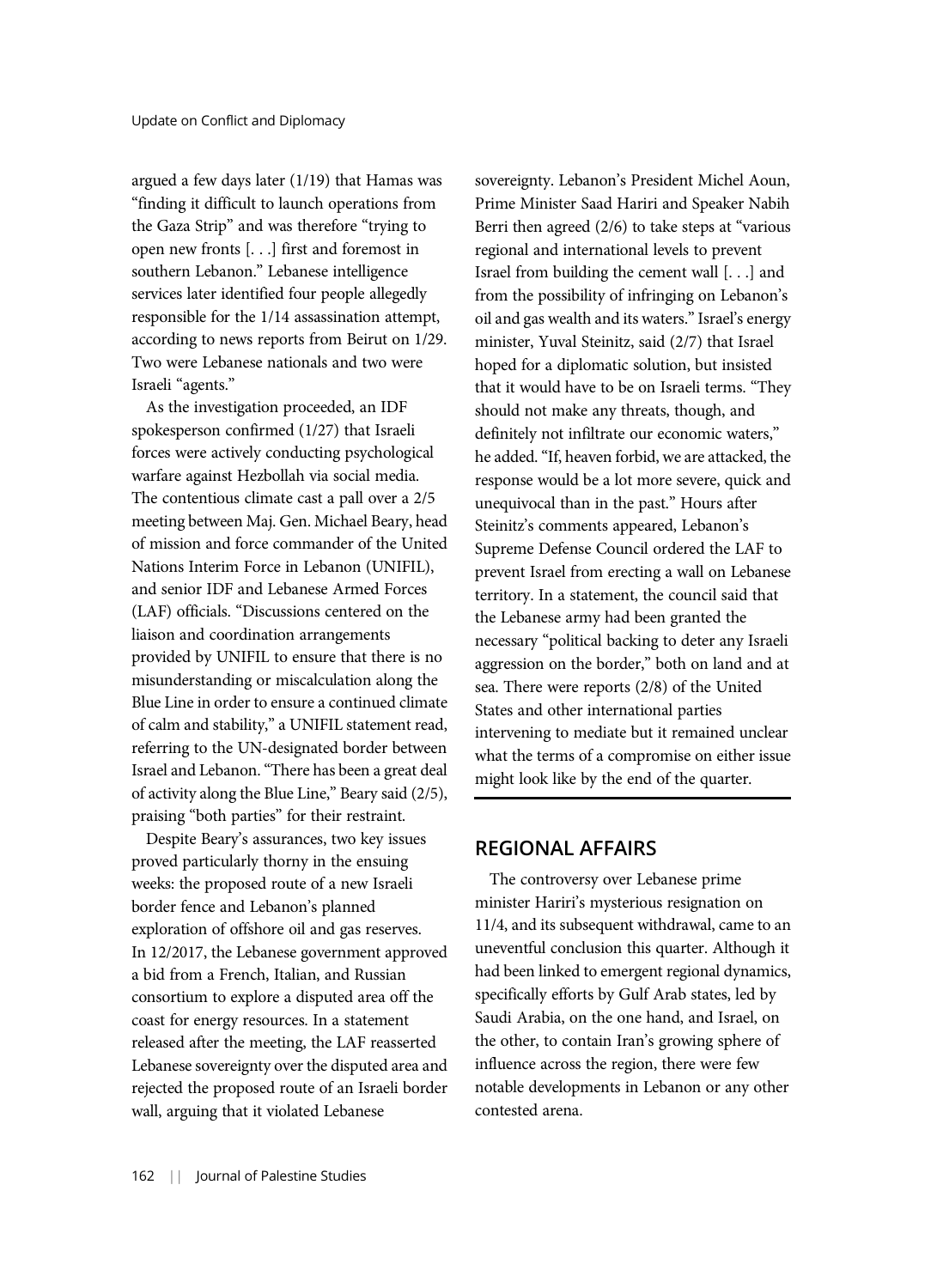Two weeks after announcing his resignation in a televised statement from Saudi Arabia, Hariri ended the speculation about being held in Riyadh against his will by flying to Paris for talks with French president Emmanuel Macron. Following his meeting with Macron, Hariri said (11/18) he would be returning to Beirut in "the coming days" and make his "position" known after meeting with Lebanese president Aoun, who had refused to accept Hariri's resignation until it could be delivered in person. (Like many others in the Middle East and elsewhere, Aoun feared undue Saudi pressure on Hariri and the possibility that his resignation was not voluntary.) On his trip home to Beirut on 11/21, Hariri stopped off for talks with Cypriot president Nicos Anastasiades in Nicosia and with Egyptian president al-Sisi in Cairo.

On his first full day in Lebanon, Hariri postponed (11/22) his resignation indefinitely. He told hundreds of supporters gathered outside his central Beirut home that he had tendered his resignation but had been asked by Aoun to hold off until the two had a chance to discuss the reasons and the "political background" to the decision. Less than two weeks later, Hariri formally rescinded (12/5) his resignation in a meeting of the Lebanese cabinet, during which the assembled officials signed on to a statement reaffirming Lebanon's policy of "dissociation" from regional conflicts. First articulated in 2012, in relation to the war raging in neighboring Syria, the policy to distance Lebanon from several regional conflicts, including that in Yemen, was an attempt to defuse tensions inside the country between rival political factions favoring different sides in regional conflicts. "Developments in the region suggest a new wave of conflict. [. . .] We have to address this issue, and take a decision announcing our disassociation, in words and deeds," Hariri

said (12/5). He also warned against outside interference in Lebanese affairs and reaffirmed his determination not to allow any interference in other states' affairs by "any Lebanese party" a phrase widely viewed as a veiled reference to Hezbollah, an important member of Lebanon's governing coalition whose military wing is active in Syria and is known to receive backing from Iran (Reuters, 12/5).

#### IRAN

Fueled by pent-up economic and political dissatisfaction, a wave of popular protests swept Iran at the end of 2017. After a few days of peaceful demonstrations, Iranian forces cracked down, leading to deadly clashes in several cities and providing a new source of tension between the Iranian government and the United States.

The first mass protests began on 12/28 in Mashhad, a city of 2 million and a strong base of support for presidential candidate Ebrahim Raisi in the 5/2017 election won by current incumbent Hassan Rouhani. While defending the predominantly young protesters' rights to demonstrate peacefully, Rouhani called on them to avoid violence, and argued that the unrest was about aging elites and their hold on power as much as it was about the sluggish economy. "It would be a misrepresentation and also an insult to the Iranian people to say they only had economic demands," Rouhani was reported as saying (Reuters, 1/8), adding that people also had "political and social demands." At the same time, he oversaw an expansive crackdown. By 1/1, some 450 protesters had been arrested in Tehran alone. Within a week, Iranian forces had violently dispersed demonstrations in more than eighty cities, leading to the deaths of at least 22 people.

The protests were immediately used by both U.S. president Trump and Israeli prime minister Netanyahu to skewer Iran. In a tweet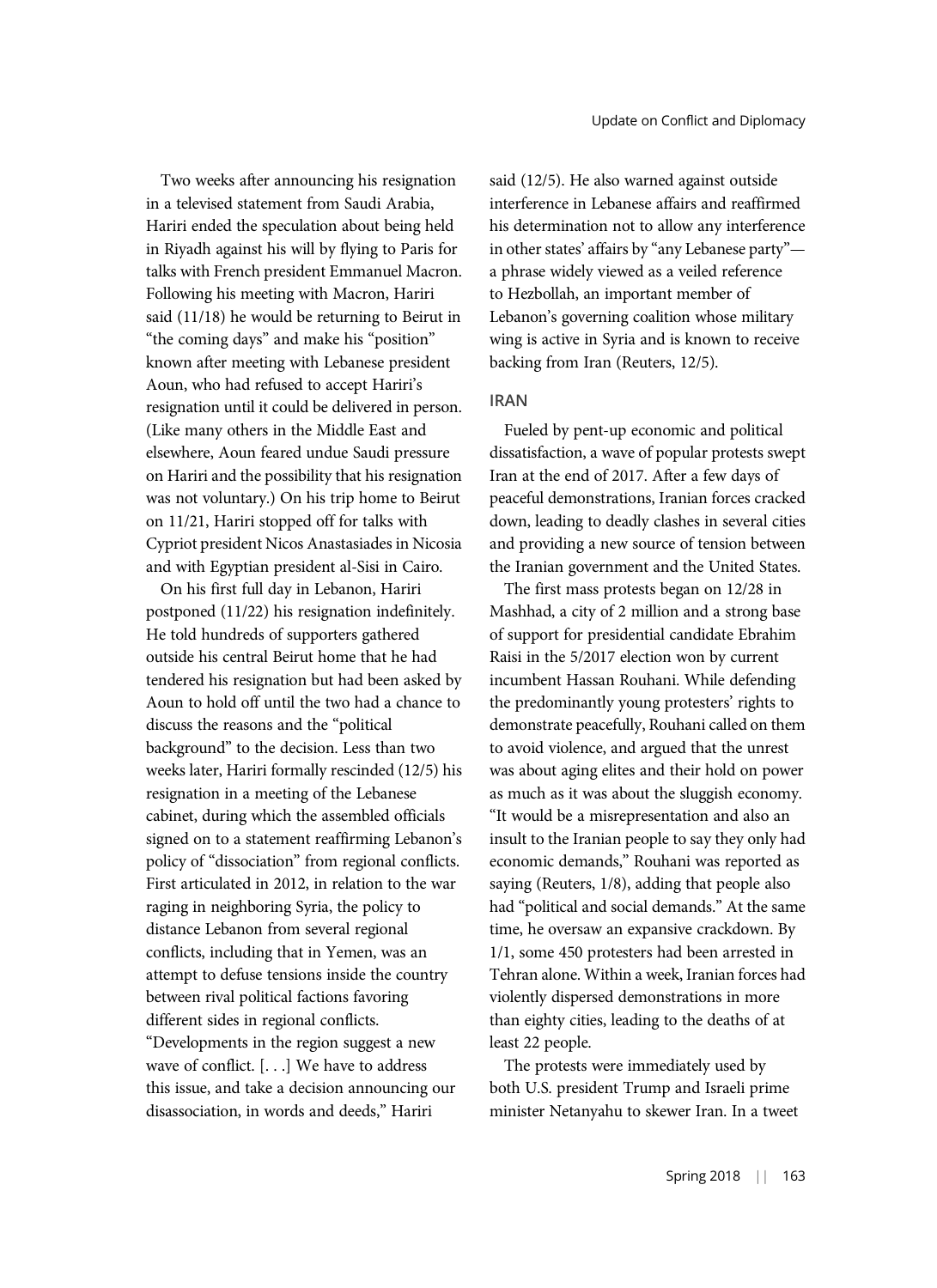on 12/31, Trump thundered, "Iran, the Number One State of Sponsored Terror with numerous violations of Human Rights occurring on an hourly basis, has now closed down the Internet so that peaceful demonstrators cannot communicate. Not good!" Netanyahu, for his part, praised the "heroic" protesters. "Iran's cruel regime wastes tens of billions of dollars spreading hate," he said in a YouTube video uploaded on 1/1. "This money could have built schools and hospitals. No wonder mothers and fathers are marching in the streets."

Days later, as the protests were winding down, U.S. ambassador to the UN Haley called a meeting of the UNSC to discuss the protests. Russian diplomats opposed the effort, but allowed the meeting to proceed. The Chinese and several nonpermanent members of the UNSC expressed similar anti-interventionist reservations, and the UNSC ultimately took no action. "Majority [of the UNSC] emphasized the need to fully implement the JCPOA [Joint Comprehensive Plan of Action of 7/14/2015 known as the Iran nuclear deal] and to refrain from interfering in internal affairs of others. Another F[oreign] P[olicy] blunder for the Trump administration," tweeted Iran's Foreign Minister Mohammad Javad Zarif (1/6).

## JCPOA under Threat

After announcing (10/13) that he would no longer certify that Iran was upholding its commitments under the JCPOA (see JPS 47 [2]), Trump took another step to undermine the agreement this quarter. His efforts exacerbated tensions between the United States and Iran and drove a wedge between the United States and its allies, except for Israel.

On 1/4, the U.S. Department of the Treasury imposed sanctions on five entities allegedly involved in Iran's ballistic missile program, and eight days later Trump announced (1/12) that

he was extending the JCPOA-mandated waivers on nuclear-related sanctions against Iran one last time. This final waiver, he said, would give the United States time to negotiate with its European allies a "follow-on" agreement before the next deadline for extending sanctions relief, in 120 days. "In the absence of such an agreement, the U.S. will not again waive sanctions in order to stay in the Iran nuclear deal," he said. "And if at any time I judge that such an agreement is not within reach, I will withdraw from the deal immediately." Trump reportedly wanted the new agreement to address his long-standing complaints about Iran's ballistic missile program and human rights record, and make permanent the deal's limitations on Iranian uranium enrichment. At the same time, the Treasury announced (1/12) more new sanctions, targeting fourteen Iranian individuals, including Iran's chief justice, Sadeq Larijani.

The Iranian government, which international regulators have consistently found to be in compliance with the JCPOA, was predictably upset. Zarif accused (1/12) the U.S. president of making a "desperate attempt" to undermine a "solid" deal, and the Foreign Ministry stated (1/13) that Tehran would not accept any amendments to the JCPOA "now or in the future" or allow any other issues, such as the ballistic missile program, to be built into the deal. A senior Iranian official confirmed (1/13) that Tehran intended to continue work on its ballistic missile program, despite Trump's threats and sanctions.

The reaction from the three European states needed for Trump's "follow-on" strategy to work—Germany, France, and the United Kingdom—was mixed. The three, along with Russia, China, and the United States, comprise the so-called P5+1, the international group that negotiated the JCPOA with Iran in the first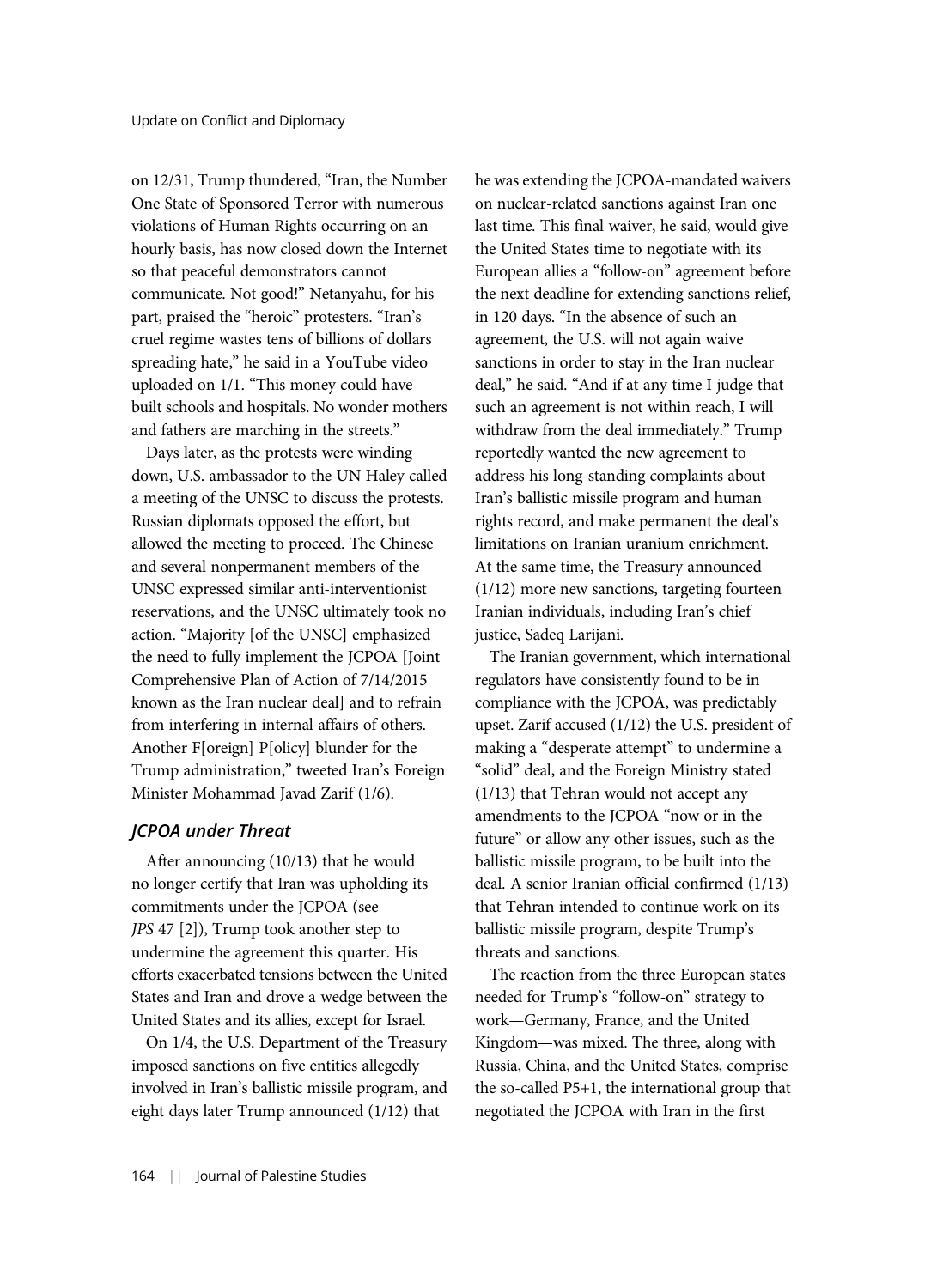place. Their consent to a follow-on deal and their willingness to reimpose sanctions were deemed necessary leverage for Trump to get Iran back to the negotiating table. Prior to Trump's 1/12 announcement, UK prime minister Theresa May had urged the U.S. president to stick to the deal. A German spokesperson said (1/12) that Berlin would "continue to campaign for the full implementation of the nuclear agreement" and consult with Paris and London on a "common way forward." Macron called Trump reportedly hours after the U.S. president's announcement, and urged "the strict application of the deal and the importance of all the signatories to respect it" (BBC, 1/13).

By the end of the quarter, however, it appeared that the three European allies were at least engaging on the issue. Following a week-long stay in Warsaw, U.S. secretary of state Tillerson stated (1/27) that working groups comprising diplomats from all four countries had begun to meet to discuss "the scope of what we attempt to address and also how much we engage Iran on discussions to address these issues." He also said that the working groups would identify "areas of greater cooperation [with] Europe to push back on Iran's malign behavior" (Reuters, 1/27).

## SAUDI ARABIA

There was one notable development in the Israeli-Saudi relationship this quarter. Sources in Israel's aviation industry told Haaretz on 2/7 that the Saudi government had granted an Air India request to operate direct flights from New Delhi to Tel Aviv on a new route through Saudi airspace. Such a move would cut more than two hours from the previous route's travel time and, more importantly, end the Saudi government's

seventy-year ban on any aircraft flying to or from Israel in its airspace. It also would offer a further tangible demonstration of a warming of ties between Israel and Saudi Arabia, something Israel has pursued for years. However, a spokesperson for Saudi Arabia's Civil Aviation General Authority denied the report (Reuters, 2/7).

#### **QATAR**

Qatar, still subject to a Saudi-United Arab Emirates boycott (see JPS 47 [1] and [2]), made inroads with the U.S. pro-Israel community this quarter. Following visits from prominent U.S. commentators Alan Dershowitz and Mike Huckabee, Zionist Organization of America president Morton Klein visited Doha in 1/2018. "At first I refused, because of their support for Hamas and the anti-Semitism being broadcast on Al Jazeera," Klein said. "But over time, I saw that more and more Jewish leaders were going there, and I realized that at this point, they won't be able to use me for propaganda, because everyone is already going, but I might use the visit to push them on these issues" (Haaretz, 1/30).

On 2/7, Haaretz reported the leaders of several prominent U.S. Zionist organizations as saying that Qatari officials had promised them to block an Al Jazeera documentary titled The Israel Lobby. A day later, Qatar's Foreign Ministry denied the report, with a spokesman calling it "false news." Nonetheless, a number of pro-Israel groups in Washington received letters from Al Jazeera in early 2/2018 informing them that their employees would appear in an upcoming documentary and requesting comment. It was unclear at the end of the quarter whether or not the documentary would be broadcast.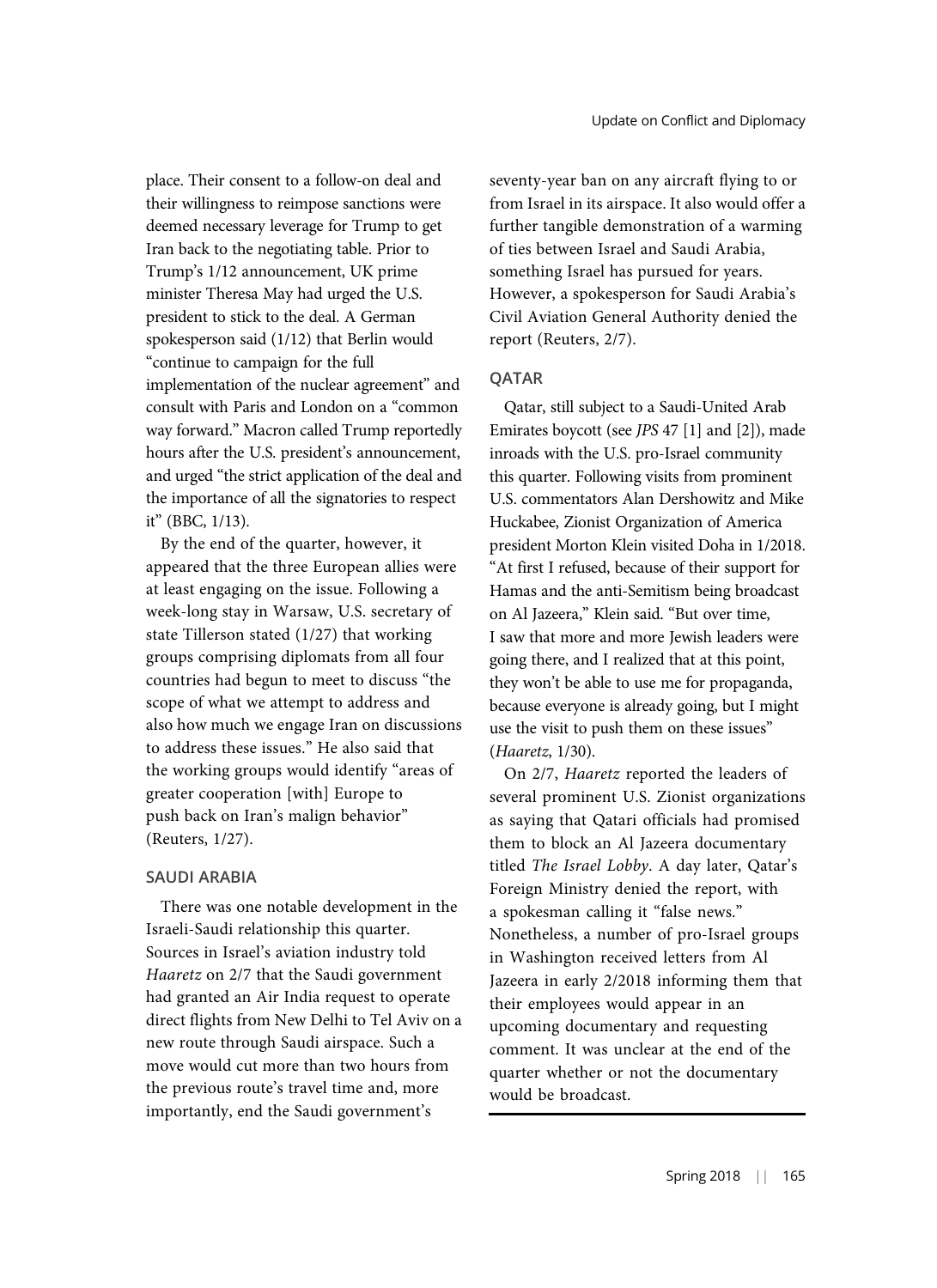# INTERNATIONAL

## UNITED STATES

### David Friedman, Ambassador to Israel

In addition to reportedly being a driving force behind Trump's decision to recognize Jerusalem as Israel's capital, Friedman further exacerbated the strained U.S.- Palestinian relationship by airing his explicitly prosettlement views this quarter and denying that there was any such thing as an occupation of Palestinian territory. On 12/26, almost three weeks since Trump's Jerusalem announcement, the Israeli press reported that Friedman had requested that the State Department stop using the term "occupied" in reference to the West Bank, Gaza, and East Jerusalem. The State Department reportedly refused, but pressure "from above" delayed a clear resolution of the issue. Two days later, a State Department official called the news reports "misleading" and "twisted," and said that Trump was focused on "facilitating a comprehensive peace agreement that will benefit both the Israelis and Palestinians." A State Department spokesperson then reiterated (1/2) that the department had "not changed" its policy regarding the term "occupied territory."

Friedman and the State Department had clashed before over the issue, with the former bankruptcy lawyer arguing in an interview published in late 9/2017 that Israel was "only occupying 2 percent of the West Bank" and that it was "always the expectation" that Israel would expand further (see JPS 47 [2]). Partly as a result of these public spats, Friedman drew fire from the Palestinian leadership. "The ambassador's recommendations and advice, which do not aim to achieve a just peace on the basis of international legitimacy, is what led to this crisis in American-Palestinian relations,"

a PA spokesperson said (2/7). "Is he representing America or Israel?" he added.

# The Palestinian Issue in Congress

While the steady stream of pro-Israel legislation in Congress continued throughout the quarter, there were signs that some lawmakers in the Democratic caucus were interested in breaking with bipartisan consensus. On 11/14, amid a lobbying push on Capitol Hill by Palestinian solidarity activists, Rep. Betty McCollum (D-MN) introduced a bill titled Promoting Human Rights by Ending Israeli Military Detention of Palestinian Children Act. Reportedly the first bill in congressional history designed to require accountability for and transparency about U.S. aid to Israel, the measure would require the State Department to certify to Congress annually that none of the money transferred to Israel in the previous year had gone to support the military detention, interrogation, or ill-treatment of Palestinian children in violation of international humanitarian law. If the State Department could not produce such certification, it would be required to report in detail the specific activities and amounts of U.S. aid involved. Although the bill was seen as having very little chance of passing into law, twenty-one lawmakers signed on as cosponsors by the end of the quarter, prompting one Palestinian solidarity activist to pose the question, "Is an intifada starting in the U.S. Congress?" (Electronic Intifada, 12/21).

Many of these same lawmakers also pushed back against the Trump administration's policy on the Palestinian-Israeli conflict. Led by Reps. Peter Welch (D-VT) and David Price (D-NC), 102 Democrats in the House of Representatives signed (2/8) onto a letter calling on Trump to release the \$65 million in aid to UNRWA that he froze on  $1/16$  (see "The Trump Initiative"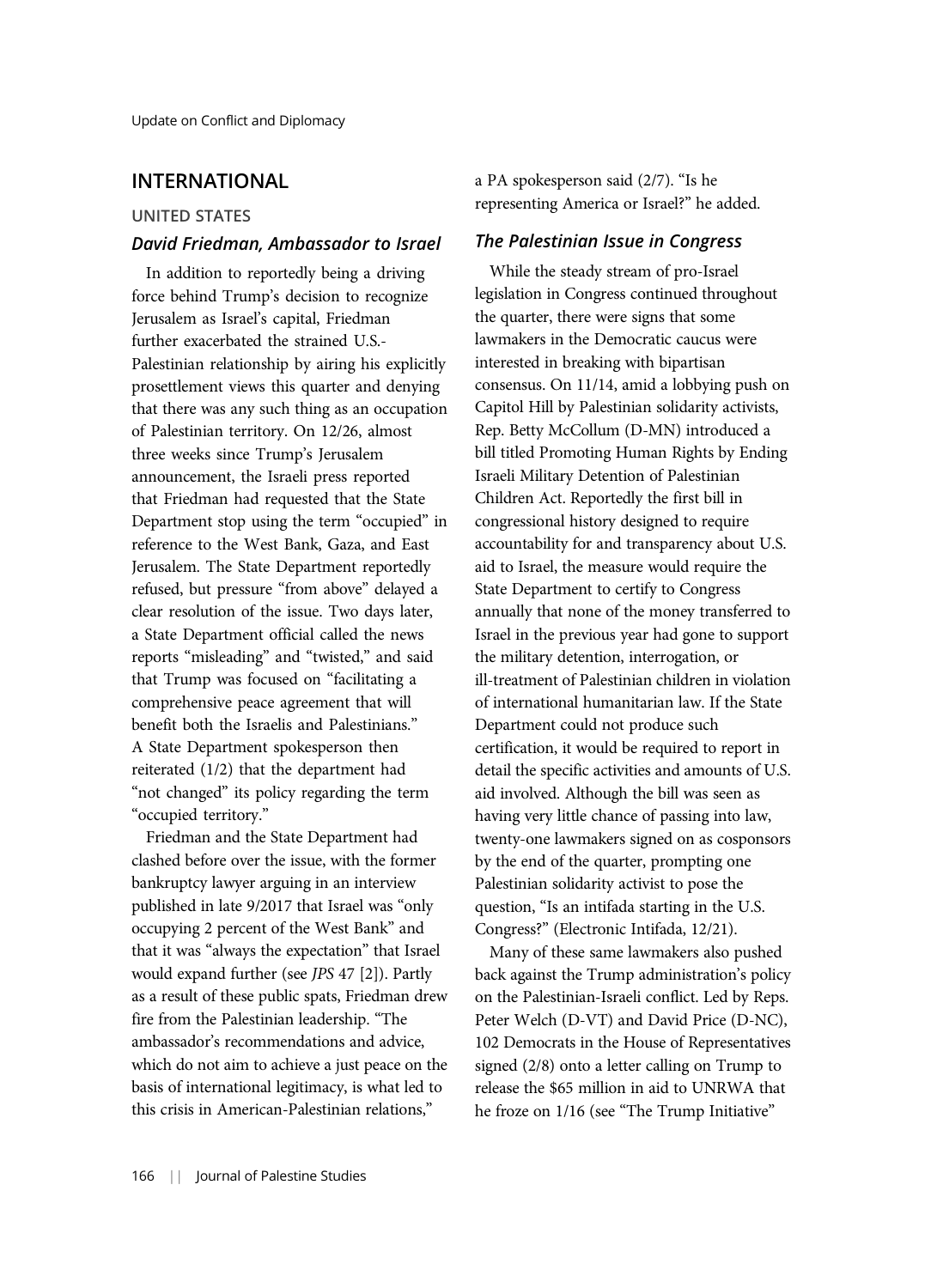above). Unlike the signatories of the McCollum bill, these legislators were motivated less by Palestinian human rights concerns and more by their dedication to a two-state solution. "Deliberately exacerbating the hardship of the Palestinian people and reducing the ability of their government to function would only contribute to the benefit of those who reject engagement," the letter read. "Accordingly, we urge you to continue providing aid to UNRWA and bilateral assistance to the Palestinians to promote U.S. interests, Israeli and Palestinian security, and the stability of regional U.S. allies."

# Targeting Hamas

On 1/31, the State Department announced that Hamas leader Ismail Haniyeh was being classified as a specially designated global terrorist, freezing his U.S.-based assets and barring any U.S. entity from doing business with him. "Haniyeh has close links with Hamas's military wing and has been a proponent of armed struggle, including against civilians," the department said in a statement. A State Department spokesperson placed the move in the context of Hamas's new charter: "The U.S. is not fooled by any attempt by Hamas to re-brand itself. We know it for what it is, a terror organization committed to the destruction of the State of Israel" (see "A Newer Hamas? The Revised Charter" by Khaled Hroub in JPS 46 [4] for details). "This decision will not deter us from continuing [with] the resistance option to oust the occupation," Hamas responded in a 1/31 statement.

## Legislative Backlash on BDS

After a couple of high-profile controversies stemming from new state-level anti-BDS laws last quarter, no new anti-BDS measures were put on the books either in state legislatures or the federal government. The legislative backlash instead faced mounting challenges from civil rights defenders as well as Palestinian solidarity activists.

On 12/7, the American Civil Liberties Union (ACLU) filed a lawsuit challenging Arizona's 3/17/2016 law requiring contractors to certify that they do not boycott Israeli firms, products, or services. "The Supreme Court ruled decades ago that political boycotts are protected by the First Amendment, and other decisions have established that the government may not require individuals to sign a certification regarding their political expression in order to obtain employment, contracts, or other benefits," the ACLU argued in a statement announcing the suit. Later in the quarter, a federal judge in Kansas was swayed by similar arguments, blocking (1/30) enforcement of Kansas's anti-BDS law passed on 6/17/2017 and mandating the creation of a "blacklist" of entities that boycott Israel. District Judge Daniel Crabtree's decision came in response to an ACLU lawsuit filed in 10/2017. Finally, following pressure from the ACLU and more than one hundred grassroots organizations, a key committee in Massachusetts's state legislature opted not to advance a new anti-BDS bill on 2/8.

#### UNITED NATIONS

After more than a year of lobbying by U.S. and Israeli diplomats, the UN Human Rights Council (UNHRC) delayed publication of its blacklist of companies operating in Israel's settlements in the oPt this quarter. The UNHRC had approved a resolution calling for the creation of such a database on 3/24/2016 (see JPS 45 [4]), and the head of UNHRC, Zeid Ra'ad Al Hussein, repeatedly vowed to publish the list by the end of 2017. But pressure from the United States and Israel was apparently too great and the Office of the High Commissioner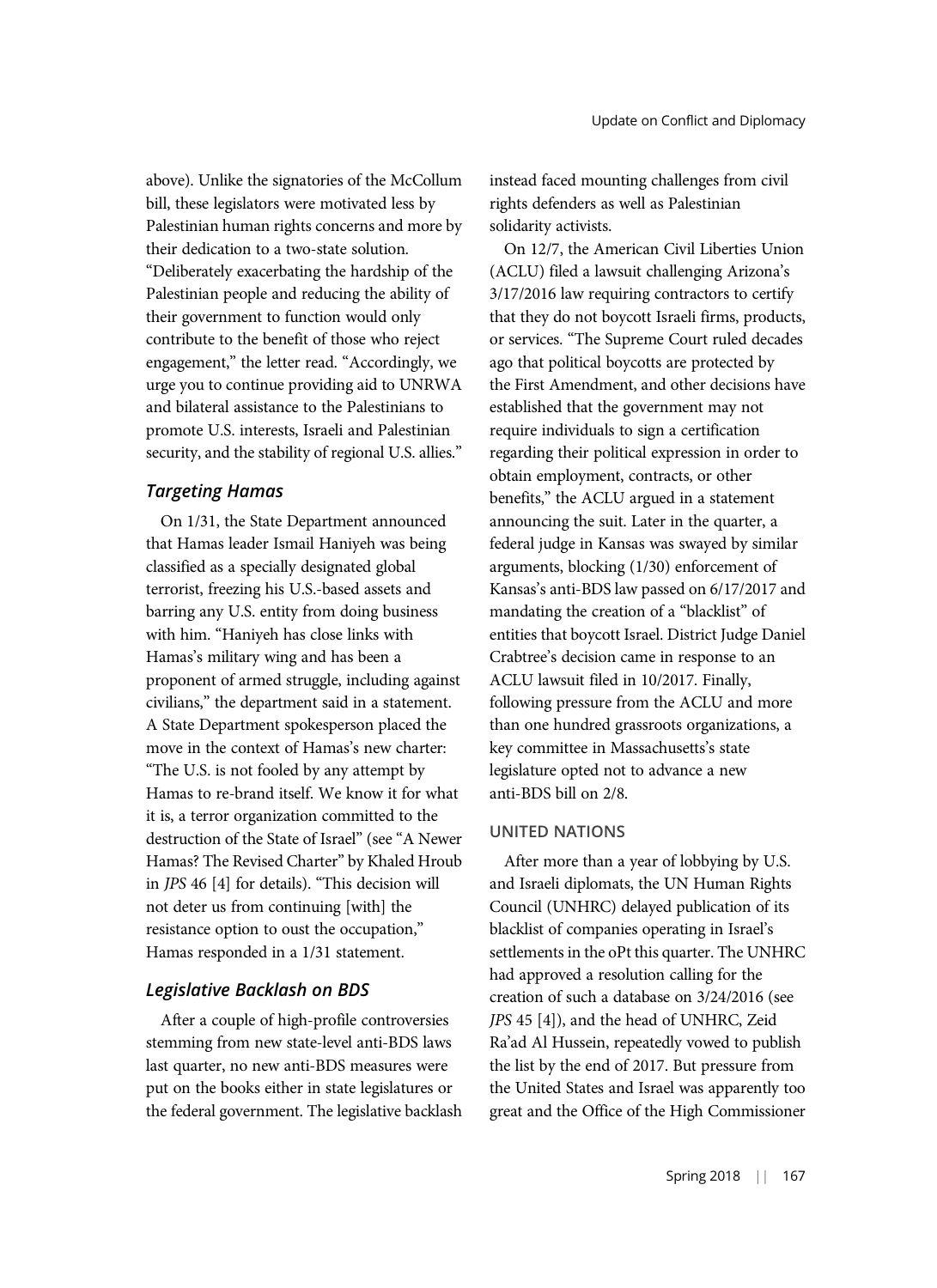for Human Rights refrained from disclosing the names, merely saying that the list included 206 companies domiciled in twenty-one countries. On 1/26, Al Hussein's office explained to the UNHRC that the committee compiling the database had not yet contacted everyone on the list and for that reason they were withholding company identification, but they would release the information once all 206 companies were notified of their inclusion.

Also of note: the UNGA approved six resolutions condemning various aspects of the Israeli occupation on 11/29, the International Day of Solidarity with the Palestinian People. The UNGA has passed similar resolutions in previous years. New this year, the United Kingdom broke with its earlier practice and voted against a resolution calling on Israel to return control of the Golan Heights to Syria. "It is unnecessary and disproportionate," a UK representative said, arguing that the measure did "little to advance peace or mutual understanding."

#### EUROPE

Days after Trump's 12/6 recognition of Jerusalem as the capital of Israel, Netanyahu left Israel for Europe where he was scheduled to meet with Macron and EU foreign policy chief Federica Mogherini. "I will not accept a double standard from them," he told reporters. "I hear voices condemning Trump [over Jerusalem] but not for rocket fire [from Gaza into Israel]. I will not accept this hypocrisy." Netanyahu met with the French president (12/10) and the high representative of the EU for foreign affairs and security policy (12/11) before returning home. Later in December, the Knesset voted to join the EU's Cross-Border Cooperation in the Mediterranean (ENI CBC MED), which provides tens of millions of euros to publicprivate economic development projects in

Mediterranean Basin countries not in the EU (Turkey, Egypt, Jordan, Lebanon, and Palestine, as well as certain Syrian "nonstate" actors). However, as the multilateral agreement contains a provision that excludes Israeli settlements in the West Bank, in effect Israel had agreed to a boycott of settlements, Haaretz reported on 12/31/2017. Culture and Sports Minister Miri Regev (Likud) later claimed that she was misled and that she would have blocked the measure had she known.

In a related development, the Danish parliament voted (1/26) in favor of a resolution strengthening government guidelines for public-private investment in projects in the oPt and excluding Israel's settlements from any future bilateral agreements. The thirteen extant Danish-Israeli agreements were also subject to renegotiation to bring them in line with this new policy. The vote, which overwhelmingly passed with the support of all parties except the far-right Danish People's Party, came a month after Foreign Minister Anders Samuelsen announced new, tougher restrictions on Danish support for Palestinian NGOs, following a months-long Israeli diplomatic campaign against Danish funding for Palestinian NGOs.

## AFRICA

Although it suffered a setback last quarter with the indefinite postponement of the Africa-Israel Summit (see JPS 47 [2]), Netanyahu's diplomatic outreach campaign on the continent proceeded apace. The Israeli prime minister flew (11/28) to Nairobi for the inauguration of Uhuru Kenyatta as Kenya's president, and he met with the leaders of ten other African countries on the sidelines of the ceremony. After meeting with Rwandan president Paul Kagame, Netanyahu announced the opening of a new Israeli embassy in Kigali, Rwanda's capital. "[This is] part of the expanding Israeli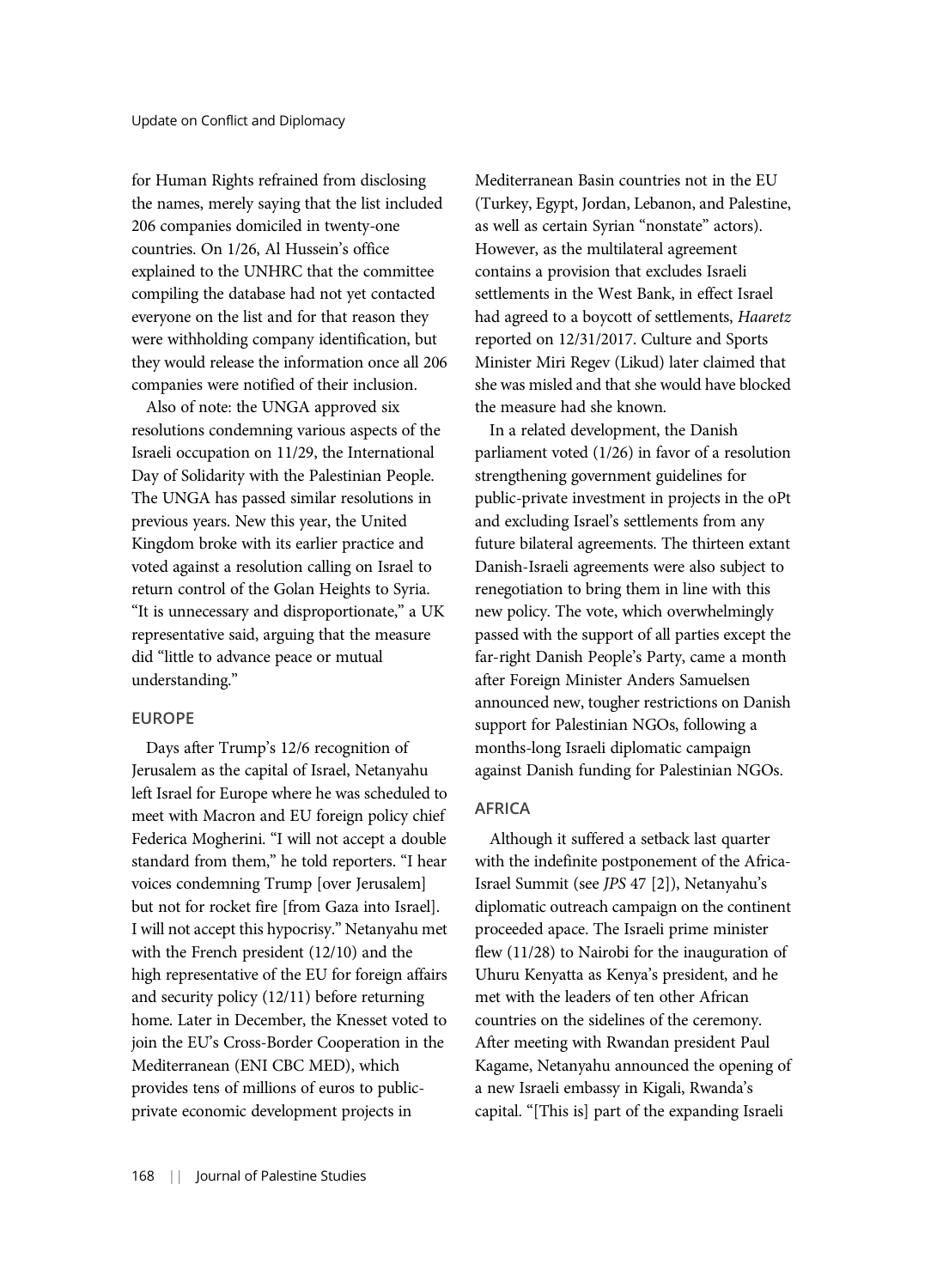presence in Africa and the deepening of cooperation between Israel and African countries," he said. A week earlier, the first reports had emerged in Israel of an agreement by Tel Aviv to pay the Rwandan government \$5,000 for each asylum seeker of African origin that was expelled from Israel and accepted by Rwanda. On 1/22, a Rwandan minister of state at the Foreign Ministry, Ambassador Olivier Nduhungirehe, issued a sharply worded denial on Twitter, saying, "In reference to the rumors that have been recently spread in the media, the Government of Rwanda wishes to inform that it has never signed any secret deal with Israel regarding the relocation of African migrants." (Jerusalem Post, 2/4)

Also of note: South Africa's ruling party, the African National Congress, voted (12/20) to downgrade the South African embassy in Israel to a "liaison office" in response to Trump's 12/6 recognition of Jerusalem as Israel's capital.

# DONORS

The AHLC, the main policy-level coordination mechanism for development assistance to the Palestinians, convened in Brussels on 1/31 for an emergency session to discuss "measures to speed up efforts that can underpin a negotiated two-state solution" and the need to "enable the PA to execute full control over Gaza," according to an EU press release announcing the meeting on 1/10. EU foreign policy chief Mogherini and Norwegian foreign minister Ine Eriksen Søreide reportedly called the meeting specifically in response to U.S. president Trump's decision to slash aid to the Palestinians (see "The Palestinian-Israeli Conflict" above). At the meeting, Mogherini called for a multilateral approach to the peace process. "Nothing without the U.S., nothing

with the U.S. alone," she said. The Israeli representatives at the meeting presented a plan worth \$1 billion, including the construction of a desalination plant, a natural gas pipeline, and a variety of other infrastructure projects, purportedly to help ease the humanitarian crisis in Gaza. They offered to provide technology and expertise for these projects, but not funding. The Israelis also offered to be more flexible about permitting the import of so-called dualuse construction materials into Gaza (they typically bar the entrance of such materials, claiming that Hamas diverts them for military purposes). Also at the meeting, Mogherini announced a new €42.5 million (approximately \$52.2 million) aid package, including money for projects that "preserve the Palestinian character of [Jerusalem]."

Both before and after the AHLC meeting, there was a steady trickle of new aid announcements. Turkey was particularly active this quarter, donating \$10 million (12/14) to Palestinian social and economic development projects and another \$10 million (1/31) directly to the PA. The EU pledged (1/24) €11.28 million (approximately \$13.8 million) to help with the PA's quarterly payments to impoverished families in the West Bank and Gaza; and announced  $(2/2)$  another  $\epsilon$ 317,000 (approximately \$389,500) in PA agricultural aid to farmers and farming businesses. The Irish government pledged (11/28) €15 million (approximately \$18.4 million) to support education in the oPt, and Denmark provided €2 million (approximately \$2.45 million) to fund nine social infrastructure projects in Area C of the West Bank. In partnership with the EU, the Japanese government earmarked (12/18) more than  $£154,000$  (approximately \$189,000) to support the Palestinian House of Soap Company, operating in Jericho's agro-industrial park. According to a UN press release,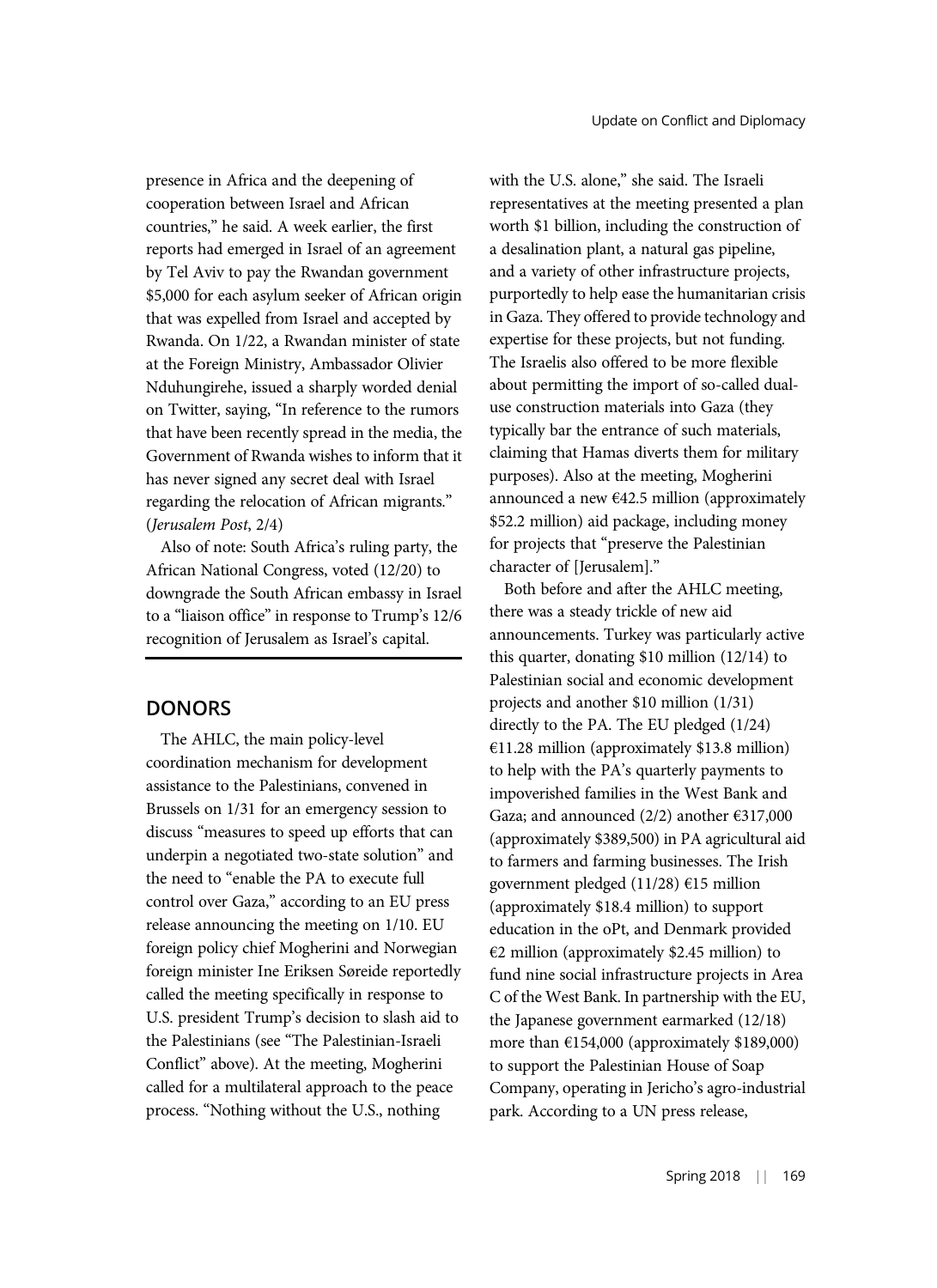Robert Piper, the UN coordinator for humanitarian aid and development activities, released (12/9) \$2.2 million to cover "urgent needs" in Gaza.

There were also a number of new pledges of support for Palestinian refugees via UNRWA. Kuwait contributed \$5.9 million (11/27 and 2/5) to support the agency's programs in Syria. South Korea transferred (11/27) \$500,000 for programs helping Palestinian refugees from Syria that had recently fled to Jordan. Austria contributed (12/15)  $\epsilon$ 1 million (approximately \$1.2 million) to help UNRWA cover emergency needs in Gaza. Spain disbursed (12/18) $\mathsf{f}\mathsf{2}$ million (approximately \$2.4 million) to support the agency's human development programs across the Middle East. Germany signed two new agreements (12/8 and 12/13) pledging €23.15 million (approximately \$28.4 million) to support reconstruction efforts and the construction of two new schools in Gaza. The EU announced two new contributions: €10.5 million (12/22; approximately \$12.9 million) to support general agency programs and  $\epsilon$ 3 million (2/8; approximately \$3.7 million) in response to the agency's 2017 Syria emergency appeal. Finally, Iceland made a new multiyear commitment to support UNRWA through 2021. Under the deal, announced 2/7, Iceland's annual contribution was set to increase to approximately \$250,000, up from approximately \$200,000.

# BOYCOTT, DIVESTMENT, SANCTIONS

Over 170 Palestinian civil society groups launched the Boycott, Divestment and Sanctions (BDS) movement in 2005. Its aim is to create an international campaign of boycotts, divestments, and sanctions against Israel "until

# it complies with international law and Palestinian rights."

### BOYCOTT

Following in the footsteps of Roger Waters, Elvis Costello, Thurston Moore, Lauryn Hill, and others, New Zealand pop star Lorde joined the cultural boycott of Israel this quarter. An open letter published at The Spinoff initially called (12/20) on the Grammy-nominated singer-songwriter to consider canceling the Tel Aviv stop on her 2018 world tour. Boycott activists all over the world echoed the letter's sentiments, and a few days later, Lorde made her announcement. "I've received an overwhelming number of messages and letters and have had a lot of discussions with people holding many views, and I think the right decision at this time is to cancel the show," she wrote, without specifically mentioning the BDS movement. "I pride myself on being an informed young citizen, and I had done a lot of reading and sought a lot of opinions before deciding to book a show in Tel Aviv, but I'm not too proud to admit I didn't make the right call on this one."

Apart from high-profile moves like Lorde's, there was evidence that the cultural boycott was growing in quiet ways. On 1/21, Haaretz reported that Israeli theaters had been struggling in recent years to secure rights to perform plays by international playwrights. "Only in a few cases are hints offered as to the reason for the refusal," the report stated. "But the Israeli recipients have no doubts: It's not only touring musicians who decide to skip Israel after receiving a polite request from Roger Waters, or academics who choose to avoid mingling with Israeli colleagues at professional conferences."

This quarter also saw the BDS debate resume within the ranks of the UK Labour Party.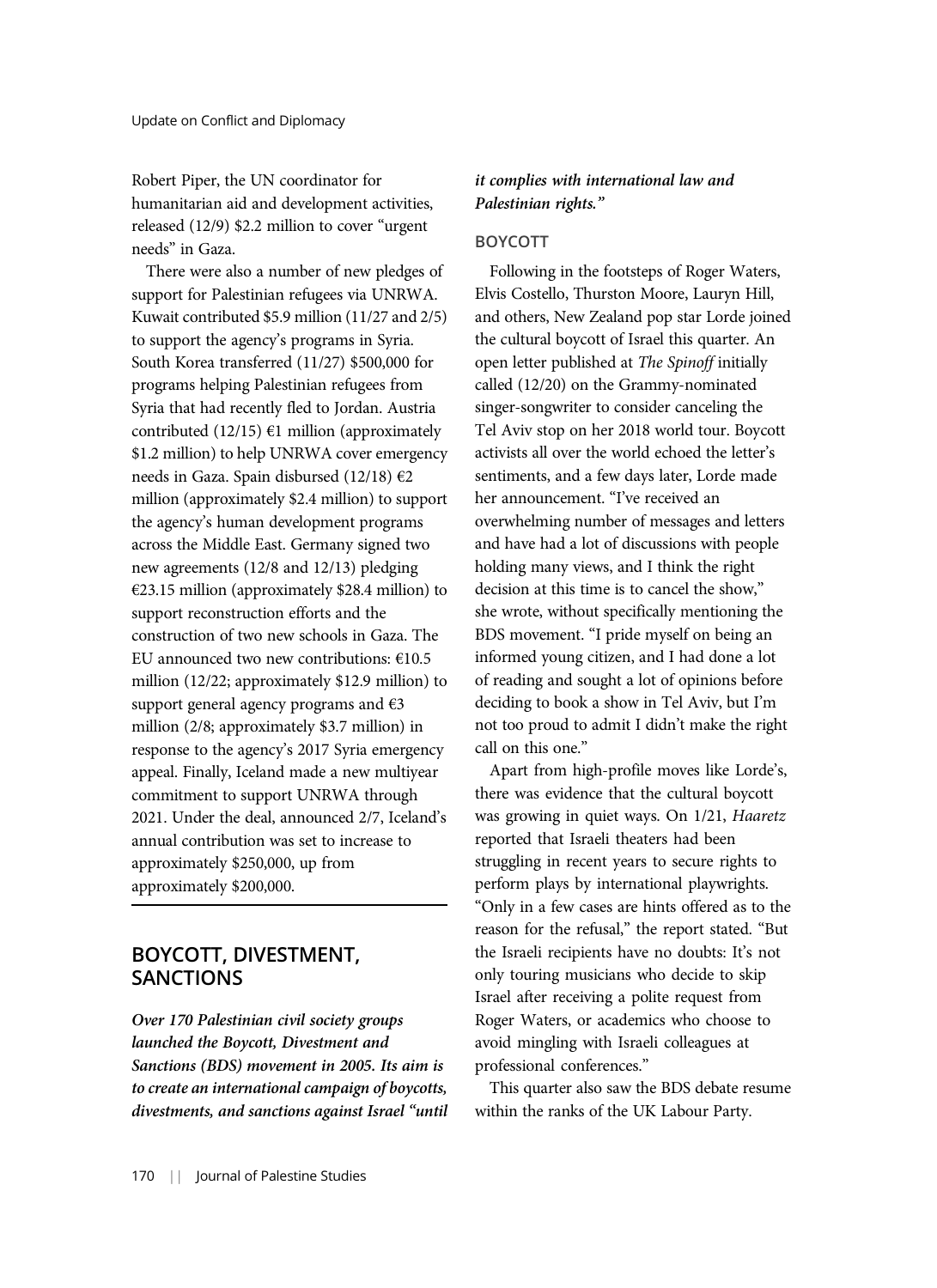Following comments opposing BDS by shadow foreign secretary Emily Thornberry in 11/2017, shadow international development secretary Kate Osamor quote-tweeted (12/9) an explanation of the BDS movement from the Institute for Middle East Understanding using the hashtags "#freedom," "#justice," and "#equality." Boycott activists in the United Kingdom lauded her comments, prompting the press to ask Labour Party leader Jeremy Corbyn to reconcile the divide within his shadow cabinet. "Jeremy is not in favor of a comprehensive or blanket boycott. He doesn't support BDS," a spokesperson told The Guardian on 12/13. "He does support targeted action aimed at illegal settlements and occupied territories."

Also of note: Katholieke Universiteit Leuven (KU Leuven), a research university in Flanders, Belgium, announced (12/6) that it would not be renewing its participation in a project, dubbed LAW-TRAIN, which involved researchers from Bar-Ilan University and Israel's Public Security Ministry. According to a report in the Electronic Intifada, LAW-TRAIN began in 5/2015 with the goal of "harmonizing and sharing interrogation techniques between the countries involved, in order to face the new challenges in transnational criminality." Explaining the decision not to renew KU Leuven's participation, university rector Luc Sels wrote, "The participation of the Israeli

Public Security Ministry indeed poses an ethical problem taking into account the role which the strong arm of the Israeli government plays in enforcing an unlawful occupation of the Palestinian territories and the associated repression of the Palestinian population." In a similar move, the Tshwane University of Technology's governing council decided (11/24) that the South African university would not be entering into any scientific partnerships with any Israeli organization until Israel ends its occupation of Palestinian territory (Electronic Intifada, 12/13).

## DIVEST

In an unusual development, the New Orleans City Council unanimously approved (1/11) a nonbinding resolution "encouraging the creation of a process" to help the city divest from contractors that profit from human rights abuses. Palestinian solidarity activists, some of whom helped draft the resolution, celebrated the vote as a victory for the BDS movement. Following pressure from pro-Israel groups, however, City Council president Jason Williams said (1/17) he was not aware of the resolution's connection to the BDS movement and that the council would be reconsidering the measure. "Let me be very clear to citizens of New Orleans and citizens of the world—this City Council is not anti-Israel," he said. On 1/25, the council unanimously voted to rescind the measure.